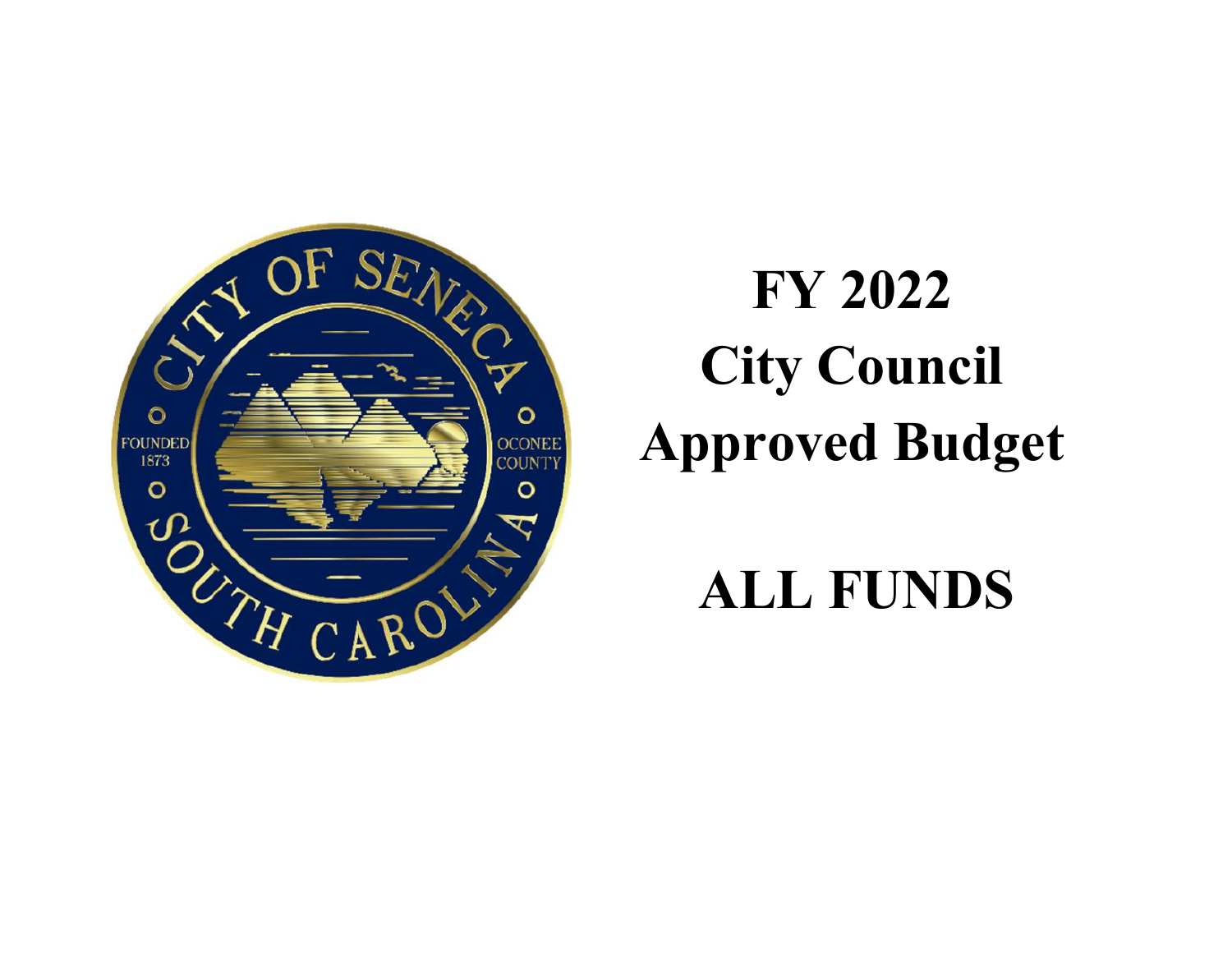

### **Page**

|          | <b>General Fund</b>                                                            |
|----------|--------------------------------------------------------------------------------|
| 4        | General Fund Summary                                                           |
| 5        | Revenues                                                                       |
| 6        | Other Financing Sources                                                        |
|          | <b>Department Expenditures</b>                                                 |
| 7        | Municipal Judge (412)                                                          |
| 8        | Mayor/Council (413)                                                            |
| 9        | Finance Administration (415)                                                   |
| 10       | Planning & Community Development (418)                                         |
| 11       | Police Department (421)                                                        |
| 12       | Fire Department (422)                                                          |
| 13       | Street Department (431)                                                        |
| 14       | Sanitation & Recycling (432)                                                   |
| 15       | Motor Pool (435)                                                               |
| 16       | Recreation (450)                                                               |
| 17       | Museums (460)                                                                  |
| 18       | Non-Departmental (480)                                                         |
| 19       | Other Financing Uses                                                           |
| 20-26    | <b>Fee Schedule</b>                                                            |
|          | Light & Water                                                                  |
| 28       | Light & Water Summary                                                          |
| 29       | Revenues                                                                       |
| 30       | Other Financing Sources                                                        |
|          | <b>Department Expenditures</b>                                                 |
| 31       | Administration (505)                                                           |
| 32       | Inflow $&$ Infiltration (506)                                                  |
| 33       | Billing (507)                                                                  |
| 34       | Engineering (508)                                                              |
| 35       | Electric (509)                                                                 |
| 36       | Water $(510)$                                                                  |
| 37       | Sewer $(511)$                                                                  |
| 38       | Water Plant (512)                                                              |
| 39       | Electrical Gen/Purchase (513)                                                  |
| 40       | Maintenance (514)                                                              |
| 41       | Non-Departmental (515)                                                         |
| 42       | Other Financing Uses                                                           |
| 43-46    | <b>Fee Schedule</b>                                                            |
|          | Other Funds                                                                    |
| 48       | HAT - Hospitality Local Accommodations Tax<br><b>State Accommodations Fund</b> |
| 49<br>50 | <b>Transit Fund</b>                                                            |
| 51       | $C$ -Funds                                                                     |
| 52       | Seneca Facilities Corporation Fund                                             |
| 53       |                                                                                |
|          | Seneca Improvements Corporation Fund                                           |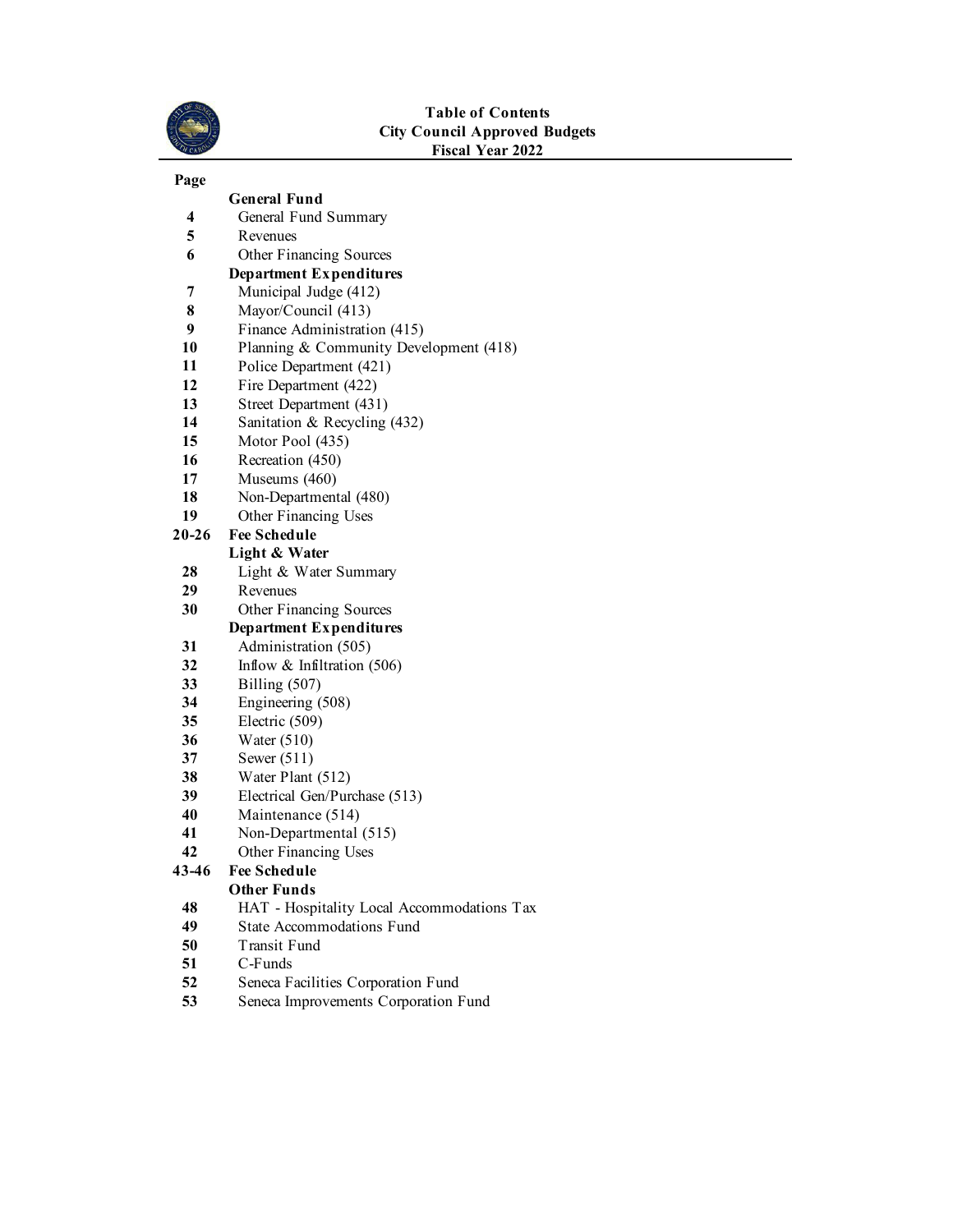<span id="page-2-0"></span>

# **FY 2022 Council Approved Budget**

## **GENERAL FUND**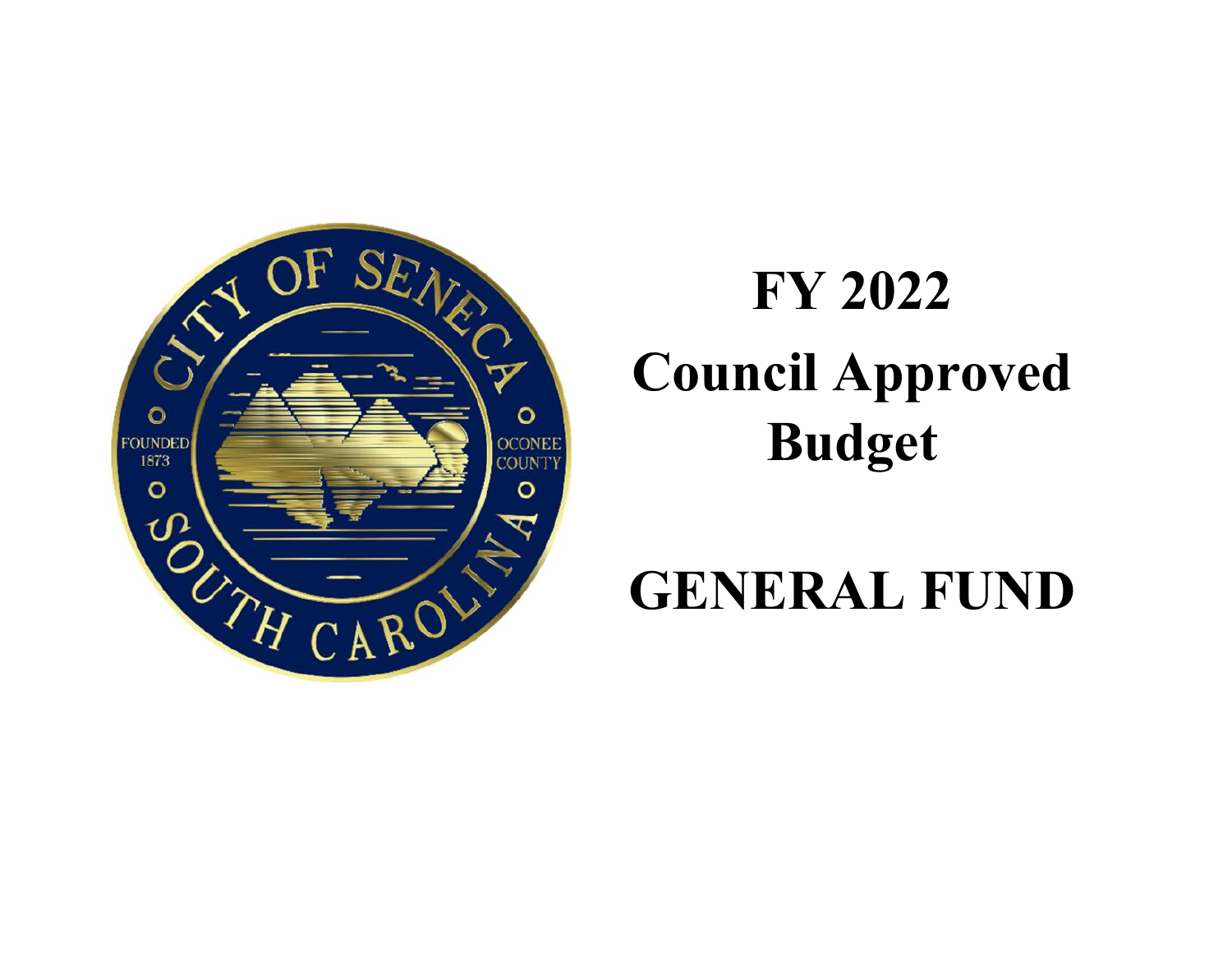#### **CITY OF SENECA BUDGET SUMMARY FISCAL YEAR 2022**

<span id="page-3-0"></span>

|                         |                       | <b>REVENUES</b>       |                       |                       |                         |
|-------------------------|-----------------------|-----------------------|-----------------------|-----------------------|-------------------------|
| <b>GENERAL FUND</b>     | 2018<br><b>ACTUAL</b> | 2019<br><b>ACTUAL</b> | 2020<br><b>ACTUAL</b> | 2021<br><b>BUDGET</b> | 2022<br><b>APPROVED</b> |
| <b>REVENUES:</b>        |                       |                       |                       |                       |                         |
| <b>Property Taxes</b>   | 2,208,835             | 2,365,175             | 2,375,160             | 2,315,000             | 2,640,000               |
| <b>Franchise Fees</b>   | 84,879                | 76,568                | 83,782                | 78,000                | 78,000                  |
| Licenses and Permits    | 2,246,617             | 2,461,523             | 2,510,090             | 2,119,430             | 2,525,750               |
| Intergovernmental       | 662,887               | 650,000               | 650,000               | 650,000               | 650,000                 |
| Grants                  | 2,000                 | 2,950                 | 33,077                | 3,000                 | 33,000                  |
| State Intergovernmental | 195,351               | 189,450               | 213,363               | 191,000               | 212,000                 |
| Garbage                 | 1,085,867             | 1,098,030             | 1,106,608             | 1,100,000             | 1,100,000               |
| Recreation              | 48,596                | 68,270                | 41,203                | 58,000                | 59,000                  |
| Court                   | 97,867                | 74,912                | 52,172                | 60,000                | 82,500                  |
| Investment              | (6,501)               | 51,500                | 53,551                |                       |                         |
| Natural Gas Authority   | 130,618               | 152,147               | 157,094               | 150,000               | 150,000                 |
| Miscellaneous Income    | 230,384               | 166,244               | 261,440               | 72,500                | 92,500                  |
| Other Financing Sources | 5,282,027             | 4,843,775             | 6,078,411             | 5,674,037             | 6, 191, 873             |
| <b>TOTAL REVENUE</b>    | 12,269,427            | 12,200,543            | 13,615,952            | 12,470,967            | 13,814,623              |

|                                 |                       | <b>EXPENSES</b>       |                       |                       |                         |
|---------------------------------|-----------------------|-----------------------|-----------------------|-----------------------|-------------------------|
| <b>GENERAL FUND</b>             | 2018<br><b>ACTUAL</b> | 2019<br><b>ACTUAL</b> | 2020<br><b>ACTUAL</b> | 2021<br><b>BUDGET</b> | 2022<br><b>APPROVED</b> |
| <b>EXPENSES:</b>                |                       |                       |                       |                       |                         |
| Municipal Judge (412)           | 242,832               | 270,331               | 234,483               | 250,348               | 252,232                 |
| Mayor/Council (413)             | 174,293               | 226,408               | 178,222               | 201,006               | 215,692                 |
| Finance/Administration (415)    | 1,048,742             | 1,277,115             | 1,921,813             | 1,886,495             | 824,616                 |
| Planning & Community Dev. (418) | 409,268               | 376,168               | 357,843               | 453,028               | 509,854                 |
| Police $(421)$                  | 3,323,511             | 3,676,709             | 3,714,189             | 3,535,220             | 3,762,528               |
| Fire (422)                      | 1,868,868             | 1,988,416             | 2,374,706             | 2,157,763             | 2,152,121               |
| Street $(431)$                  | 893,551               | 929,294               | 904,114               | 881,275               | 850,910                 |
| Sanitation and Recycling (432)  | 598,738               | 551,884               | 831,347               | 552,889               | 509,795                 |
| Motor Pool (435)                | 430,782               | 386,124               | 418,638               | 421,958               | 474,729                 |
| Recreation (450)                | 1,502,490             | 1,572,715             | 1,314,038             | 1,291,309             | 1,803,794               |
| Museums $(460)$                 | 163,068               | 399,885               | 329,382               | 298,641               | 346,924                 |
| Non-Departmental (480)          |                       |                       |                       |                       | 1,821,429               |
| Other Financing Uses            | 81,624                | 411,569               | 1,461,053             | 541,036               | 290,000                 |
| <b>TOTAL EXPENSES</b>           | 10,737,768            | 12,066,618            | 14,039,828            | 12,470,967            | 13,814,623              |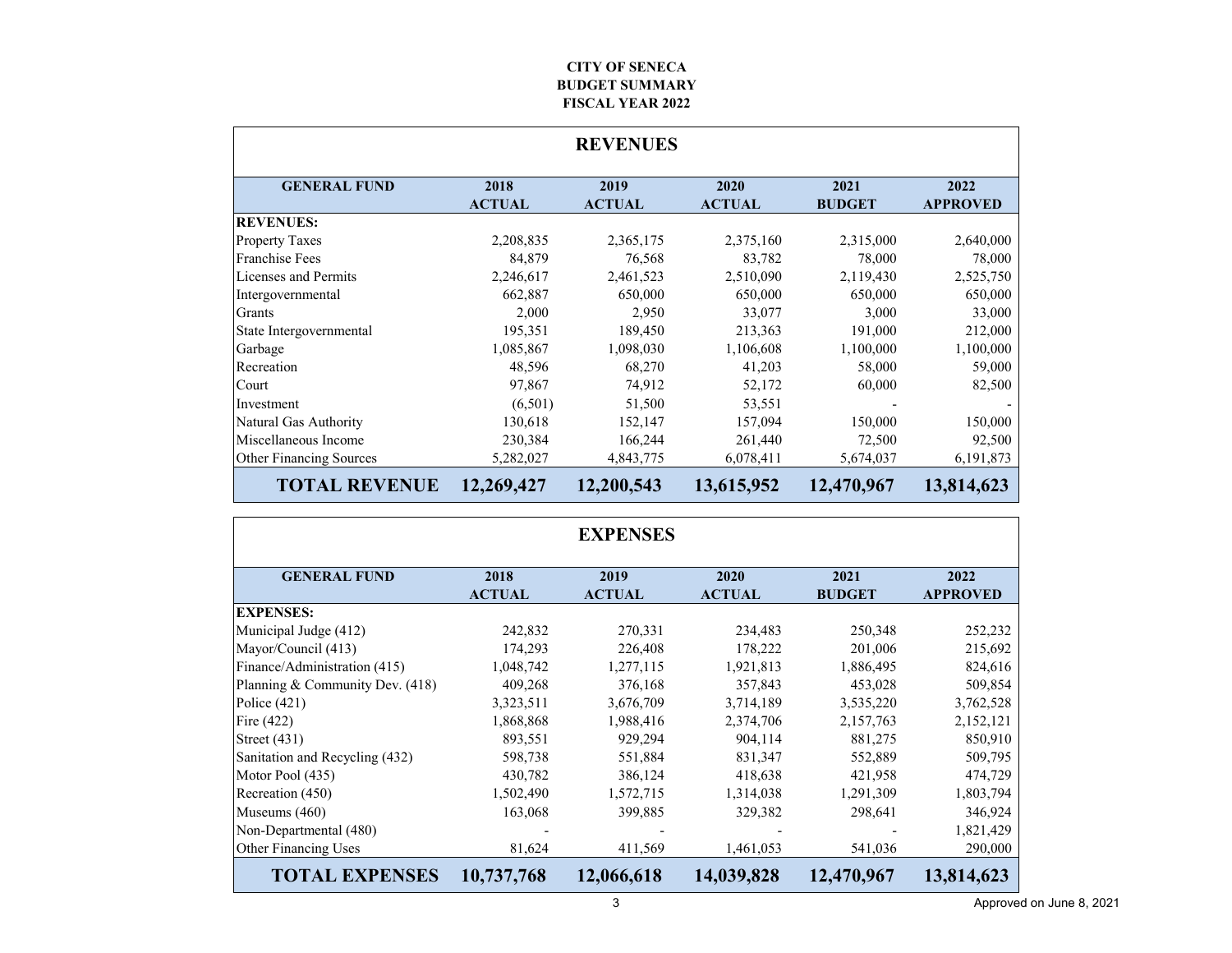#### **CITY OF SENECA REVENUES FISCAL YEAR 2022**

| <b>GENERAL FUND</b>                               | 2018<br><b>ACTUAL</b> | 2019<br><b>ACTUAL</b> | 2020<br><b>ACTUAL</b> | 2021<br><b>BUDGET</b> | 2022<br><b>APPROVED</b>  |
|---------------------------------------------------|-----------------------|-----------------------|-----------------------|-----------------------|--------------------------|
| <b>REVENUE:</b>                                   |                       |                       |                       |                       |                          |
| 10-311-001-000-00 Real Property Taxes             | 1,860,097             | 1,984,808             | 2,006,137             | 1,950,000             | 2,250,000                |
| 10-311-002-000-00 Vehicle Tax                     | 205,570               | 226,071               | 218,439               | 215,000               | 230,000                  |
| 10-311-003-000-00 Watercraft Tax                  |                       |                       | 466                   |                       | 10,000                   |
| 10-318-001-000-00 Other Taxes                     | 143,169               | 154,296               | 150,119               | 150,000               | 150,000                  |
| 10-318-002-000-00 Cable TV Franchise              | 35,349                | 33,397                | 30,665                | 35,000                | 35,000                   |
| 10-318-003-000-00 Blue Ridge Electric Franchise   | 24,903                | 25,183                | 25,540                | 25,500                | 25,500                   |
| 10-318-004-000-00 Bellsouth Tele Franchise        |                       |                       |                       |                       |                          |
| 10-321-000-000-00 Business Licenses               | 24,627                | 17,988                | 27,576                | 17,500                | 17,500<br>2,400,000      |
|                                                   | 2,171,298             | 2,347,907             | 2,383,701             | 2,005,930             |                          |
| 10-321-002-000-00 Miscellaneous Permits           | 22,884                | 29,232                | 34,698                | 35,000                | 40,000                   |
| 10-322-010-000-00 Building Permits                | 51,885                | 83,454                | 90,942                | 78,000                | 85,000                   |
| 10-323-000-000-00 Building Inspection Fee         | 550                   | 930                   | 750                   | 500                   | 750                      |
| 10-328-000-000-00 County Fire Protection          | 650,000               | 650,000               | 650,000               | 650,000               | 650,000                  |
| 10-330-000-000-00 Intergovernmental Revenues      | 12,887                |                       |                       |                       |                          |
| 10-333-000-000-00 County Govt Grants              |                       |                       | 30,000                |                       | 30,000                   |
| 10-334-000-000-00 State Government Grants         |                       |                       |                       |                       |                          |
| 10-334-422-000-00 SCMIT Grant                     | 2,000                 | 2,950                 | 3,077                 | 3,000                 | 3,000                    |
| 10-335-000-000-00 State Government Shared Revenue | 183,001               | 185,250               | 192,093               | 176,000               | 192,000                  |
| 10-335-002-000-00 State LOP Sunday Sales Alcohol  | 12,350                | 4,200                 | 21,270                | 15,000                | 20,000                   |
| 10-335-003-000-00 TNC Local Assessment            | 268                   | 445                   | 582                   | 500                   | 500                      |
| 10-344-003-000-00 Garbage                         | 1,085,867             | 1,098,030             | 1,106,608             | 1,100,000             | 1,100,000                |
| 10-347-001-000-00 General Recreation Revenue      | 4,465                 | 5,455                 | 13,855                | 5,000                 | 5,000                    |
| 10-347-003-000-00 Basketball                      | 10,696                | 12,248                | 12,043                | 12,000                | 12,000                   |
| 10-347-003-001-00 Basketball Sponsorship          |                       |                       |                       |                       |                          |
| 10-347-004-000-00 Concession Stand                |                       |                       |                       |                       |                          |
| 10-347-005-000-00 Soccer                          | 8,674                 | 17,982                | 2,884                 | 15,000                | 15,000                   |
| 10-347-005-001-00 Soccer Sponsorship              |                       |                       |                       |                       |                          |
| 10-347-008-000-00 Baseball/Softball               | 16,660                | 19,580                | 10,641                | 18,000                | 18,000                   |
| 10-347-008-001-00 Baseball/Softball Sponsorship   | (884)                 |                       |                       |                       |                          |
| 10-347-009-000-00 Football                        | 8,984                 | 13,005                | 1,780                 | 8,000                 | 8,000                    |
| 10-347-009-001-00 Football Sponsorship            |                       |                       |                       |                       |                          |
| 10-347-012-000-00 Pickle Ball Registration        |                       |                       |                       |                       |                          |
| 10-347-013-000-00 Volleyball                      |                       |                       | 35                    |                       | 1,000                    |
| 10-347-014-000-00 Cheerleading                    |                       |                       | 315                   |                       |                          |
| 10-348-000-000-00 Stage Rental                    |                       |                       |                       |                       |                          |
| 10-348-001-000-00 Tent Rental                     |                       |                       |                       |                       | $\overline{\phantom{a}}$ |
| 10-348-002-000-00 Table/Chair Rental              |                       |                       |                       |                       |                          |
| 10-351-001-000-00 Municipal Court Fines           | 80,798                | 62,590                | 44,477                | 50,000                | 70,000                   |
| 10-351-002-000-00 Victim's Rights Revenue         | 17,068                | 12,323                | 7,695                 | 10,000                | 12,500                   |
| 10-361-000-000-00 Interest Revenue                | 20                    | 34                    | 25                    |                       |                          |
| 10-361-000-000-01 Gain/Loss on Investments        | (6, 522)              | 51,466                | 53,526                |                       |                          |
| 10-364-000-000-00 Private Contribution/Donation   |                       | 55,675                | 850                   |                       |                          |
| 10-390-001-000-00 SC Housing Authority Tax        |                       | 31,131                | 23,656                | 22,000                | 22,000                   |
| 10-390-002-000-00 Natural Gas Authority           | 130,618               | 152,147               | 157,094               | 150,000               | 150,000                  |
| 10-390-004-000-00 Miscellaneous Income            | 230,116               | 75,107                | 224,092               | 50,000                | 70,000                   |
| 10-390-013-000-00 Police Officer Other            |                       | 3,885                 | 12,260                |                       |                          |
|                                                   |                       |                       |                       |                       |                          |
| <b>TOTAL REVENUE</b>                              | 6,987,400             | 7,356,769             | 7,537,891             | 6,796,930             | 7,622,750                |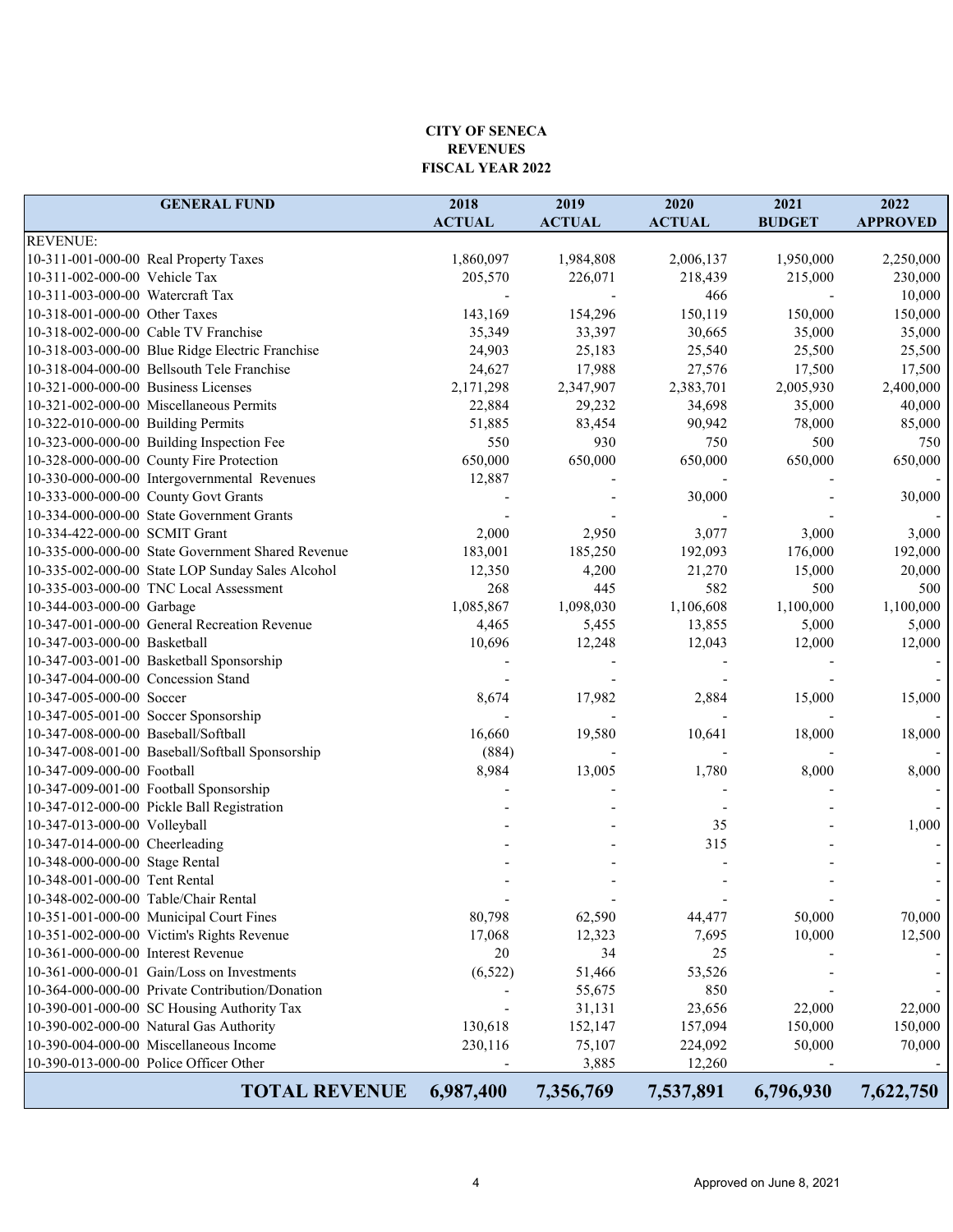### **CITY OF SENECA OTHER FINANCING SOURCES FISCAL YEAR 2022**

| <b>GENERAL FUND</b>                                      | 2018          | 2019          | 2020          | 2021          | 2022            |
|----------------------------------------------------------|---------------|---------------|---------------|---------------|-----------------|
|                                                          | <b>ACTUAL</b> | <b>ACTUAL</b> | <b>ACTUAL</b> | <b>BUDGET</b> | <b>APPROVED</b> |
| <b>Other Financing Sources</b>                           |               |               |               |               |                 |
| <b>REVENUE:</b>                                          |               |               |               |               |                 |
| 10-390-003-000-00 Over/Short                             | 15            | 89            |               |               |                 |
| 10-390-005-000-00 Other Financing Sources                | 7,323         | 313           | 734,073       | 65,957        |                 |
| 10-390-005-000-01 Insurance Recovery                     |               |               | 59,206        |               |                 |
| 10-390-010-000-00 Transfer from ATAX 31                  | 27,488        | 29,574        | 28,695        | 28,750        | 28,750          |
| 10-390-010-000-01 Transfer from ATAX Museum Emp.         | 32,338        | 59,466        | 48,040        | 48,750        | 48,750          |
| 10-390-014-000-00 FEMA Reimbursement                     |               | 41,823        |               | 125,557       |                 |
| 10-391-001-000-00 Transfer from LW-Capital               |               |               | 426,029       |               |                 |
| 10-391-002-000-00 Light and Water Transfers              | 5,022,264     | 4,515,015     | 4,564,188     | 4,650,000     | 5,000,000       |
| 10-391-007-000-00 Transfer from SFC                      |               |               |               | 111,667       | 111,667         |
| 10-391-010-000-01 Transfer from Transit - Administrative |               |               |               | 93,000        | 61,454          |
| 10-391-010-000-02 Transfer from Transit - Fund Balance   |               |               |               | 297,756       |                 |
| 10-391-011-000-00 Transfer from SFC - Mgmt Fee           | 50,000        | 50,000        | 50,000        | 50,000        | 50,000          |
| 10-391-012-000-00 Transfer from SFC - NMTC               |               |               |               |               |                 |
| 10-391-485-000-00 Transfer from HAT                      | 142,600       | 135,717       | 168,180       | 192,600       | 242,600         |
| 10-391-485-000-02 Transfer from County Recreation        |               |               |               | 10,000        |                 |
| 10-392-002-000-00 Proceed - Fixed Asset Disposition      |               | 11,778        |               |               |                 |
| PY Fund Balance                                          |               |               |               |               | 648,652         |
| <b>OTHER FINANCING SOURCES TOTAL</b>                     | 5,282,027     | 4,843,775     | 6,078,411     | 5,674,037     | 6,191,873       |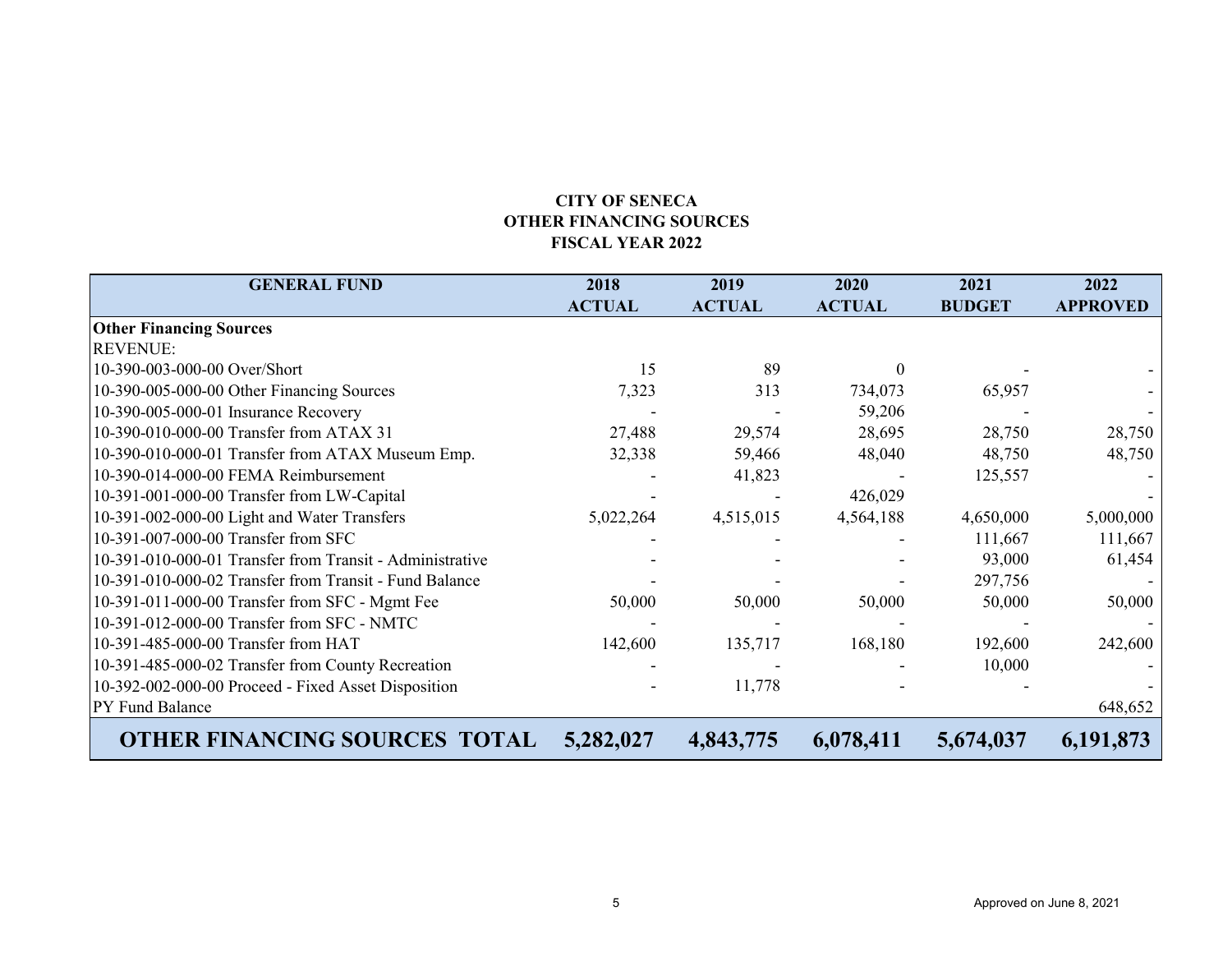## **CITY OF SENECA MUNICIPAL JUDGE (412) FISCAL YEAR 2022**

<span id="page-6-0"></span>

| <b>GENERAL FUND</b>                             | 2018          | 2019          | 2020          | 2021          | 2022            |
|-------------------------------------------------|---------------|---------------|---------------|---------------|-----------------|
|                                                 | <b>ACTUAL</b> | <b>ACTUAL</b> | <b>ACTUAL</b> | <b>BUDGET</b> | <b>APPROVED</b> |
| 412 Municipal Judge                             |               |               |               |               |                 |
| <b>EXPENDITURE:</b>                             |               |               |               |               |                 |
| 10-412-000-110-00 Regular Employees             | 140,493       | 146,685       | 152,279       | 151,092       | 158,646         |
| 10-412-000-120-00 Temporary Help                |               |               |               |               |                 |
| 10-412-000-130-00 Overtime                      |               |               | 137           |               |                 |
| 10-412-000-210-00 Group Health Insurance        | 35,821        | 33,801        | 28,115        | 36,700        | 29,287          |
| 10-412-000-220-00 Social Security Contributions | 10,187        | 10,874        | 11,591        | 11,629        | 12,207          |
| 10-412-000-230-00 Retirement Contributions      | 17,292        | 20,128        | 22,036        | 23,303        | 24,468          |
| 10-412-000-260-00 Workers Compensation          | 1,406         | 510           | 482           | 704           | 704             |
| <b>Personnel Total</b>                          | 205,198       | 211,998       | 214,639       | 223,427       | 225,312         |
|                                                 |               |               |               |               |                 |
| 10-412-000-280-00 Uniforms                      | 1,200         | 1,200         | 1,200         | 1,200         | 1,200           |
| 10-412-000-290-00 Christmas Bonuses             | 866           | 920           | 920           | 920           | 920             |
| 10-412-000-300-15 Information Technology Svc    | 5,772         | 10,571        |               |               |                 |
| 10-412-000-410-00 Utility Services              | 3,506         | 3,257         |               |               |                 |
| 10-412-000-423-00 Cleaning Services & Supplies  | 2,625         | 2,625         |               |               |                 |
| 10-412-000-430-00 Maintenance & Repair Services | 230           | 458           | 596           | 1,000         | 1,000           |
| 10-412-000-530-00 Communications & Telephone    | 2,924         | 2,931         |               |               |                 |
| 10-412-000-560-00 Postage                       | 1,108         | 1,141         | 749           | 1,300         | 1,300           |
| 10-412-000-610-00 Tools/Supplies                | 2,421         | 2,114         | 1,853         | 2,500         | 2,500           |
| 10-412-000-720-00 Buildings                     |               | 12,398        |               |               |                 |
| 10-412-000-741-00 Machinery & Equipment         |               |               |               | 4,512         |                 |
| 10-412-000-801-00 Operating Expense             | 15,460        | 17,174        | 13,996        | 14,500        | 17,000          |
| 10-412-000-810-00 Jury Expense                  | 1,522         | 3,543         | 529           | 988           | 3,000           |
| <b>Operations Total</b>                         | 37,634        | 58,333        | 19,843        | 26,920        | 26,920          |
| <b>MUNICIPAL JUDGE TOTAL</b>                    | 242,832       | 270,331       | 234,483       | 250,348       | 252,232         |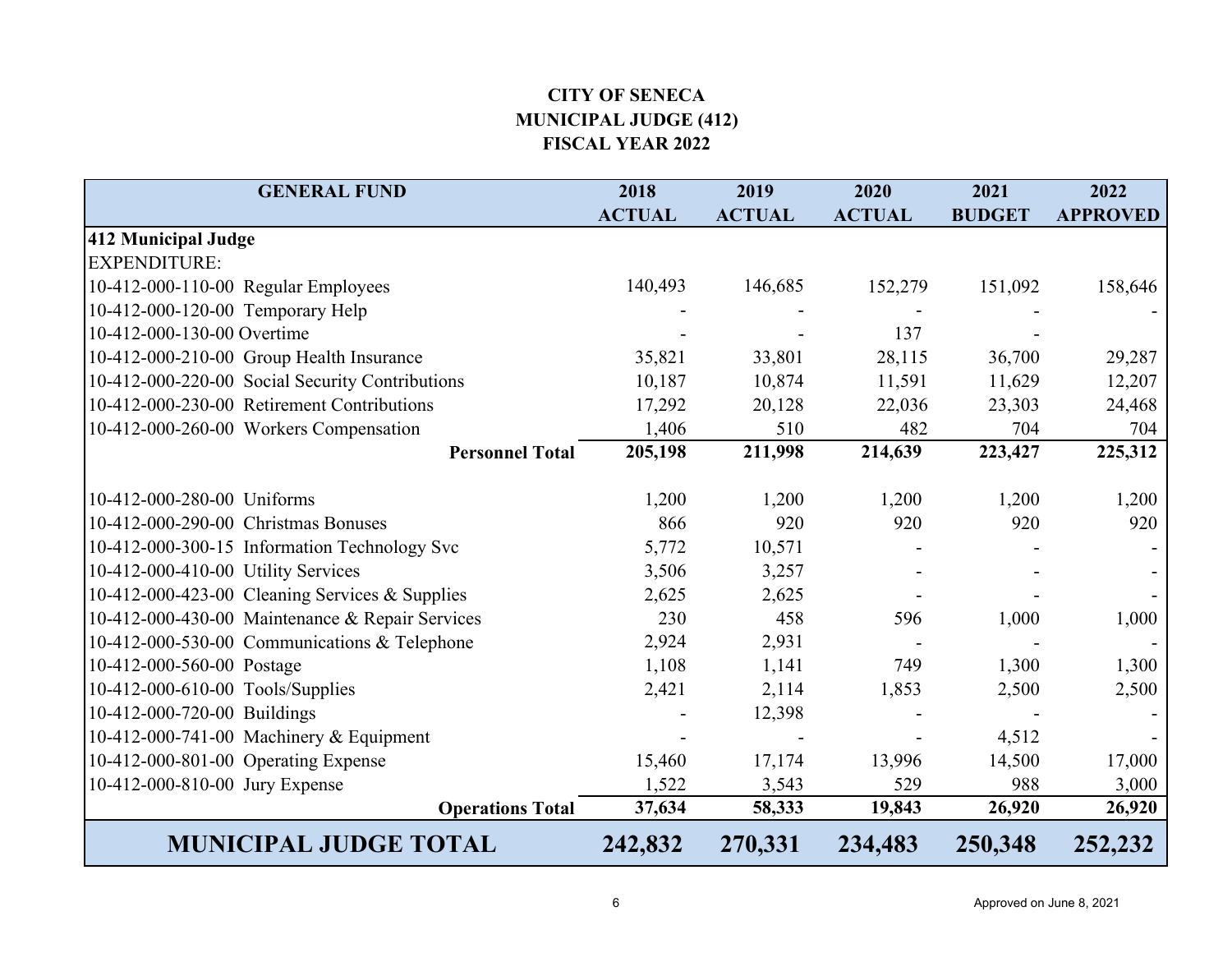## **CITY OF SENECA MAYOR/COUNCIL (413) FISCAL YEAR 2022**

<span id="page-7-0"></span>

| <b>GENERAL FUND</b>                           | 2018<br><b>ACTUAL</b> | 2019<br><b>ACTUAL</b> | 2020<br><b>ACTUAL</b> | 2021<br><b>BUDGET</b> | 2022<br><b>APPROVED</b> |
|-----------------------------------------------|-----------------------|-----------------------|-----------------------|-----------------------|-------------------------|
| 413 Mayor/Council                             |                       |                       |                       |                       |                         |
| EXPENDITURE:                                  |                       |                       |                       |                       |                         |
| 10-413-000-110-00 Salaries                    | 74,160                | 74,659                | 75,748                | 75,748                | 75,748                  |
| 10-413-000-210-00 Group Health Insurance      | 53,372                | 88,745                | 72,870                | 82,200                | 83,386                  |
| 10-413-000-220-00 FICA Comtributions          | 5,137                 | 4,537                 | 5,633                 | 5,795                 | 5,795                   |
| 10-413-000-230-00 Retirement Contributions    | 7,645                 | 8,798                 | 8,693                 | 11,786                | 11,786                  |
| 10-413-000-260-00 Workers Compensation        | 1,717                 | 2,157                 | 2,020                 | 2,976                 | 2,976                   |
| <b>Personnel Total</b>                        | 142,032               | 178,896               | 164,963               | 178,506               | 179,692                 |
| 10-413-000-280-00 Uniforms                    |                       |                       |                       |                       |                         |
| 10-413-000-580-00 Travel                      | 19,835                | 26,293                | 1,012                 | 1,500                 | 15,000                  |
| 10-413-000-801-00 Operating Expense           | 11,445                | 17,303                | 11,403                | 20,000                | 20,000                  |
| 10-413-000-820-00 Planning Commission Expense | 980                   | 971                   | 843                   | 1,000                 | 1,000                   |
| 10-414-000-801-00 Elections Operating Expense |                       | 2,946                 |                       |                       |                         |
| <b>Operations Total</b>                       | 32,261                | 47,512                | 13,258                | 22,500                | 36,000                  |
| <b>MAYOR/COUNCIL TOTAL</b>                    | 174,293               | 226,408               | 178,222               | 201,006               | 215,692                 |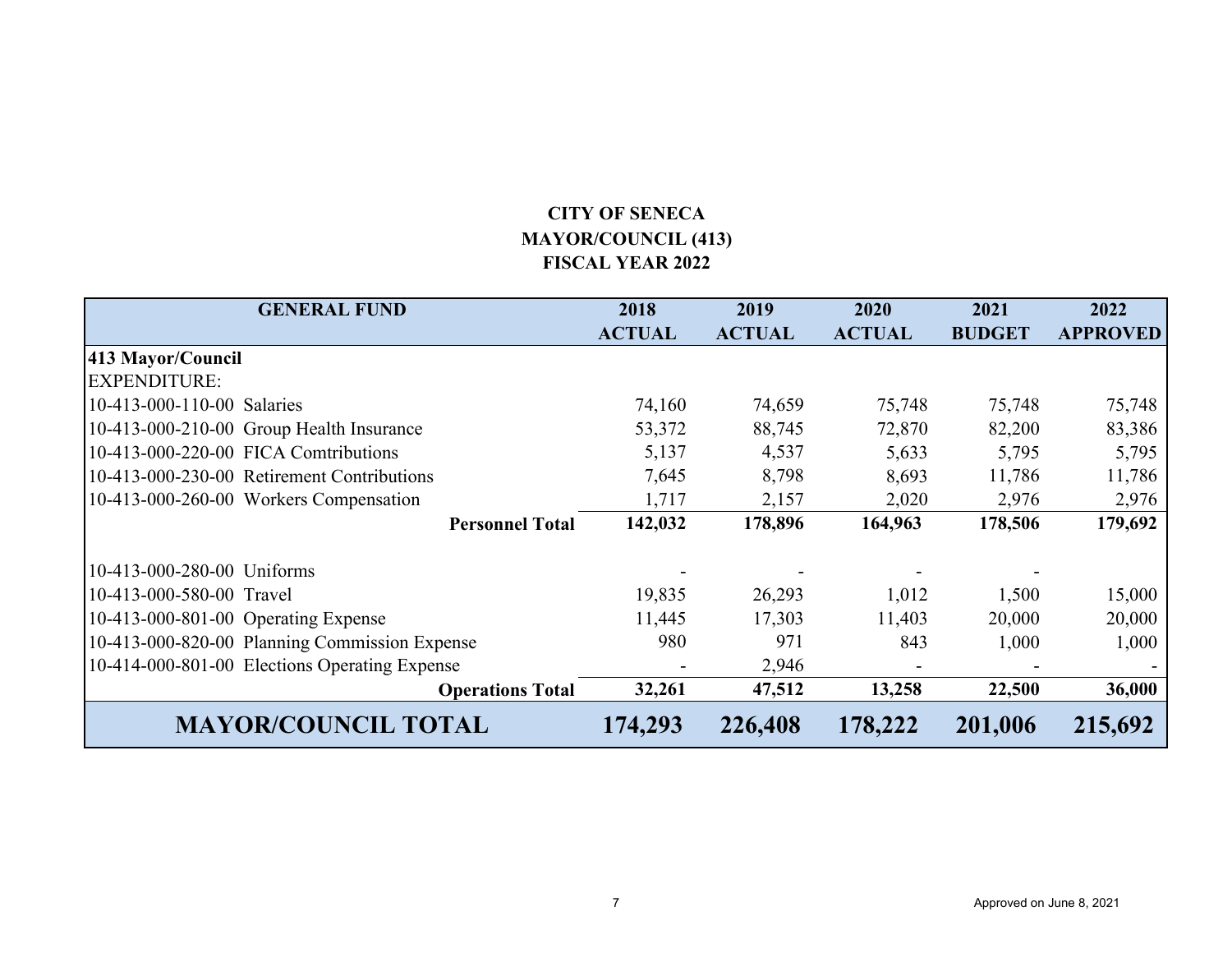#### **CITY OF SENECA FINANCE ADMINISTRATION (415) FISCAL YEAR 2022**

<span id="page-8-0"></span>

| <b>GENERAL FUND</b>                                                                 | 2018          | 2019             | 2020          | 2021          | 2022            |
|-------------------------------------------------------------------------------------|---------------|------------------|---------------|---------------|-----------------|
|                                                                                     | <b>ACTUAL</b> | <b>ACTUAL</b>    | <b>ACTUAL</b> | <b>BUDGET</b> | <b>APPROVED</b> |
| <b>415 Finance Administration</b>                                                   |               |                  |               |               |                 |
| <b>EXPENDITURE:</b>                                                                 |               |                  |               |               |                 |
| 10-415-000-110-00 Regular Employees                                                 | 254,143       | 309,305          | 379,736       | 413,166       | 430,187         |
| 10-415-000-120-00 Temporary help                                                    |               | 3,472            | 5,312         |               |                 |
| 10-415-000-130-00 Overtime                                                          | 6,549         | 6,576            | 7,903         | 2,500         | 4,000           |
| 10-415-000-210-00 Group Health Insurance                                            | 60,380        | 61,779           | 51,361        | 81,700        | 71,290          |
| 10-415-000-220-00 Social Security Contributions                                     | 19,520        | 23,931           | 30,348        | 31,931        | 33,340          |
| 10-415-000-230-00 Retirement Contributions                                          | 31,684        | 43,480           | 55,911        | 64,154        | 67,165          |
| 10-415-000-250-00 Unemployment Compensation                                         |               |                  |               |               |                 |
| 10-415-000-260-00 Workers Compensation                                              | 735           | 949              | 1,044         | 1,211         | 1,211           |
| <b>Personnel Total</b>                                                              | 373,011       | 449,493          | 531,615       | 594,663       | 607,192         |
| 10-415-000-280-00 Uniforms                                                          | 2,450         | 2,700            | 2,700         | 3,300         | 3,300           |
| 10-415-000-290-00 Christmas Bonuses                                                 | 1,336         | 1,245            | 1,245         | 1,733         | 1,624           |
| 10-415-000-300-01 IT - COVID                                                        |               |                  | 2,150         |               |                 |
| 10-415-000-300-13 Independent Audit                                                 | 37,554        | 36,378           | 48,897        | 50,000        | 50,000          |
|                                                                                     | 70,600        |                  | 38,197        | 40,000        |                 |
| 10-415-000-300-14 City Attorney<br>10-415-000-300-15 Information Technology Service | 19,209        | 88,473<br>29,259 | 191,380       | 130,000       |                 |
| 10-415-000-330-00 Other Professional Services                                       | 1,021         | 643              | 20,298        | 10,000        | 50,000          |
| 10-415-000-380-00 Dues & Membership                                                 | 5,938         | 5,917            | 7,048         | 5,000         | 7,000           |
| 10-415-000-410-00 Utility Services                                                  | 197,889       | 208,362          | 378,356       | 400,000       |                 |
| 10-415-000-423-00 Cleaning Services & Supplies                                      | 14,094        | 13,522           | 92,090        | 95,000        |                 |
| 10-415-000-423-01 Cleaing Supplies COVID-19                                         |               |                  | 8,838         |               |                 |
| 10-415-000-430-00 Maintenance & Repair Services                                     | 11,057        | 7,354            | 8,948         | 10,000        | 10,000          |
| 10-415-000-520-00 Insurance                                                         | 138,284       | 306,686          | 340,838       | 340,000       |                 |
| 10-415-000-530-00 Communications & Telephone                                        | 12,589        | 10,513           | 118,105       | 118,000       |                 |
| 10-415-000-540-00 Advertising                                                       | 914           | 607              | 1,160         | 1,000         | 1,000           |
| 10-415-000-550-00 Printing & Binding                                                | 6,254         | 6,856            | 6,509         | 7,000         | 6,500           |
| 10-415-000-560-00 Postage                                                           | 5,201         | 5,629            | 6,104         | 5,000         | 6,000           |
| 10-415-000-570-00 Training                                                          | 7,745         | 5,040            | 721           | 2,500         | 6,000           |
| 10-415-000-580-00 Travel                                                            | 3,855         | 3,877            | 4,002         | 1,500         | 6,000           |
| 10-415-000-610-00 Tools/Supplies                                                    | 12,888        | 12,535           | 22,499        | 15,000        | 15,000          |
| 10-415-000-610-01 Tools/Supplies COVID-19                                           |               |                  | 10,391        |               |                 |
| 10-415-000-620-00 Gas & Oil                                                         |               | 66               | 273           | 5,000         | 3,000           |
| 10-431-000-625-00 Vehicle Expense                                                   |               |                  |               | 2,000         | 1,000           |
| 10-415-000-630-00 Food                                                              | 9             | 164              | 171           | 750           | 1,000           |
| 10-415-000-640-00 Books & Periodicals                                               |               |                  | 203           |               |                 |
| 10-415-000-720-00 Buildings                                                         |               | 19,645           | 4,974         | 10,000        | 10,000          |
| 10-415-000-730-00 Improvements other than Buildings                                 |               | 689              |               |               |                 |
| 10-415-000-741-00 Machinery & Equipment                                             | 98,055        | 10,491           | 8,391         | 7,500         | 10,000          |
| 10-415-000-742-00 Vehicles                                                          |               |                  | 36,133        |               |                 |
| 10-415-000-801-00 Operating Expense                                                 | 28,790        | 50,972           | 29,224        | 25,890        | 30,000          |
| 10-415-000-806-00 Lease Purchase 2020                                               |               |                  |               | 5,660         |                 |
| 10-415-000-900-00 GO Bond 2020A Payment                                             |               |                  |               |               |                 |
| 10-415-000-901-00 GO Bond 2020B Payment                                             |               |                  |               |               |                 |
| 10-415-999-801-00 FEMA 2020 - Operating Expense                                     |               |                  | 349           |               |                 |
| <b>Operations Total</b>                                                             | 675,731       | 827,622          | 1,390,198     | 1,291,833     | 217,424         |
|                                                                                     |               |                  |               |               |                 |
| <b>TOTAL</b>                                                                        | 1,048,742     | 1,277,115        | 1,921,813     | 1,886,495     | 824,616         |

| <b>Expenses moved to Non-Departmental</b> |           |           |           |           |           |
|-------------------------------------------|-----------|-----------|-----------|-----------|-----------|
| City Attorney                             |           |           |           |           | 50,000    |
| Information Technology Service            |           |           |           |           | 247,667   |
| <b>Utility Services</b>                   |           |           |           |           | 400,000   |
| Cleaning Services & Supplies              |           |           |           |           | 95,000    |
| Insurance                                 |           |           |           |           | 325,000   |
| Communications & Telephone                |           |           |           |           | 118,000   |
| Lease Purchase 2020                       |           |           |           |           | 5,660     |
| GO Bond 2020A Payment                     |           |           |           |           | 23,800    |
| GO Bond 2020B Payment                     |           |           |           |           | 16,150    |
| Total expenses moved to Non-Departmental  |           |           |           |           | 1,281,277 |
| FINANCE ADMINISTRATION TOTAL              | 1,048,742 | 1,277,115 | 1.921.813 | 1,886,495 | 2,105,893 |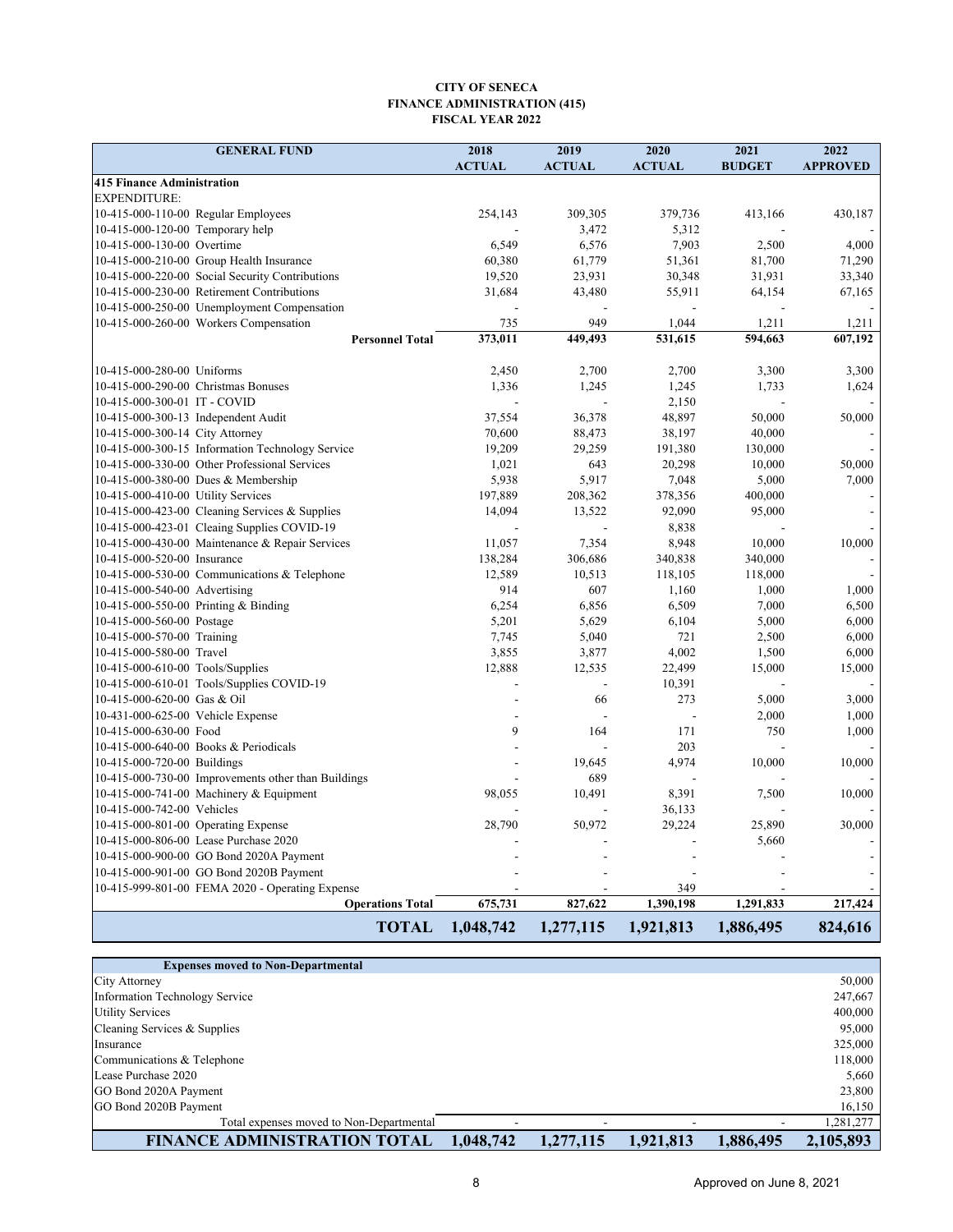### **CITY OF SENECA PLANNING & COMMUNITY DEVELOPMENT (418) FISCAL YEAR 2022**

<span id="page-9-0"></span>

| <b>GENERAL FUND</b>                              | 2018          | 2019          | 2020          | 2021          | 2022            |
|--------------------------------------------------|---------------|---------------|---------------|---------------|-----------------|
|                                                  | <b>ACTUAL</b> | <b>ACTUAL</b> | <b>ACTUAL</b> | <b>BUDGET</b> | <b>APPROVED</b> |
| 418 Planning & Community Development             |               |               |               |               |                 |
| <b>EXPENDITURE:</b>                              |               |               |               |               |                 |
| 10-418-000-110-00 Regular Employees              | 246,847       | 189,919       | 209,008       | 283,140       | 287,696         |
| 10-418-000-130-00 Overtime                       |               |               | 3,793         |               |                 |
| 10-418-000-210-00 Group Health Insurance         | 68,615        | 74,199        | 58,729        | 62,000        | 57,222          |
| 10-418-000-220-00 Social Security Contributions  | 18,354        | 18,598        | 20,637        | 21,768        | 22,108          |
| 10-418-000-230-00 Retirement Contributions       | 31,189        | 34,390        | 39,603        | 43,461        | 44,329          |
| 10-418-000-260-00 Workers Compensation           | 3,484         | 3,122         | 2,954         | 4,300         | 4,300           |
| <b>Personnel Total</b>                           | 368,488       | 320,228       | 334,724       | 414,670       | 415,655         |
| 10-418-000-280-00 Uniforms                       | 2,400         | 2,200         | 2,400         | 2,400         | 2,400           |
| 10-418-000-290-00 Christmas Bonuses              | 1,613         | 1,361         | 1,505         | 1,408         | 1,299           |
| 10-418-000-300-15 Information Technology Service | 8,395         | 10,613        |               | 13,500        |                 |
| 10-418-000-330-00 Other Professional             |               |               |               |               | 65,000          |
| 10-418-000-380-00 Dues & Memberships             |               |               | 690           | 1,500         | 1,500           |
| 10-418-000-423-00 Cleaning Services & Supplies   | 1,357         | 1,357         |               |               |                 |
| 10-418-000-430-00 Maintenance & Repair Services  |               | 303           |               |               |                 |
| 10-418-000-520-00 Insurance                      |               |               |               |               |                 |
| 10-418-000-530-00 Communications & Telephone     | 5,808         | 6,495         |               |               |                 |
| 10-418-000-540-00 Advertising                    | 691           | 640           | 682           | 1,200         | 1,000           |
| 10-418-000-550-00 Printing & Binding             | 432           | 543           | 942           | 1,000         | 1,000           |
| 10-418-000-560-00 Postage                        | 246           | 393           | 365           | 850           | 1,000           |
| 10-418-000-570-00 Training                       | 4,122         | 5,229         | 952           | 1,000         | 2,500           |
| 10-418-000-580-00 Travel                         | 5,253         | 5,320         | 1,412         | 1,500         | 2,500           |
| 10-418-000-610-00 Tools/Supplies                 | 2,143         | 3,045         | 2,710         | 2,000         | 2,000           |
| 10-418-000-620-00 Gas & Oil                      | 5,316         | 5,226         | 4,829         | 5,000         | 5,000           |
| 10-418-000-625-00 Vehicle Expense                | 1,224         | 948           | 2,897         | 3,000         | 5,000           |
| 10-418-000-640-00 Books & Periodicals            | 84            | 681           | 2,371         | 1,000         | 1,000           |
| 10-418-000-720-00 Building                       |               | 4,972         |               |               |                 |
| 10-418-000-741-00 Machinery & Equipment          |               |               |               |               |                 |
| 10-418-000-742-00 Vehicle                        |               |               |               |               |                 |
| 10-418-000-801-00 Operating Expense              | 1,695         | 6,214         | 1,363         | 3,000         | 3,000           |
| 10-418-000-801-01 Electric Bus Expense           |               | 402           |               |               |                 |
| 10-418-000-878-00 Demolition & Clearing          |               |               |               |               |                 |
| <b>Operations Total</b>                          | 40,780        | 55,940        | 23,119        | 38,358        | 94,199          |
| PLANNING & COMMUNITY DEV TOTAL                   | 409,268       | 376,168       | 357,843       | 453,028       | 509,854         |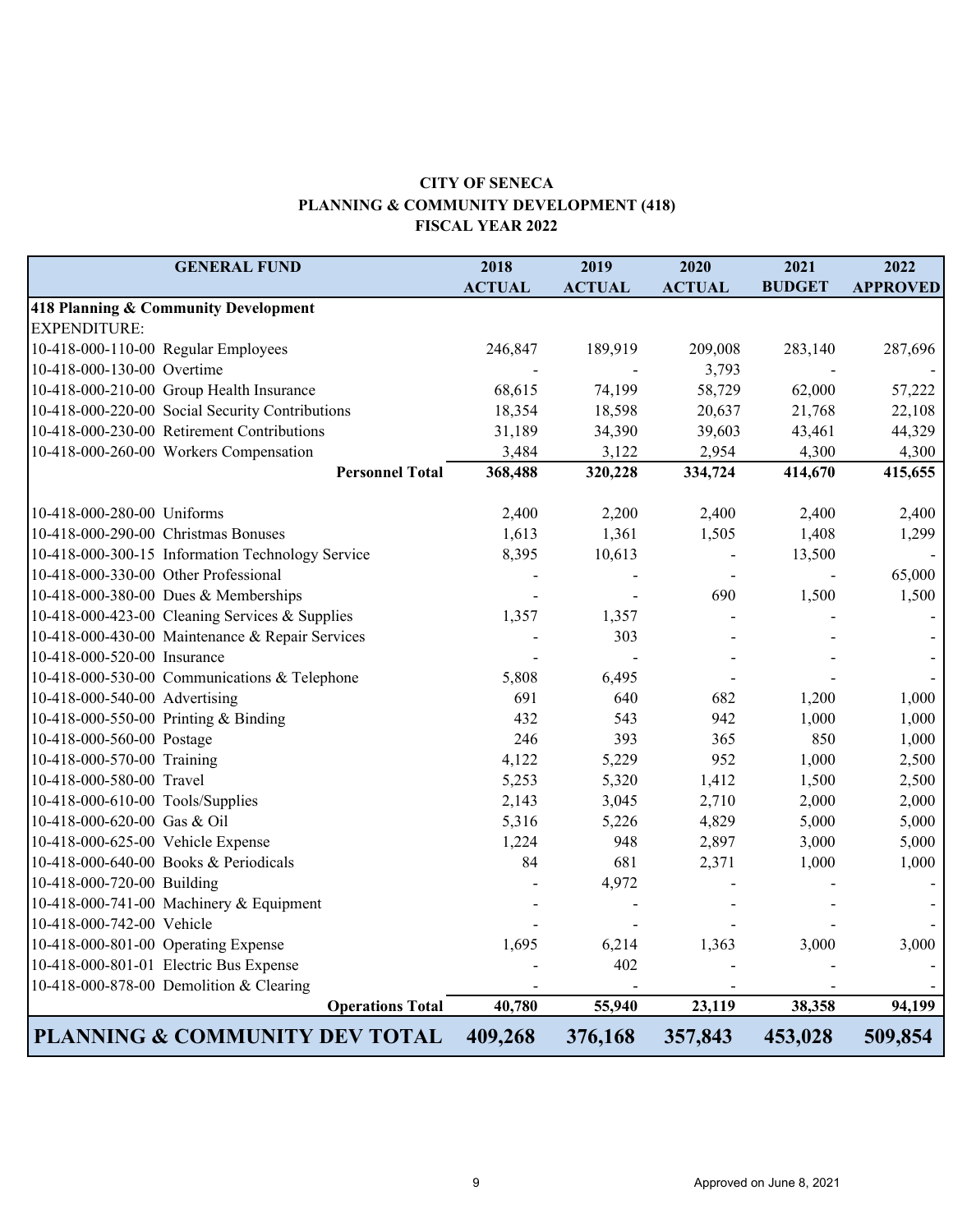#### **CITY OF SENECA POLICE DEPARTMENT (421) FISCAL YEAR 2022**

<span id="page-10-0"></span>

|                                     | <b>GENERAL FUND</b>                                 | 2018<br><b>ACTUAL</b> | 2019<br><b>ACTUAL</b> | 2020<br><b>ACTUAL</b> | 2021<br><b>BUDGET</b> | 2022<br><b>APPROVED</b> |
|-------------------------------------|-----------------------------------------------------|-----------------------|-----------------------|-----------------------|-----------------------|-------------------------|
| 421 Police                          |                                                     |                       |                       |                       |                       |                         |
| <b>EXPENDITURE:</b>                 |                                                     |                       |                       |                       |                       |                         |
|                                     | 10-421-000-110-00 Regular Employees with PORS       | 1,698,508             | 1,750,394             | 1,812,445             | 1,425,909             | 1,507,756               |
|                                     | 10-421-000-110-00 Regular Employees with SCRS       |                       |                       |                       | 370,717               | 452,877                 |
|                                     | 10-421-000-110-01 Regular Employees - Victims Ad.   | 17,068                | 12,323                | 7,695                 |                       |                         |
| 10-421-000-130-00 Overtime          |                                                     | 120,278               | 120,086               | 161,030               | 120,000               | 120,000                 |
|                                     | 10-421-000-210-00 Group Health Insurance            | 446,895               | 551,828               | 430,895               | 568,480               | 578,096                 |
|                                     | 10-421-000-220-00 Social Security Contributions     | 135,893               | 140,551               | 148,920               | 147,530               | 160,042                 |
|                                     | 10-421-000-230-00 Retirement Contributions          | 265,638               | 296,420               | 324,714               | 343,661               | 367,370                 |
|                                     | 10-421-000-260-00 Workers Compensation              | 68,831                | 89,218                | 81,059                | 118,891               | 118,891                 |
|                                     | <b>Personnel Total</b>                              | 2,753,112             | 2,960,821             | 2,966,758             | 3,095,188             | 3,305,033               |
|                                     |                                                     |                       |                       |                       |                       |                         |
| 10-421-000-280-00 Uniforms          |                                                     | 23,713                | 39,190                | 22,532                | 33,000                | 33,000                  |
|                                     | 10-421-000-290-00 Christmas Bonuses                 | 17,192                | 10,301                | 9,854                 | 11,867                | 11,424                  |
|                                     | 10-421-000-300-15 Information Technology Service    | 44,151                | 123,246               |                       |                       |                         |
|                                     | 10-421-000-330-00 Other Professional Services       |                       | 126,932               | 66,094                | 11,665                |                         |
|                                     | 10-421-000-380-00 Dues & Memberships                |                       |                       |                       |                       | 500                     |
| 10-421-000-410-00 Utility Services  |                                                     | 27,878                | 27,165                |                       |                       |                         |
|                                     | 10-421-000-423-00 Cleaning Services & Supplies      | 15,807                | 16,830                |                       |                       |                         |
|                                     | 10-421-000-430-00 Maintenance & Repair Services     | 35,237                | 17,264                | 19,881                | 16,000                | 16,000                  |
|                                     | 10-421-000-530-00 Communications & Telephone        | 66,840                | 61,223                | 166,345               |                       |                         |
| 10-421-000-540-00 Advertising       |                                                     |                       |                       |                       |                       | 2,000                   |
| 10-421-000-560-00 Postage           |                                                     | 1,224                 | 1,096                 | 582                   | 2,000                 | 2,000                   |
| 10-421-000-570-00 Training          |                                                     | 14,477                | 14,850                | 9,430                 | 14,000                | 9,000                   |
| 10-421-000-580-00 Travel            |                                                     |                       |                       |                       |                       | 5,000                   |
| 10-421-000-610-00 Tools/Supplies    |                                                     | 16,464                | 16,916                | 17,654                | 15,000                | 13,800                  |
| 10-421-000-620-00 Gas & Oil         |                                                     | 92,255                | 92,005                | 84,377                | 100,000               | 100,000                 |
| 10-421-000-625-00 Vehicle Expense   |                                                     | 59,375                | 46,650                | 61,292                | 50,000                | 50,000                  |
| 10-421-000-630-00 Food              |                                                     |                       |                       |                       |                       | 1,200                   |
|                                     | 10-421-000-650-00 Investigative Supplies            | 3,112                 | 4,964                 | 8,408                 | 2,500                 | 2,500                   |
| 10-421-000-655-00 Canine Operations |                                                     |                       |                       |                       |                       | 15,000                  |
| 10-421-000-720-00 Buildings         |                                                     |                       |                       |                       |                       |                         |
|                                     | 10-421-000-730-00 Improvements other than buildings |                       |                       |                       |                       |                         |
|                                     | 10-421-000-741-00 Machinery & Equipment             | 68,001                | 36,392                | 34,000                | 34,000                | 54,071                  |
| 10-421-000-742-00 Vehicles          |                                                     | 36,039                | 26,444                | 195,561               | 100,000               | 100,000                 |
| 10-421-000-801-00 Operating Expense |                                                     | 20,135                | 23,292                | 28,673                | 20,000                | 12,000                  |
| 10-421-000-820-00 Drug Enforcement  |                                                     | 28,500                | 31,126                | 19,500                | 30,000                | 30,000                  |
|                                     | 10-421-999-580-00 FEMA 2020 - Travel                |                       |                       | 21                    |                       |                         |
|                                     | 10-421-999-610-00 FEMA 2020 - Tools/Supplies        |                       |                       | 303                   |                       |                         |
|                                     | 10-421-999-625-00 FEMA 2020 - Vehicle Expense       |                       |                       | 2,831                 |                       |                         |
|                                     | 10-421-999-630-00 FEMA 2020 - Food                  |                       |                       | 94                    |                       |                         |
|                                     | <b>Operations Total</b>                             | 570,400               | 715,887               | 747,431               | 440,032               | 457,495                 |
|                                     | POLICE DEPARTMENT TOTAL                             | 3,323,511             | 3,676,709             | 3,714,189             | 3,535,220             | 3,762,528               |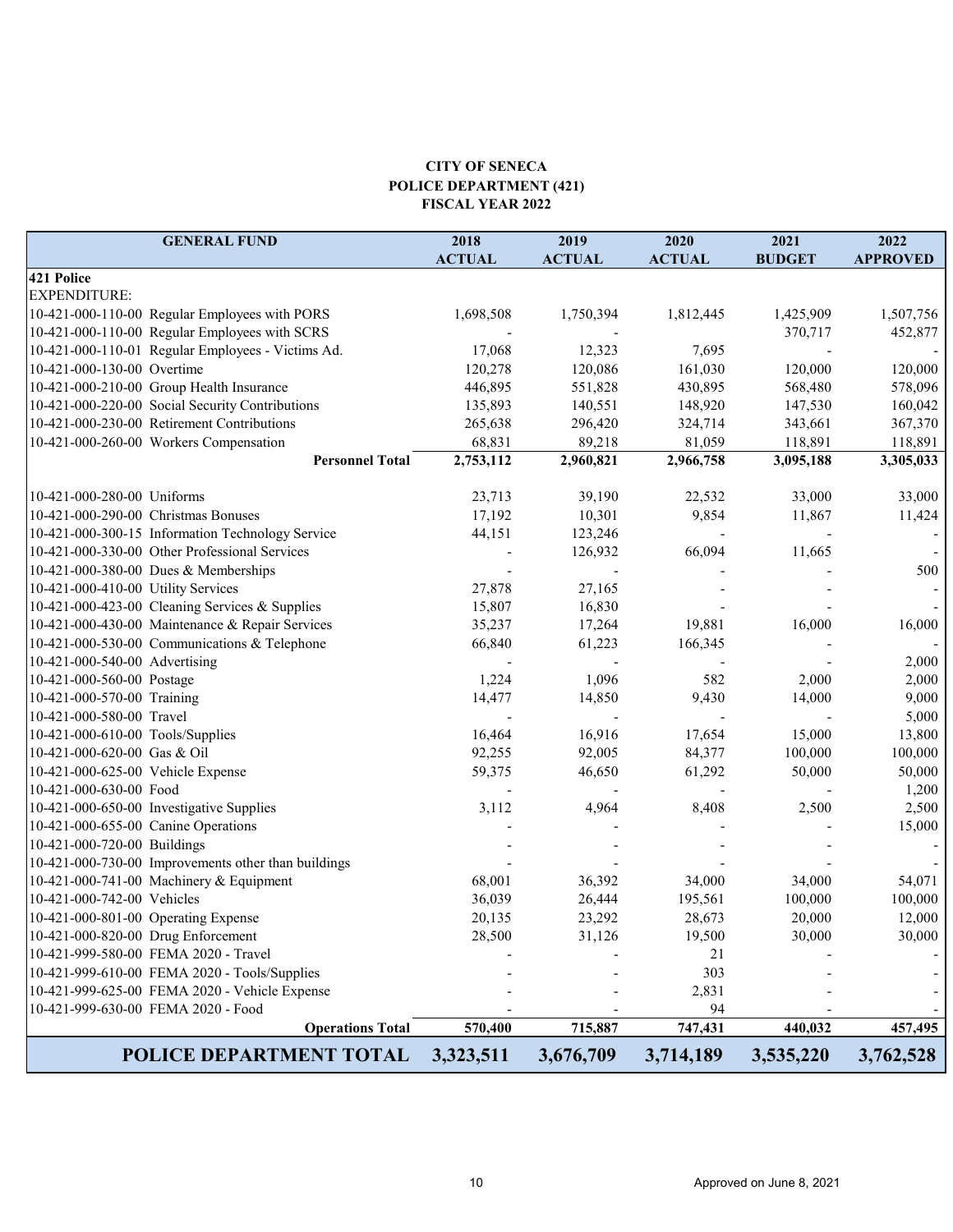#### **CITY OF SENECA FIRE DEPARTMENT (422) FISCAL YEAR 2022**

<span id="page-11-0"></span>

|                                     | <b>GENERAL FUND</b>                             | 2018          | 2019          | 2020          | 2021          | 2022            |
|-------------------------------------|-------------------------------------------------|---------------|---------------|---------------|---------------|-----------------|
|                                     |                                                 | <b>ACTUAL</b> | <b>ACTUAL</b> | <b>ACTUAL</b> | <b>BUDGET</b> | <b>APPROVED</b> |
| 422 Fire                            |                                                 |               |               |               |               |                 |
| EXPENDITURE:                        |                                                 |               |               |               |               |                 |
|                                     | 10-422-000-110-00 Regular Employees with PORS   | 1,060,303     | 1,120,839     | 1,193,583     | 1,094,006     | 1,166,233       |
|                                     | 10-422-000-110-00 Regular Employees with SCRS   |               |               |               |               |                 |
| 10-422-000-130-00 Overtime          |                                                 | 111,615       | 107,130       | 51,484        | 53,000        | 50,000          |
|                                     | 10-422-000-210-00 Group Health Insurance        | 212,446       | 247,822       | 208,550       | 312,500       | 330,120         |
|                                     | 10-422-000-220-00 Social Security Contributions | 86,846        | 91,672        | 94,363        | 88,333        | 93,630          |
|                                     | 10-422-000-230-00 Retirement Contributions      | 174,863       | 197,866       | 214,163       | 208,703       | 221,304         |
|                                     | 10-422-000-260-00 Workers Compensation          | 38,969        | 48,375        | 47,049        | 67,146        | 67,146          |
|                                     | <b>Personnel Total</b>                          | 1,685,042     | 1,813,706     | 1,809,193     | 1,823,688     | 1,928,433       |
| 10-422-000-280-00 Uniforms          |                                                 | 15,773        | 15,826        | 9,176         | 7,000         | 8,000           |
| 10-422-000-290-00 Christmas Bonuses |                                                 | 7,084         | 6,237         | 7,428         | 7,676         | 7,688           |
| 10-422-000-410-00 Utility Services  |                                                 | 27,442        | 7,826         |               |               |                 |
|                                     | 10-422-000-430-00 Maintenance & Repair          | 3,500         | 3,098         | 24,723        | 24,000        | 20,000          |
|                                     | 10-422-000-530-00 Communications & Telephone    | 8,440         | 7,602         |               |               |                 |
| 10-422-000-540-00 Advertising       |                                                 | 225           |               |               |               |                 |
| 10-422-000-570-00 Training          |                                                 | 3,451         | 5,694         | 5,790         | 7,000         | 6,000           |
| 10-422-000-580-00 Travel            |                                                 |               |               | 1,210         | 2,000         | 1,500           |
| 10-422-000-610-00 Tools/Supplies    |                                                 | 18,906        | 13,706        | 20,771        | 30,000        | 30,000          |
| 10-422-000-620-00 Gas & Oil         |                                                 | 15,483        | 22,397        | 21,602        | 17,000        | 18,500          |
| 10-422-000-625-00 Vehicle Expense   |                                                 | 31,628        | 38,766        | 59,634        | 35,000        | 45,000          |
| 10-422-000-720-00 Buildings         |                                                 |               |               |               |               | 30,000          |
|                                     | 10-422-000-741-00 Machinery & Equipment         |               |               | 219,696       |               | 17,000          |
| 10-422-000-742-00 Vehicles          |                                                 |               | 359           | 47,037        |               |                 |
| 10-422-000-801-00 Operating Expense |                                                 | 51,896        | 53,199        | 34,825        | 40,000        | 40,000          |
|                                     | 10-422-000-803-00 AIR PAK lease payment         |               |               |               | 45,000        |                 |
|                                     | 10-422-000-802-00 Lease Payment - Oshkosh       |               |               | 107,433       | 110,000       |                 |
|                                     | 10-422-000-806-00 Lease Purchase 2020           |               |               |               | 9,399         |                 |
|                                     | 10-422-999-430-00 FEMA 2020 - Maint & Repairs   |               |               | 1,890         |               |                 |
|                                     | 10-422-999-610-00 FEMA 2020 - Tools & Supplies  |               |               | 2,259         |               |                 |
|                                     | 10-422-999-625-00 FEMA 2020 - Vehicle Expense   |               |               | 1,422         |               |                 |
| 10-422-999-630-00 FEMA 2020 - Food  |                                                 |               |               | 618           |               |                 |
|                                     | <b>Operations Total</b>                         | 183,826       | 174,710       | 565,513       | 334,075       | 223,688         |
|                                     | <b>FIRE DEPARTMENT TOTAL</b>                    | 1,868,868     | 1,988,416     | 2,374,706     | 2,157,763     | 2,152,121       |

| <b>Expenses moved to Non-Departmental</b> |           |           |                          |           |           |
|-------------------------------------------|-----------|-----------|--------------------------|-----------|-----------|
| 10-422-000-803-00 AIR PAK lease payment   |           |           |                          |           | 40,000    |
| 10-422-000-802-00 Lease Payment - Oshkosh |           |           |                          |           | 108,000   |
| 10-422-000-806-00 Lease Purchase 2020     |           |           |                          |           | 9.399     |
| Total expenses moved to Non-Departmental  |           |           | $\overline{\phantom{0}}$ |           | 157,399   |
|                                           | 1,868,868 | 1,988,416 | 2,374,706                | 2,157,763 | 2,309,520 |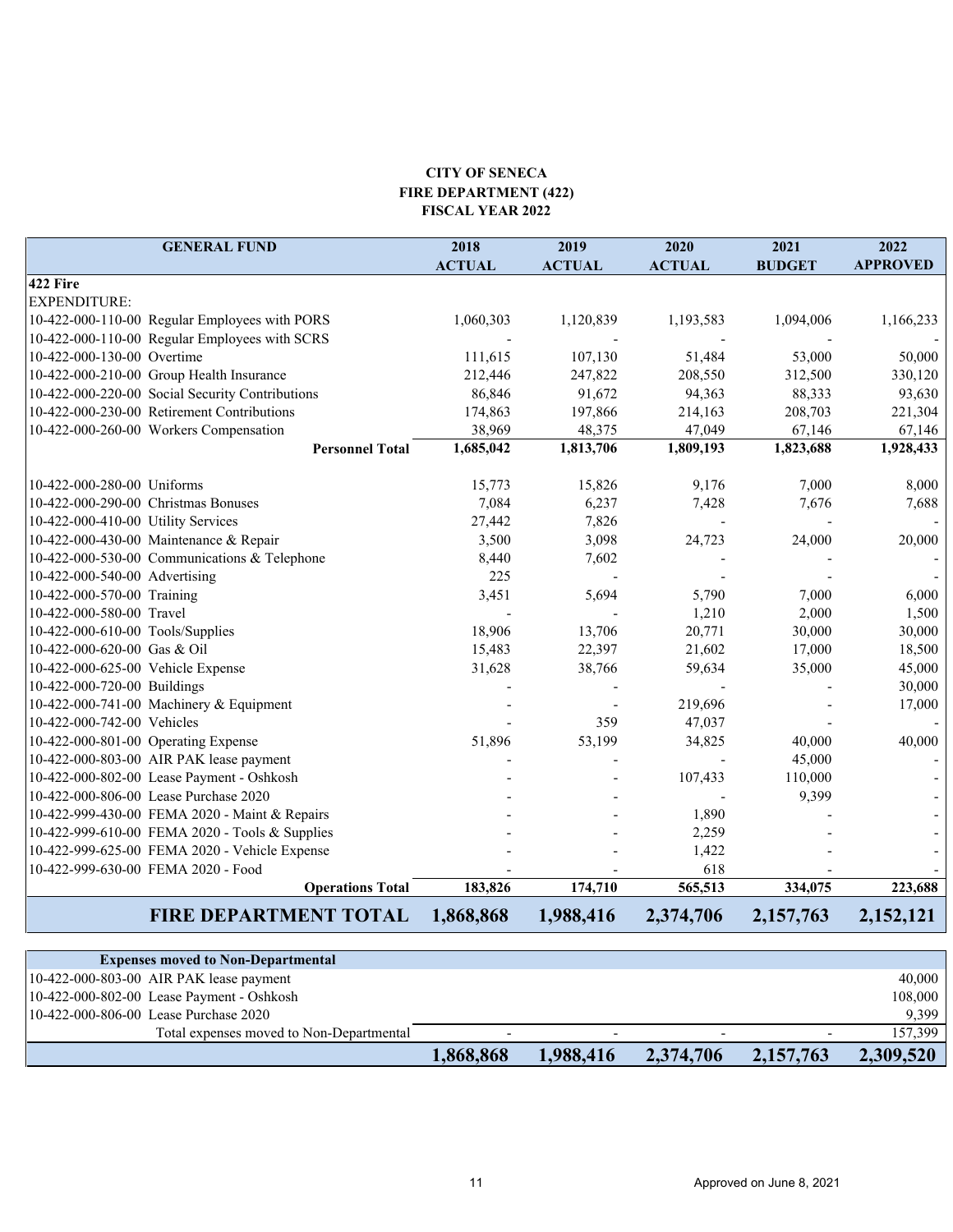#### **CITY OF SENECA STREET DEPARTMENT (431) FISCAL YEAR 2022**

| <b>GENERAL FUND</b>                                 | 2018<br><b>ACTUAL</b> | 2019<br><b>ACTUAL</b> | 2020<br><b>ACTUAL</b> | 2021<br><b>BUDGET</b> | 2022<br><b>APPROVED</b> |
|-----------------------------------------------------|-----------------------|-----------------------|-----------------------|-----------------------|-------------------------|
| 431 Street                                          |                       |                       |                       |                       |                         |
| <b>EXPENDITURE:</b>                                 |                       |                       |                       |                       |                         |
| 10-431-000-110-00 Regular Employees                 | 350,779               | 352,945               | 371,652               | 352,023               | 384,239                 |
| 10-431-000-120-00 Temporary Help                    | 7,702                 | 4,632                 |                       |                       |                         |
| 10-431-000-130-00 Overtime                          | 66,285                | 60,318                | 55,317                | 25,000                | 25,000                  |
| 10-431-000-210-00 Group Health Insurance            | 100,120               | 119,206               | 96,485                | 145,000               | 138,743                 |
| 10-431-000-220-00 Social Security Contributions     | 32,683                | 34,797                | 34,267                | 29,083                | 31,551                  |
| 10-431-000-230-00 Retirement Contributions          | 56,106                | 63,213                | 67,127                | 58,383                | 63,377                  |
| 10-431-000-260-00 Workers Compensation              | 14,112                | 17,311                | 18,590                | 25,206                | 25,206                  |
| <b>Personnel Total</b>                              | 627,788               | 652,422               | 643,438               | 634,695               | 668,116                 |
| 10-431-000-280-00 Uniforms                          | 3,792                 | 3,820                 | 10,409                | 11,500                | 12,000                  |
| 10-431-000-290-00 Christmas Bonuses                 | 3,249                 | 3,122                 | 3,086                 | 3,140                 | 3,194                   |
| 10-431-000-330-00 Other Professional Services       |                       |                       |                       |                       |                         |
| 10-431-000-410-00 Utility Services                  | 7,468                 | 8,395                 |                       |                       |                         |
| 10-431-000-430-00 Maintenance & Repair Services     | 15,863                | 19,382                | 17,588                | 16,000                | 16,000                  |
| 10-431-000-530-00 Communications & Telephone        | 1,741                 | 1,796                 |                       |                       |                         |
| 10-431-000-570-00 Training                          | 568                   | 562                   | 1,107                 | 500                   | 500                     |
| 10-431-000-580-00 Travel                            |                       |                       |                       |                       |                         |
| 10-431-000-610-00 Tools/Supplies                    | 4,770                 | 2,814                 | 4,754                 | 5,000                 | 5,000                   |
| 10-431-000-620-00 Gas & Oil                         | 46,734                | 51,184                | 43,903                | 43,000                | 43,000                  |
| 10-431-000-626-00 Vehicle Expense                   | 79,892                | 90,975                | 68,277                | 80,000                | 80,000                  |
| 10-431-000-660-00 Chemicals & Fertilizer            | 6,690                 | 4,541                 | 4,187                 | 8,500                 | 8,500                   |
| 10-431-000-730-00 Improvements other than building  |                       |                       |                       |                       |                         |
| 10-431-000-731-00 Improvements C Funds              |                       | 7,110                 |                       |                       |                         |
| 10-431-000-732-00 Rolling Hills Drive - FEMA        |                       |                       | 10,935                |                       |                         |
| 10-431-000-741-00 Machinery & Equipment             | 8,682                 | 14,701                | 4,376                 | 9,000                 | 9,000                   |
| 10-431-000-742-00 Vehicles                          |                       |                       |                       |                       |                         |
| 10-431-000-801-00 Operating Expense                 | 3,377                 | 4,207                 | 4,104                 | 5,600                 | 5,600                   |
| 10-431-000-802-00 Hook Truck Loan Payment           | 17,863                |                       |                       |                       |                         |
| 10-431-000-803-00 Brush Tractor Lease payment       |                       |                       |                       |                       |                         |
| 10-431-000-804-00 New Hook Truck Loan payment       |                       |                       |                       |                       |                         |
| 10-431-000-805-00 Lease Purchase 2016               | 64,340                | 64,262                | 61,638                | 64,340                |                         |
| 10-431-000-830-00 Beautification                    | 733                   |                       | 3,746                 |                       |                         |
| 10-431-999-430-00 FEMA 2020 - Maint & Repairs       |                       |                       | 118                   |                       |                         |
| 10-431-999-610-00 FEMA 2020 - Tools & Supplies      |                       |                       | 1,118                 |                       |                         |
| 10-431-999-626-00 FEMA 2020 - Vehicle Expense       |                       |                       | 9,903                 |                       |                         |
| 10-431-999-630-00 FEMA 2020 - Food                  |                       |                       | 811                   |                       |                         |
| 10-431-999-741-00 FEMA 2020 - Machinery & Equipment |                       |                       | 10,417                |                       |                         |
| 10-431-999-801-00 FEMA 2020 - Operating Expense     |                       |                       | 200                   |                       |                         |
| <b>Operations Total</b>                             | 265,763               | 276,871               | 260,676               | 246,580               | 182,794                 |
| <b>STREET DEPARTMENT TOTAL</b>                      | 893,551               | 929,294               | 904,114               | 881,275               | 850,910                 |

| <b>Expenses moved to Non-Departmental</b> |                          |         |                          |                          |         |
|-------------------------------------------|--------------------------|---------|--------------------------|--------------------------|---------|
| Lease Purchase 2016                       |                          |         |                          |                          | 65,650  |
| Total expenses moved to Non-Departmental  | $\overline{\phantom{0}}$ | -       | $\overline{\phantom{0}}$ | $\overline{\phantom{0}}$ | 65,650  |
|                                           | 893,551                  | 929,294 | 904,114                  | 881,275                  | 916,560 |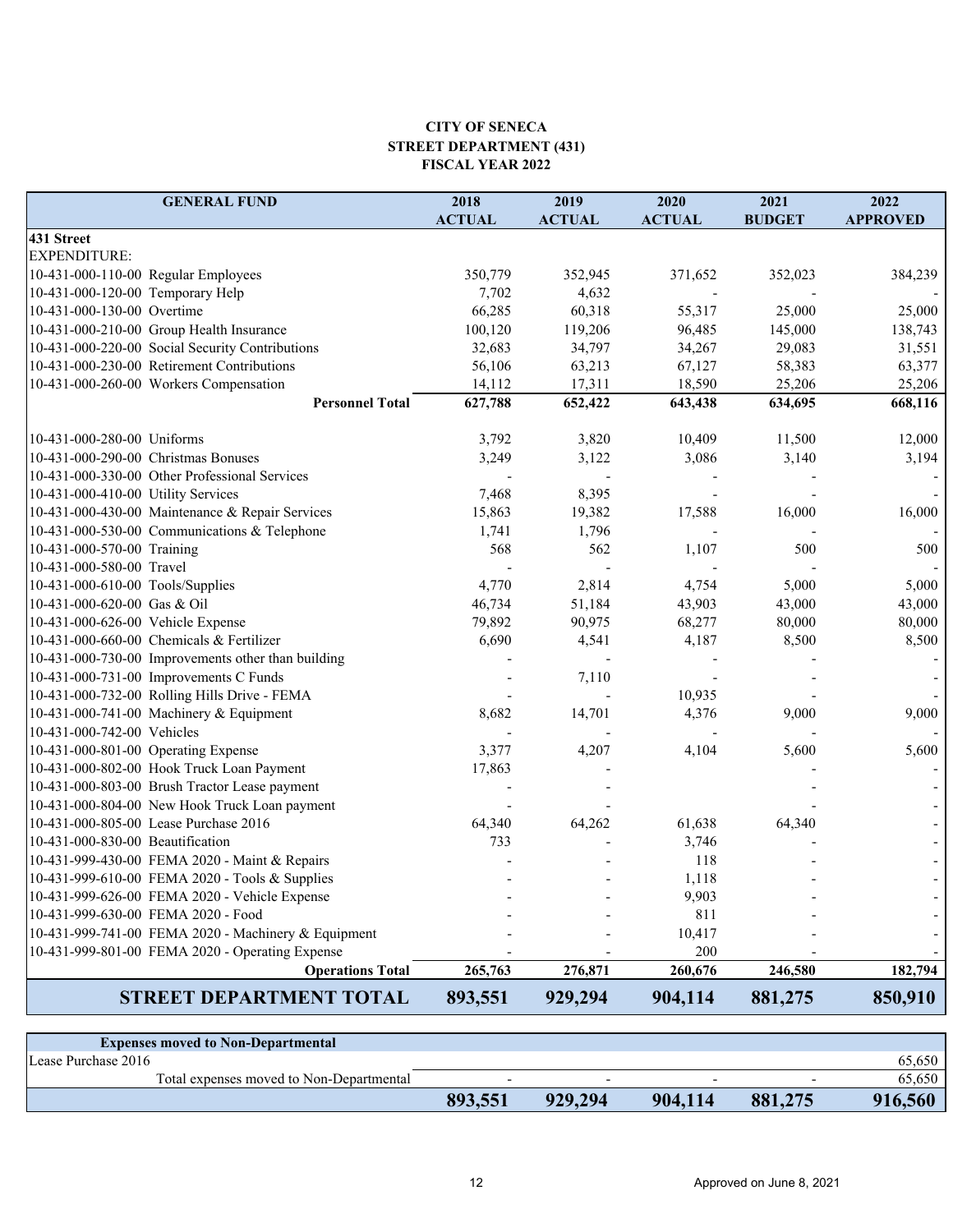#### **CITY OF SENECA SANITATION AND RECYCLING (432) FISCAL YEAR 2022**

<span id="page-13-0"></span>

|                                    | <b>GENERAL FUND</b>                              | 2018<br><b>ACTUAL</b> | 2019<br><b>ACTUAL</b> | 2020<br><b>ACTUAL</b> | 2021          | 2022<br><b>APPROVED</b> |
|------------------------------------|--------------------------------------------------|-----------------------|-----------------------|-----------------------|---------------|-------------------------|
| 432 Sanitation & Recycling         |                                                  |                       |                       |                       | <b>BUDGET</b> |                         |
| <b>EXPENDITURE:</b>                |                                                  |                       |                       |                       |               |                         |
|                                    | 10-432-000-110-00 Regular Employees              | 185,445               | 150,234               | 172,148               | 171,092       | 180,816                 |
| 10-432-000-120-00 Temporary Help   |                                                  | 39,365                | 45,625                | 7,006                 |               |                         |
| 10-432-000-130-00 Overtime         |                                                  | 13,484                | 20,863                | 12,777                | 15,000        | 13,000                  |
|                                    | 10-432-000-210-00 Group Health Insurance         | 68,753                | 38,080                | 36,342                | 40,900        | 39,695                  |
|                                    | 10-432-000-220-00 Social Security Contributions  | 14,838                | 13,669                | 14,776                | 14,327        | 14,918                  |
|                                    | 10-432-000-230-00 Retirement Contributions       | 25,106                | 24,832                | 28,059                | 28,805        | 29,999                  |
|                                    | 10-432-000-260-00 Workers Compensation           | 12,273                | 12,254                | 11,333                | 22,725        | 22,725                  |
|                                    | <b>Personnel Total</b>                           | 359,264               | 305,558               | 282,441               | 292,850       | 301,153                 |
| 10-432-000-280-00 Uniforms         |                                                  | 2,969                 | 2,202                 | 2,449                 | 2,700         | 3,000                   |
|                                    | 10-432-000-290-00 Christmas Bonuses              | 1,227                 | 740                   | 1,191                 | 1,191         | 1,191                   |
| 10-432-000-410-00 Utility Services |                                                  | 5,809                 | 5,044                 |                       |               |                         |
|                                    | 10-432-000-430-00 Maintenance & Repair Services  | 368                   | 381                   | 4,165                 | 750           | 750                     |
|                                    | 10-432-000-442-00 Rental of Equipment & Vehicles |                       |                       |                       |               |                         |
|                                    | 10-432-000-530-00 Communications & Telephone     | 1,053                 | 984                   |                       |               |                         |
| 10-432-000-540-00 Advertising      |                                                  | 621                   | 343                   |                       | 300           | 300                     |
| 10-432-000-570-00 Training         |                                                  |                       |                       |                       | 400           | 400                     |
| 10-432-000-580-00 Travel           |                                                  |                       |                       |                       |               |                         |
|                                    | 10-432-000-610-00 Tools/Supplies/Dumpsters       | 27,655                | 41,416                | 31,637                | 32,000        | 32,000                  |
| 10-432-000-620-00 Gas & Oil        |                                                  | 45,712                | 49,799                | 44,496                | 46,000        | 44,000                  |
| 10-432-000-625-00 Vehicle Expense  |                                                  | 92,816                | 85,120                | 92,149                | 70,000        | 60,000                  |
| 10-432-000-630-00 Food             |                                                  |                       |                       |                       |               |                         |
|                                    | 10-432-000-741-00 Machinery & Equipment          |                       |                       |                       |               |                         |
| 10-432-000-742-00 Vehicles         |                                                  |                       |                       | 294,014               |               | 60,000                  |
|                                    | 10-432-000-801-00 Operating Expense              | 7,603                 | 7,720                 | 3,622                 | 7,000         | 7,000                   |
|                                    | 10-432-000-803-00 Lease Purchase 2016            | 53,642                | 52,578                | 50,600                | 53,642        |                         |
|                                    | 10-432-000-806-00 Lease Purchase 2020            |                       |                       |                       | 46,056        |                         |
|                                    | 10-432-999-430-00 FEMA 2020 - Maint & Repairs    |                       |                       | 5                     |               |                         |
|                                    | 10-432-999-610-00 FEMA 2020 - Tools & Supplies   |                       |                       | 24,181                |               |                         |
|                                    | 10-432-999-625-00 FEMA 2020 - Vehicle Expense    |                       |                       | 398                   |               |                         |
|                                    | <b>Operations Total</b>                          | 239,474               | 246,326               | 548,906               | 260,039       | 208,641                 |
|                                    | <b>SANITATION &amp; RECYCLING TOTAL</b>          | 598,738               | 551,884               | 831,347               | 552,889       | 509,795                 |

| <b>Expenses moved to Non-Departmental</b> |         |         |         |                          |         |
|-------------------------------------------|---------|---------|---------|--------------------------|---------|
| Lease Purchase 2016                       |         |         |         |                          | 54,733  |
| Lease Purchase 2020                       |         |         |         |                          | 51,000  |
| Total expenses moved to Non-Departmental  | $\sim$  | $\sim$  |         | $\overline{\phantom{a}}$ | 105.733 |
|                                           | 598,738 | 551,884 | 831,347 | 552,889                  | 615,528 |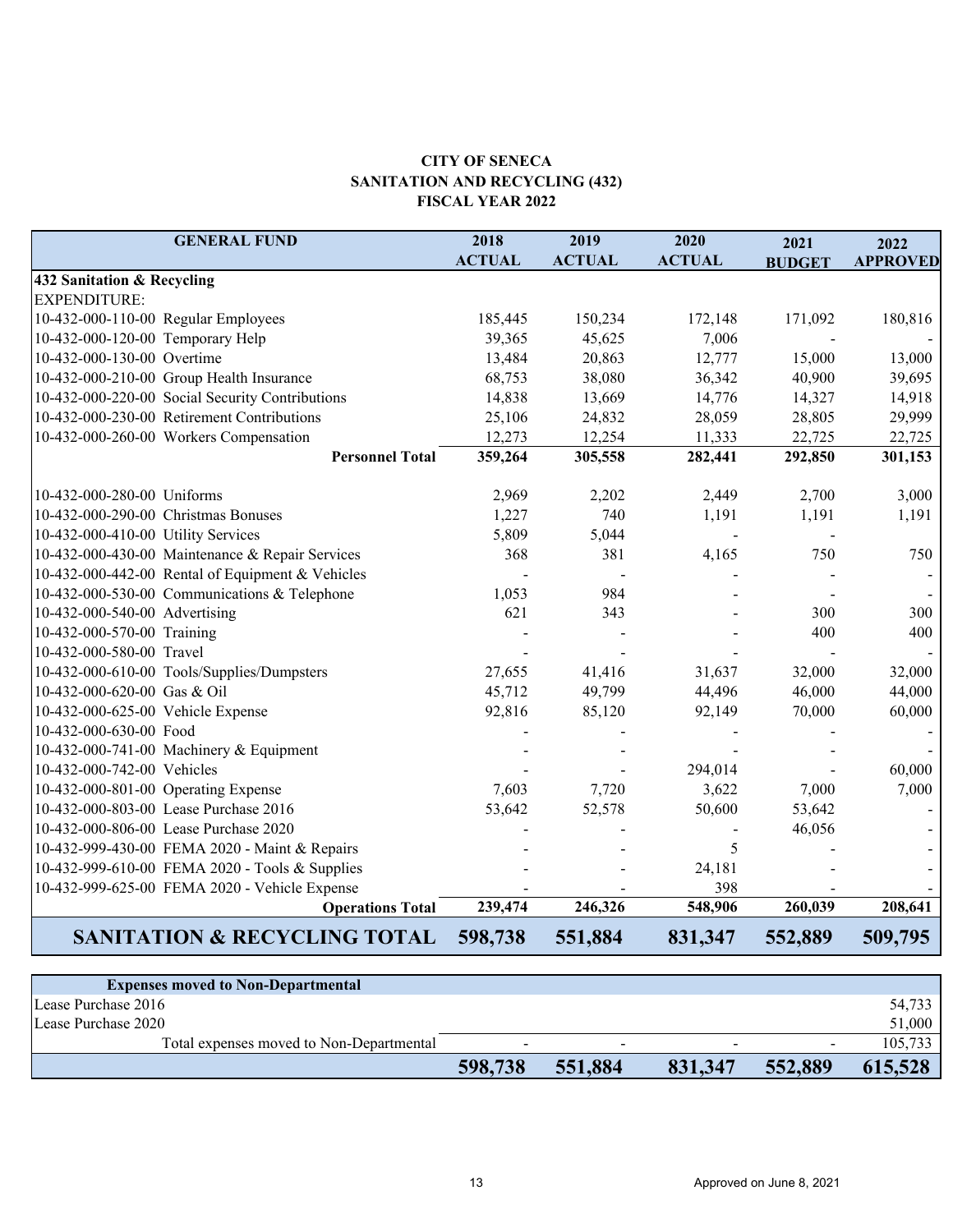## **CITY OF SENECA MOTOR POOL (435) FISCAL YEAR 2022**

<span id="page-14-0"></span>

| <b>GENERAL FUND</b>                                 | 2018          | 2019          | 2020          | 2021          | 2022            |
|-----------------------------------------------------|---------------|---------------|---------------|---------------|-----------------|
|                                                     | <b>ACTUAL</b> | <b>ACTUAL</b> | <b>ACTUAL</b> | <b>BUDGET</b> | <b>APPROVED</b> |
| 435 Motor Pool<br><b>EXPENDITURE:</b>               |               |               |               |               |                 |
| 10-435-000-110-00 Regular Employees                 | 206,613       | 191,045       | 182,173       | 235,294       | 277,078         |
| 10-435-000-120-00 Temporary Help                    | 13,543        |               |               |               |                 |
| 10-435-000-130-00 Overtime                          | 60,248        | 43,260        | 37,303        | 8,500         | 12,500          |
| 10-435-000-210-00 Group Health Insurance            | 38,399        | 50,009        | 41,294        | 52,600        | 53,047          |
| 10-435-000-220-00 Social Security Contributions     | 20,128        | 18,463        | 17,730        | 18,746        | 22,265          |
| 10-435-000-230-00 Retirement Contributions          | 32,992        | 33,903        | 33,099        | 37,782        | 44,898          |
| 10-435-000-260-00 Workers Compensation              | 8,070         | 10,893        | 8,333         | 13,979        | 13,979          |
| <b>Personnel Total</b>                              | 379,993       | 347,572       | 319,932       | 366,901       | 423,767         |
|                                                     |               |               |               |               |                 |
| 10-435-000-280-00 Uniforms                          | 8,015         | 8,008         | 6,106         | 6,500         | 6,800           |
| 10-435-000-290-00 Christmas Bonuses                 | 1,083         | 1,029         | 884           | 1,245         | 1,462           |
| 10-435-000-330-00 Other Professional Services       |               | 130           |               |               |                 |
| 10-435-000-335-00 Data Processing                   |               |               |               | 3,600         | 3,800           |
| 10-435-000-410-00 Utility Services                  | 8,024         | 8,333         |               |               |                 |
| 10-435-000-430-00 Maintenance & Repair Services     | 3,582         | 1,681         | 2,079         | 3,000         | 3,000           |
| 10-435-000-530-00 Communications & Telephone        | 2,713         | 2,347         |               |               |                 |
| 10-435-000-540-00 Advertising                       |               | 276           | 56            | 200           |                 |
| 10-435-000-540-00 Training                          |               |               |               | 500           | 500             |
| 10-435-000-610-00 Tools/Supplies                    | 4,213         | 2,517         | 4,062         | 5,000         | 5,000           |
| 10-435-000-620-00 Gas & Oil                         | 7,239         | 6,536         | 8,757         | 8,400         | 7,800           |
| 10-435-000-625-00 Vehicle Expense                   | 12,962        | 4,450         | 12,645        | 8,000         | 6,500           |
| 10-435-000-720-00 Buildings                         |               |               | 969           |               |                 |
| 10-435-000-730-00 Improvements other than Buildings |               |               |               |               |                 |
| 10-435-000-741-00 Machinery & Equipment             |               |               | 17,387        | 10,000        | 12,500          |
| 10-435-000-742-00 Vehicles                          |               |               | 31,996        |               |                 |
| 10-435-000-801-00 Operating Expense                 | 2,959         | 3,246         | 1,806         | 3,600         | 3,600           |
| 10-435-000-806-00 Lease Purchase 2020               |               |               |               | 5,012         |                 |
| 10-435-000-807-00 2019 IPRB Int/Prin Payment        |               |               | 11,958        |               |                 |
| 10-435-000-990-00 Inventory Adjustment              |               |               |               |               |                 |
| <b>Operations Total</b>                             | 50,789        | 38,552        | 98,706        | 55,057        | 50,962          |
| <b>MOTOR POOL TOTAL</b>                             | 430,782       | 386,124       | 418,638       | 421,958       | 474,729         |

| <b>Expenses moved to Non-Departmental</b> |                          |         |         |                          |         |
|-------------------------------------------|--------------------------|---------|---------|--------------------------|---------|
| Lease Purchase 2020                       |                          |         |         |                          | 5,000   |
| 2019 IPRB Int/Prin Payment                |                          |         |         |                          | 150,003 |
| Total expenses moved to Non-Departmental  | $\overline{\phantom{a}}$ |         |         | $\overline{\phantom{0}}$ | 155.003 |
|                                           | 430,782                  | 386,124 | 418,638 | 421,958                  | 629,732 |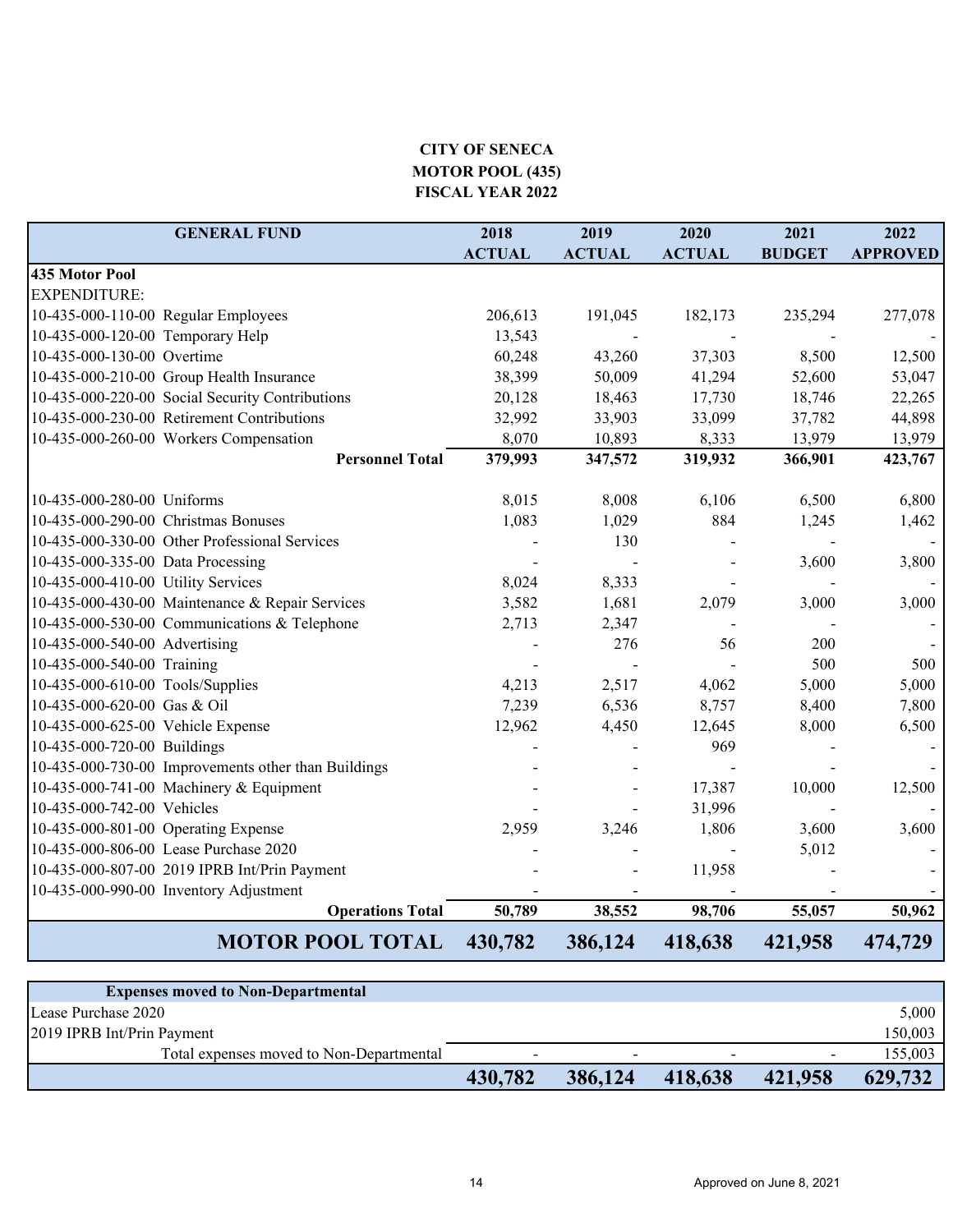#### **RECREATION (450) FISCAL YEAR 2022 CITY OF SENECA**

<span id="page-15-0"></span>

| <b>GENERAL FUND</b>                                 | 2018          | 2019          | 2020           | 2021          | 2022            |
|-----------------------------------------------------|---------------|---------------|----------------|---------------|-----------------|
|                                                     | <b>ACTUAL</b> | <b>ACTUAL</b> | <b>ACTUAL</b>  | <b>BUDGET</b> | <b>APPROVED</b> |
| <b>450 Recreation</b>                               |               |               |                |               |                 |
| <b>EXPENDITURE:</b>                                 |               |               |                |               |                 |
| 10-450-000-110-00 Regular Employees                 | 501,460       | 445,214       | 431,442        | 487,564       | 542,481         |
| 10-450-000-120-00 Temporary Help                    | 8,100         |               |                |               |                 |
| 10-450-000-130-00 Overtime                          | 43,429        | 28,299        | 20,505         | 15,000        | 15,000          |
| 10-450-000-210-00 Group Health Insurance            | 99,757        | 144,676       | 114,271        | 130,000       | 122,773         |
| 10-450-000-220-00 Social Security Contributions     | 41,873        | 36,230        | 34,835         | 38,726        | 42,904          |
| 10-450-000-230-00 Retirement Contributions          | 66,662        | 65,916        | 63,971         | 77,569        | 86,083          |
| 10-450-000-250-00 Umemployment Compensation         |               |               |                |               |                 |
| 10-450-000-260-00 Workers Compensation              | 14,438        | 18,120        | 15,461         | 17,196        | 17,196          |
| <b>Personnel Total</b>                              | 775,718       | 738,455       | 680,486        | 766,055       | 826,437         |
|                                                     |               |               |                |               |                 |
| 10-450-000-280-00 Uniforms                          | 4,000         | 3,800         | 4,000          | 4,800         | 5,200           |
| 10-450-000-290-00 Christmas Bonuses                 | 3,226         | 2,852         | 2,859          | 3,661         | 3,357           |
| 10-450-000-330-00 Other Professional Services       |               |               | 450            |               |                 |
| 10-450-000-410-00 Utility Services                  | 145,882       | 169,248       |                |               |                 |
| 10-450-000-423-00 Cleaning Services & Supplies      | 59,001        | 59,175        |                |               |                 |
| 10-450-000-430-00 Maintenance & Repair Services     | 161,100       | 189,860       | 171,068        | 150,000       | 110,000         |
| 10-450-000-442-00 Rental of Equipment               |               |               |                |               | 30,800          |
| 10-450-000-530-00 Communications & Telephone        | 14,718        | 11,670        |                |               |                 |
| 10-450-000-540-00 Advertising                       | 495           | 298           | 288            | 1,000         | 1,000           |
| 10-450-000-570-00 Training                          | 220           | 356           |                | 500           | 2,000           |
| 10-450-000-580-00 Travel                            | 1,556         | 836           |                | 1,000         | 2,000           |
| 10-450-000-610-00 Tools/Supplies                    | 9,594         | 20,307        | 15,436         | 12,000        | 15,000          |
| 10-450-000-620-00 Gas & Oil                         | 18,125        | 12,259        | 10,811         | 15,000        | 15,000          |
| 10-450-000-625-00 Vehicle Expense                   | 9,045         | 8,606         | 10,942         | 10,000        | 15,000          |
| 10-450-000-660-00 Chemicals & Fertilizer            | 8,372         | 6,794         | 6,444          | 10,000        | 10,000          |
| 10-450-000-720-00 Building                          |               |               | 42,716         |               | 290,000         |
| 10-450-000-730-00 Improvements other than buildings |               |               |                |               | 104,500         |
| 10-450-000-741-00 Machinery & Equipment             | 5,469         |               | 30,748         |               | 35,000          |
| 10-450-000-742-00 Vehicle                           |               | 38,199        | 55,636         |               |                 |
| 10-450-000-801-00 Operating Expense                 | 71,474        | 98,114        | 51,157         | 65,000        | 65,000          |
| 10-450-000-807-00 Lease Purchase 2020               |               |               |                | 8,794         |                 |
| 10-450-000-830-00 Beautification                    | 29,703        | 38,405        | 87,313         | 20,000        | 50,000          |
| 10-450-000-850-00 REC services                      |               | 301           | $\overline{a}$ |               |                 |
| 10-450-000-853-00 Baseball/Softball                 | 63,092        | 46,972        | 39,216         | 60,000        | 60,000          |
| 10-450-000-854-00 Football                          | 15,846        | 16,697        | 16,007         | 17,000        | 17,000          |
| 10-450-000-855-00 Basketball                        | 24,794        | 13,827        | 17,925         | 17,500        | 17,500          |
| 10-450-000-856-00 Cheerleading                      | 2,444         | 31            | 2,874          | 4,000         | 4,000           |
| 10-450-000-858-00 Soccer                            | 13,498        | 8,180         | 13,897         | 15,000        | 15,000          |
| 10-450-000-859-00 Disk Golf                         |               |               | (11)           |               |                 |
| 10-450-000-862-00 Officiating Athletes              | 59,643        | 77,385        | 51,500         | 85,000        | 85,000          |
| 10-450-000-899-00 Other Recreational Services       | 5,475         | 450           |                | 10,000        | 10,000          |
| 10-450-000-900-00 Tournament Travel Expenses        |               | 15,105        |                | 15,000        | 15,000          |
| 10-450-000-902-00 Gignilliatt YMCA                  |               | (5,465)       |                |               |                 |
| 10-450-999-610-00 FEMA 2020 - Tools/Supplies        |               |               | 944            |               |                 |
| 10-450-999-620-00 FEMA 2020 - Gas & Oil             |               |               | 14             |               |                 |
| 10-450-999-625-00 FEMA 2020 - Vehicle Expense       |               |               | 121            |               |                 |
| 10-450-999-801-00 FEMA 2020 - Operating Expense     |               |               | 1,198          |               |                 |
| <b>Operations Total</b>                             | 726,772       | 834,260       | 633,552        | 525,255       | 977,357         |
| <b>RECREATION TOTAL</b>                             | 1,502,490     | 1,572,715     | 1,314,038      | 1,291,309     | 1,803,794       |

| <b>Expenses moved to Non-Departmental</b> |           |           |                          |           |           |
|-------------------------------------------|-----------|-----------|--------------------------|-----------|-----------|
| Lease Purchase 2020                       |           |           |                          |           | 8,700     |
| Total expenses moved to Non-Departmental  |           |           | $\overline{\phantom{0}}$ |           | 8,700     |
|                                           | 1,502,490 | 1,572,715 | 1,314,038                | 1,291,309 | 1,812,494 |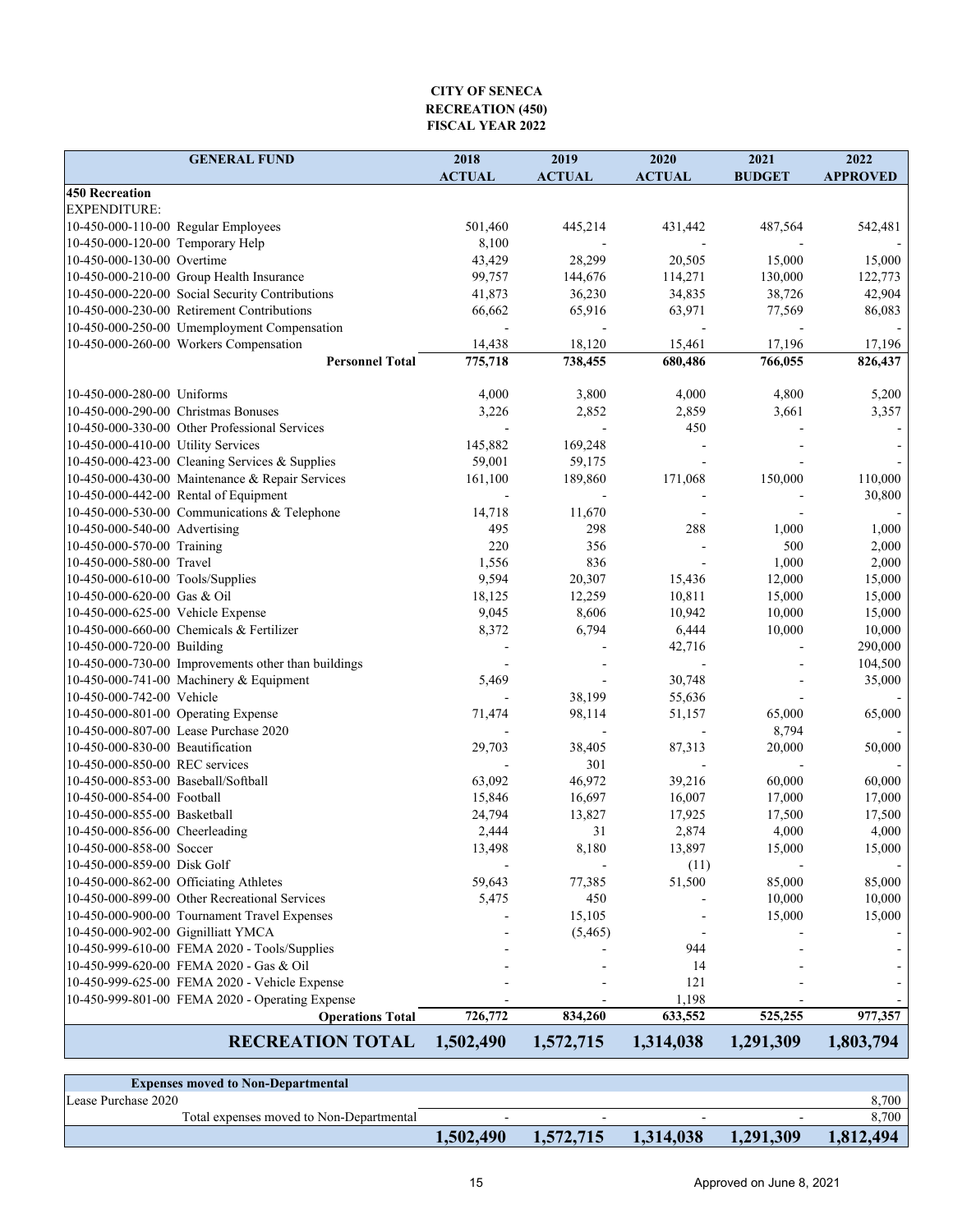#### **CITY OF SENECA MUSEUMS (460) FISCAL YEAR 2022**

<span id="page-16-0"></span>

| <b>GENERAL FUND</b>                                 | 2018          | 2019          | 2020          | 2021          | 2022            |
|-----------------------------------------------------|---------------|---------------|---------------|---------------|-----------------|
|                                                     | <b>ACTUAL</b> | <b>ACTUAL</b> | <b>ACTUAL</b> | <b>BUDGET</b> | <b>APPROVED</b> |
| <b>460 Musuems</b>                                  |               |               |               |               |                 |
| EXPENDITURE:                                        |               |               |               |               |                 |
| 10-460-000-110-00 Regular Employees                 |               | 87,545        | 82,084        | 93,974        | 97,909          |
| 10-460-000-120-00 Temporary Help                    |               | 14,375        | 21,875        |               |                 |
| 10-460-000-130-00 Overtime                          |               | 14,619        | 17,586        | 5,000         | 5,000           |
| 10-460-000-210-00 Group Health Insurance            |               | 11,549        | 2,197         | 16,300        | 15,768          |
| 10-460-000-220-00 Social Security Contributions     |               | 8,384         | 7,838         | 7,625         | 7,910           |
| 10-460-000-230-00 Retirement Contributions          |               | 16,495        | 14,546        | 15,400        | 15,400          |
| 10-460-000-250-00 Umemployment Compensation         |               |               |               |               |                 |
| 10-460-000-260-00 Workers Compensation              |               | 2,000         | 1,037         | 3,000         | 3,000           |
| <b>Personnel Total</b>                              |               | 154,967       | 147,163       | 141,299       | 144,987         |
| 10-460-000-280-00 Uniforms                          |               | 800           | 800           | 1,200         | 1,000           |
| 10-460-000-290-00 Christmas Bonuses                 |               | 560           | 596           | 704           | 487             |
| 10-460-000-300-15 Technology                        |               | 2,454         |               | 4,048         | 6,500           |
| 10-460-000-330-00 Other Professional Services       |               | 7,471         | 6,652         | 10,550        | 11,450          |
| 10-460-000-380-00 Membership Dues                   |               | 2,961         | 3,568         | 4,840         | 5,000           |
| 10-460-000-390-00 Marketing / Subscriptions         |               | 2,972         | 130           |               |                 |
| 10-460-000-410-00 Utility Services                  |               | 8,095         | 5,833         |               |                 |
| 10-460-000-423-00 Cleaning Services & Supplies      |               | 22,551        | 19,827        | 20,000        | 20,000          |
| 10-460-000-430-00 Maintenance & Repair Services     |               | 15,586        | 12,225        | 20,000        | 30,000          |
| 10-460-000-442-00 Rental of Equipment               |               | 95            |               |               |                 |
| 10-460-000-530-00 Communications & Telephone        |               | 4,231         | 369           |               |                 |
| 10-460-000-540-00 Advertising                       |               | 6,154         | 15,961        | 20,000        | 20,000          |
| 10-460-000-570-00 Training                          |               | 16,809        | 3,959         | 1,000         | 2,000           |
| 10-460-000-580-00 Travel                            |               | 10,972        | 13,996        | 1,000         | 1,000           |
| 10-460-000-610-00 Tools/Supplies                    |               | 24,763        | 16,209        | 15,000        | 15,000          |
| 10-460-000-620-00 Archive Supplies                  |               | 5,488         | 4,455         | 9,000         | 9,000           |
| 10-460-000-630-00 Food                              |               |               |               |               |                 |
| 10-460-000-720-00 Building                          |               | 46,288        |               |               | 15,000          |
| 10-460-000-720-01 Faith Log Cabin                   |               | 38,300        | 13,000        | 2,500         |                 |
| 10-460-000-730-00 Improvements other than buildings |               |               | 24,037        | 13,000        | 28,000          |
| 10-460-000-741-00 Machinery & Equipment             |               | 5,124         | 10,933        | 7,000         | 7,000           |
| 10-460-000-801-00 Operating Expense                 |               | 2,683         | 1,548         | 6,500         | 6,500           |
| 10-460-000-802-00 Events                            |               | 8,851         | 13,327        | 6,000         | 10,000          |
| 10-460-000-803-00 Exhibits                          |               | 551           | 1,543         |               |                 |
| 10-460-000-xxx-00 Lunney Operating Expense          | 80,222        |               |               |               |                 |
| 10-460-000-804-00 Black History Luncheon            | 17,330        | 11,159        | 13,252        | 15,000        | 14,000          |
| 10-460-000-xxx-00 Strickland Operating Expense      | 53,885        |               |               |               |                 |
| 10-460-000-xxx-00 Scarborough Hamer Museum          | 11,631        |               |               |               |                 |
| <b>Operations Total</b>                             | 163,068       | 244,918       | 182,218       | 157,342       | 201,937         |
| <b>MUSEUMS TOTAL</b>                                | 163,068       | 399,885       | 329,382       | 298,641       | 346,924         |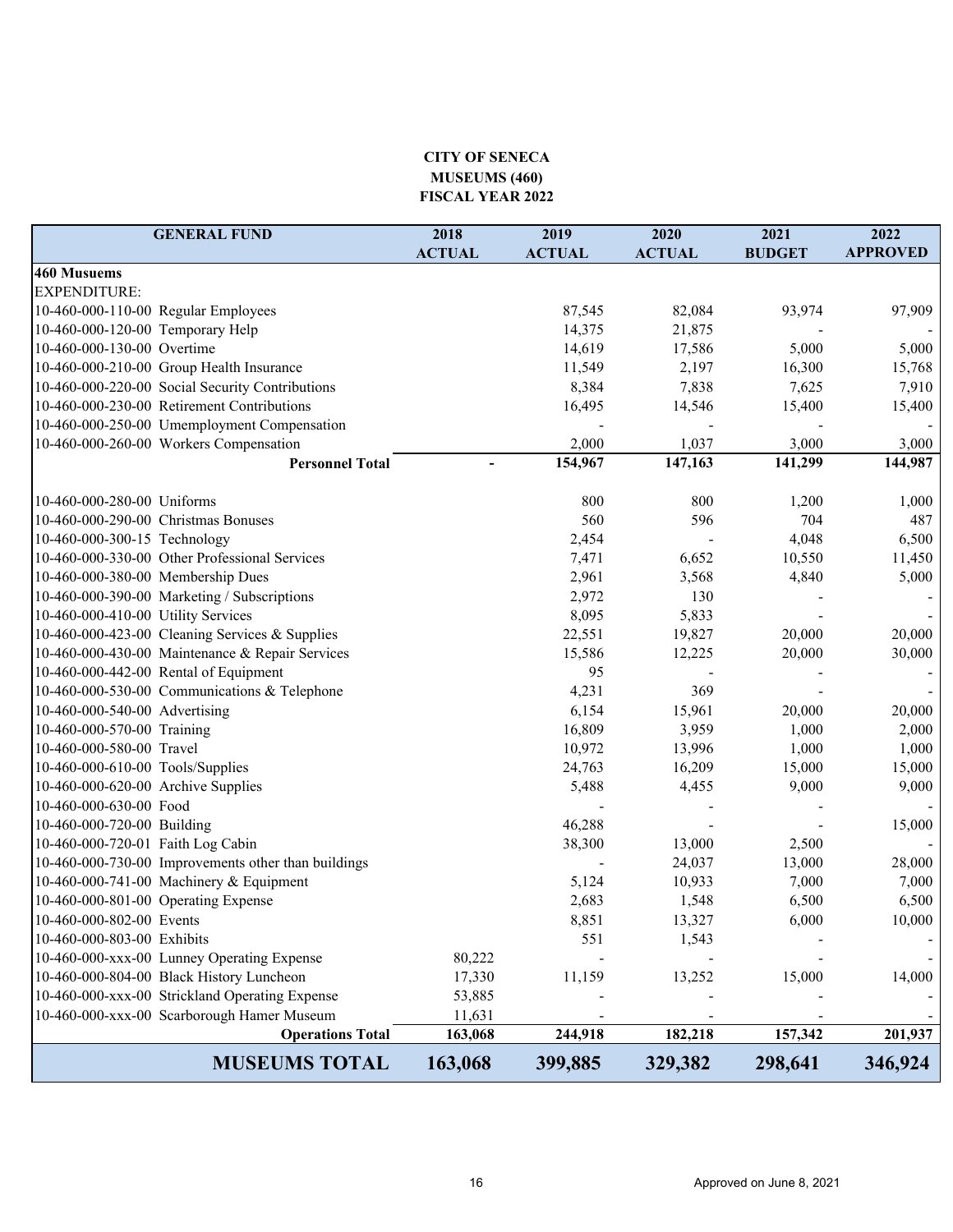## **CITY OF SENECANON-DEPARTMENTAL (480) FISCAL YEAR 2022**

<span id="page-17-0"></span>

| <b>GENERAL FUND</b>                              | 2018          | 2019          | 2020          | 2021          | 2022            |
|--------------------------------------------------|---------------|---------------|---------------|---------------|-----------------|
|                                                  | <b>ACTUAL</b> | <b>ACTUAL</b> | <b>ACTUAL</b> | <b>BUDGET</b> | <b>APPROVED</b> |
| 480 Non-Departmental                             |               |               |               |               |                 |
| <b>EXPENDITURE:</b>                              |               |               |               |               |                 |
| 10-480-000-300-14 City Attorney                  |               |               |               |               | 50,000          |
| 10-480-000-300-15 Information Technology Service |               |               |               |               | 295,333         |
| 10-480-000-410-00 Utility Services               |               |               |               |               | 400,000         |
| 10-480-000-423-00 Cleaning Services & Supplies   |               |               |               |               | 95,000          |
| 10-480-000-520-00 Insurance                      |               |               |               |               | 325,000         |
| 10-480-000-530-00 Communications                 |               |               |               |               | 118,000         |
|                                                  |               |               |               |               |                 |
| <b>Operations Total</b>                          |               |               |               |               | 1,283,333       |
|                                                  |               |               |               |               |                 |
| <b>EXPENDITURE:</b>                              |               |               |               |               |                 |
| 10-480-000-802-00 Airpak Lease                   |               |               |               |               | 40,000          |
| 10-480-000-803-00 Lease Payment - Oshkosh        |               |               |               |               | 108,000         |
| 10-480-000-805-00 2016 Capital Lease             |               |               |               |               | 120,383         |
| 10-480-000-806-00 2019 Capital Lease             |               |               |               |               | 79,759          |
| 10-480-000-807-00 2019 IPRB Int/Prin Payment     |               |               |               |               | 150,003         |
| 10-480-000-900-00 GO Bond 2020A Payment          |               |               |               |               | 23,800          |
| 10-480-000-901-00 GO Bond 2020B Payment          |               |               |               |               | 16,150          |
|                                                  |               |               |               |               |                 |
| <b>Debt Total</b>                                |               |               |               |               | 538,096         |
| <b>NON-DEPARTMENTAL TOTAL</b>                    |               |               |               |               | 1,821,429       |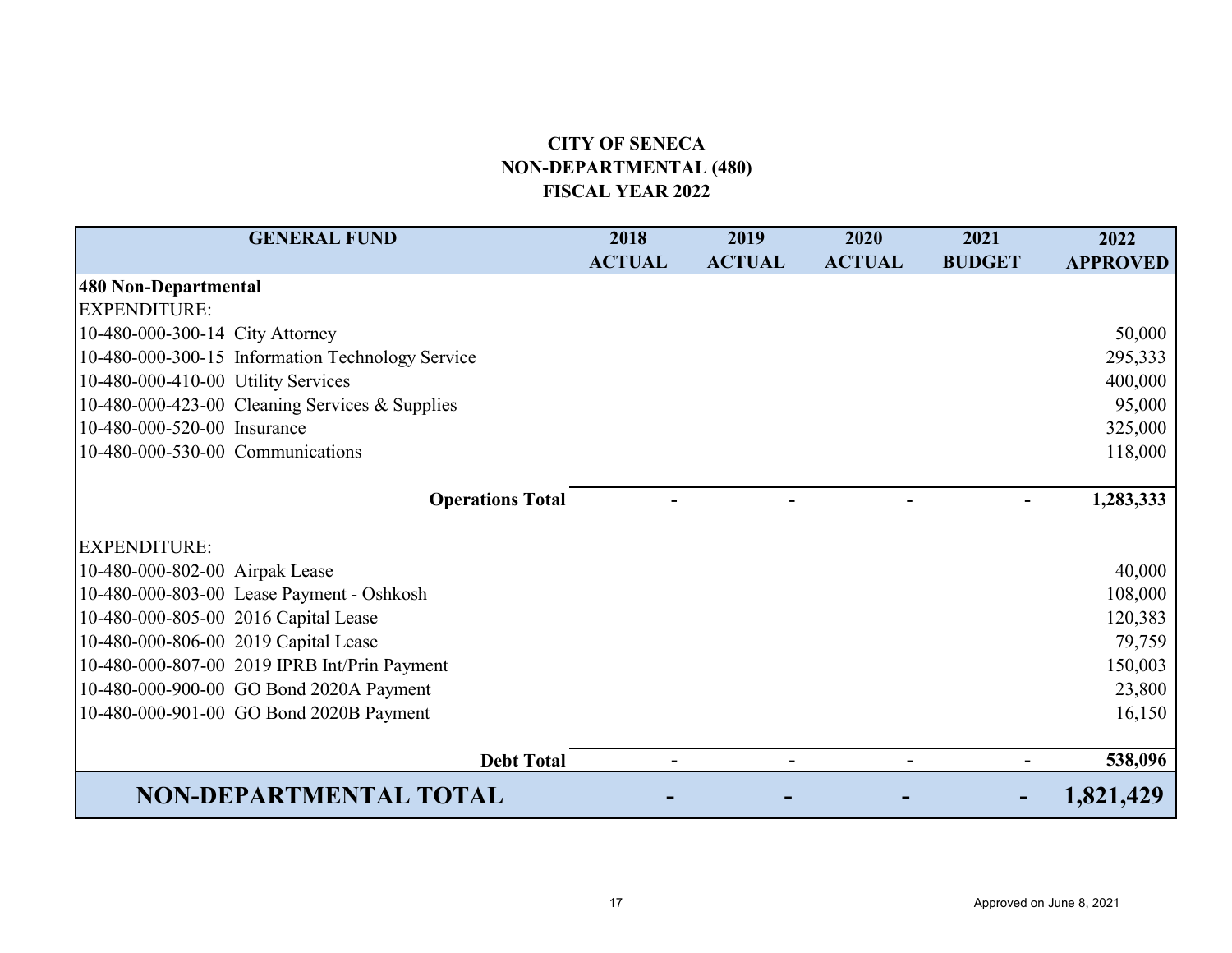## **CITY OF SENECAOTHER FINANCING USESFISCAL YEAR 2022**

<span id="page-18-0"></span>

| <b>GENERAL FUND</b>                                           | 2018          | 2019          | 2020          | 2021          | 2022            |
|---------------------------------------------------------------|---------------|---------------|---------------|---------------|-----------------|
|                                                               | <b>ACTUAL</b> | <b>ACTUAL</b> | <b>ACTUAL</b> | <b>BUDGET</b> | <b>APPROVED</b> |
| <b>Other Financing Uses</b>                                   |               |               |               |               |                 |
| <b>EXPENDITURE:</b>                                           |               |               |               |               |                 |
| 10-390-009-000-00 Transfer to Health Care Fund                | 54,136        | 188,779       | 295,248       |               |                 |
| 10-390-009-001-00 Transfer to DENTAL Care Fund                |               |               | 11,053        |               |                 |
| 10-390-009-002-00 Transfer to HRA1                            |               |               | (864)         |               |                 |
| 10-391-007-000-00 Transfer to SFC                             |               |               | 535,965       | $\Omega$      |                 |
| 10-391-007-000-00 Transfer to SFC - IPRB Public Works Buildir |               |               |               | 127,323       |                 |
| 10-391-010-000-00 Transfer to CAT - Local Match               | 27,488        | 205,699       | 504,446       | 297,756       | 240,000         |
| 10-391-013-000-00 Transfer to Reserve - NMTC Loan             |               |               |               |               |                 |
| 10-391-014-000-00 Transfer to Transit - Tigger                |               | 17,091        |               |               |                 |
| 10-391-016-000-00 Transfer to SIC                             |               |               | 115,204       |               |                 |
| 10-391-018-000-00 Other Financing Uses                        |               |               |               | 65,957        |                 |
| 10-391-020-000-00 Diversity Awareness                         |               |               |               | 50,000        | 50,000          |
| <b>PY Fund Balance</b>                                        |               |               |               |               |                 |
| <b>OTHER FINANCING USES TOTAL</b>                             | 81,624        | 411,569       | 1,461,053     | 541,036       | 290,000         |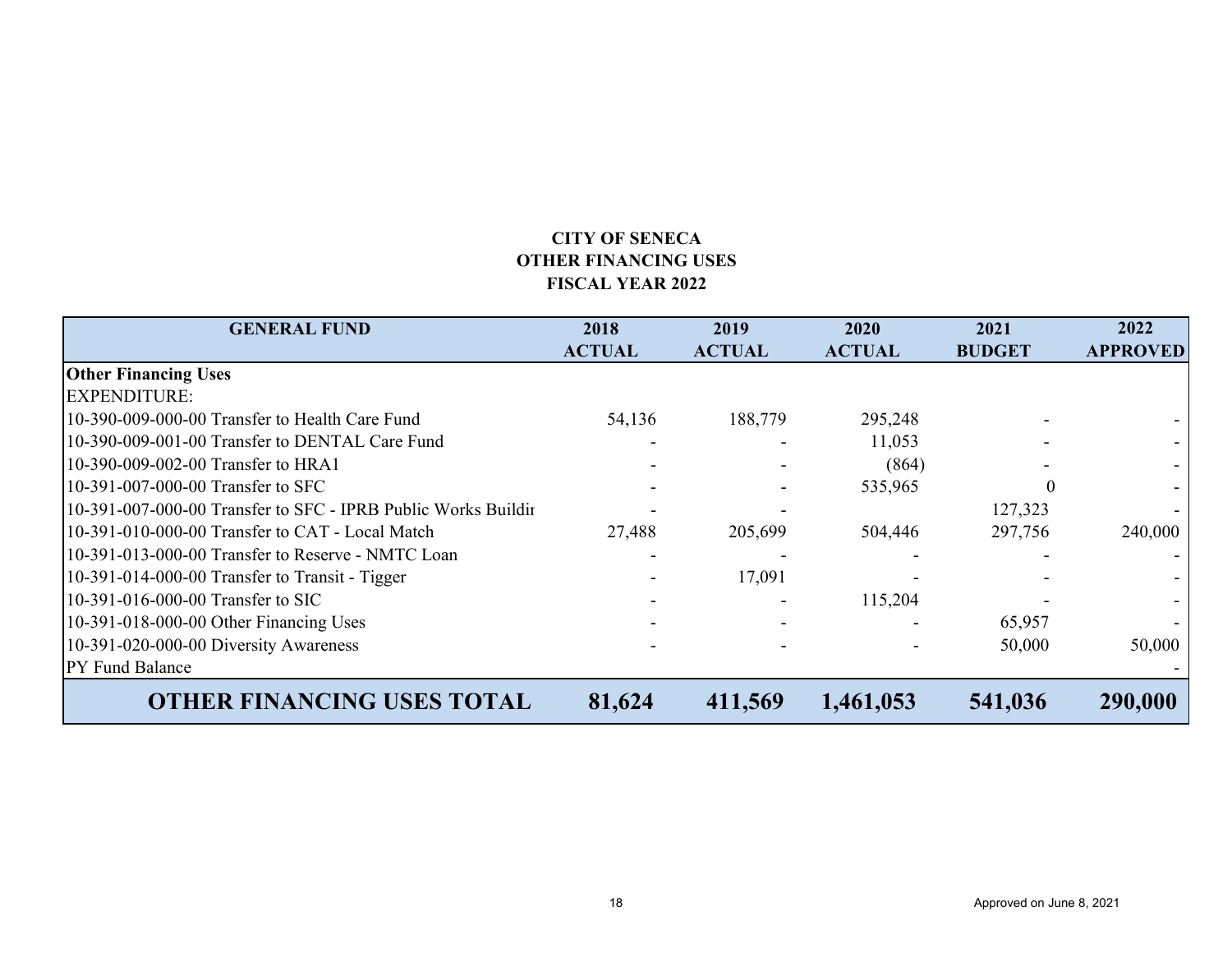**Sanitation** 

<span id="page-19-0"></span>

|                             |            | FY 2021                | FY 2022   |
|-----------------------------|------------|------------------------|-----------|
| <b>Roll Carts:</b>          |            |                        |           |
| <b>Residential</b>          |            | Per Month<br>Per Month |           |
| Residential                 |            | \$15.75                | \$15.75   |
| Exemption                   |            | \$26.75                | \$26.75   |
| 2 Carts                     |            | \$20.00                | \$20.00   |
| 3 Carts                     |            | \$23.75                | \$23.75   |
| Outside 1 Cart              |            | \$19.25                | \$19.25   |
| Outside 2 Carts             |            | \$24.25                | \$24.25   |
|                             |            |                        |           |
| <b>Commercial</b>           | Per Week   | Per Month              | Per Month |
| 1 Roll Cart                 | 1 pick-up  | \$20.75                | \$20.75   |
| 1 Roll Cart                 | 2 pick-ups | \$30.50                | \$30.50   |
| 2 Roll Carts                | 1 pick-up  | \$24.75                | \$24.75   |
| 2 Roll Carts                | 2 pick-ups | \$36.45                | \$36.45   |
| 3 Roll Carts                | 1 pick-up  | \$29.50                | \$29.50   |
| 3 Roll Carts                | 2 pick-ups | \$40.75                | \$40.75   |
| 3 Roll Carts                | 3 pick-ups | \$52.50                | \$52.50   |
| 4 Roll Carts                | 1 pick-up  | \$33.95                | \$33.95   |
| 4 Roll Carts                | 2 pick-ups | \$46.20                | \$46.20   |
| 5 Roll Carts                | 1 pick-up  | \$39.50                | \$39.50   |
| 5 Roll Carts                | 2 pick-ups | \$52.20                | \$52.20   |
|                             |            |                        |           |
| <b>Dumpsters:</b>           |            |                        |           |
| <b>Commercial</b>           | Per Week   | Per Month              | Per Month |
| 4 Yard - 1 Dumpster         | 1 pick-up  | \$65.50                | \$65.50   |
| $4$ Yard $-1$ Dumpster      | 2 pick-ups | \$95.48                | \$95.48   |
| $4$ Yard $-1$ Dumpster      | 3 pick-ups | \$126.86               | \$126.86  |
| $6$ Yard $-1$ Dumpster      | 1 pick-up  | \$82.60                | \$82.60   |
| 6 Yard - 1 Dumpster         | 2 pick-ups | \$102.56               | \$102.56  |
| 8 Yard - 1 Dumpster         | 1 pick-up  | \$98.30                | \$98.30   |
| 8 Yard - 1 Dumpster         | 2 pick-ups | \$141.02               | \$141.02  |
| 8 Yard - 1 Dumpster         | 3 pick-ups | \$189.16               | \$189.16  |
| 8 Yard – 1 Dumpster         | 5 pick-ups | \$290.00               | \$290.00  |
| $8$ Yard $-2$ Dumpsters     | 3 pick-ups | \$324.28               | \$324.28  |
|                             |            |                        |           |
| <b>Hook Life Containers</b> |            |                        |           |
| $C&D-11$ Yard:              | Per Month  | Per Month              | Per Month |
| 1 Hook Lift Container       | 1 pick-up  | \$156.96               | \$156.96  |
| 1 Hook Lift Container       | 2 pick-ups | \$277.92               | \$277.92  |
| 1 Hook Lift Container       | 3 pick-ups | \$373.92               | \$373.92  |
| 1 Hook Lift Container       | 4 pick-ups | \$445.92               | \$445.92  |
| 1 Hook Lift Container       | 5 pick-ups | \$493.92               | \$493.92  |
|                             |            |                        |           |
| <b>Temporary</b>            |            |                        |           |
| Single Fill/Empty Rate      |            | \$185.00               | \$185.00  |
|                             |            |                        |           |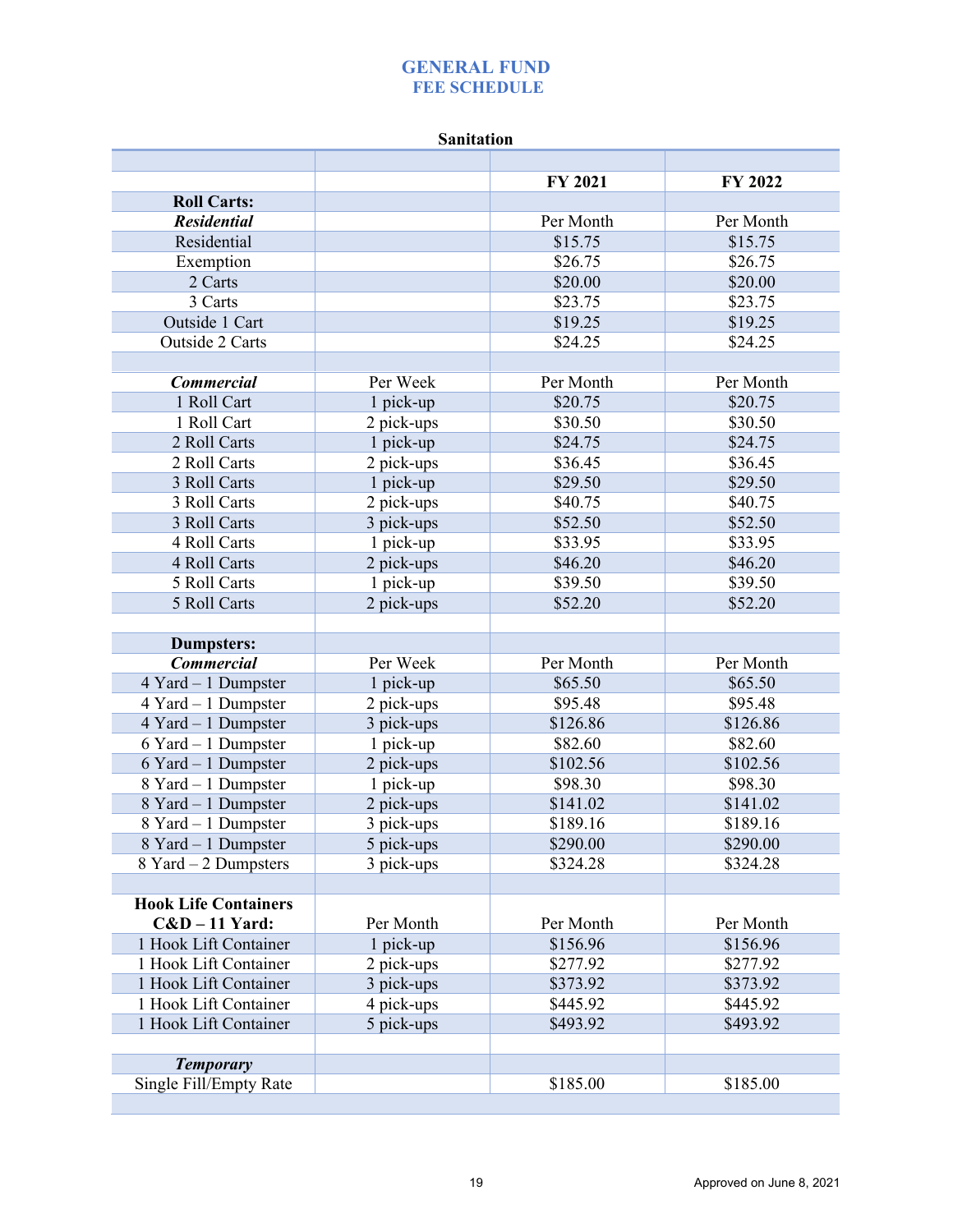|                             |                       | <b>FY 2021</b> | FY 2022    |
|-----------------------------|-----------------------|----------------|------------|
| <b>Building Permit:</b>     |                       |                |            |
|                             | Total Valuation*      |                |            |
|                             | $$0 - $10,000$        | \$50.00        | \$50.00    |
| For the first $$10,000$     | $$10,001 - $50,000$   | \$50.00        | \$50.00    |
| Per each additional \$1,000 | Up to \$50,000        | \$5.00         | \$5.00     |
| For the first \$50,000      | $$50,001 - $100,000$  | \$250.00       | \$250.00   |
| Per each additional \$1,000 | Up to \$100,000       | \$4.00         | \$4.00     |
| For the first \$100,000     | $$100,001 - $500,000$ | \$450.00       | \$450.00   |
| Per each additional \$1,000 | Up to \$500,000       | \$3.00         | \$3.00     |
| For the first $$500,000$    | \$500,001 and Up      | \$1,650.00     | \$1,650.00 |
| Per each additional \$1,000 |                       | \$2.00         | \$2.00     |
| <b>Commercial Building</b>  | Plan Review           | \$250.00       | \$250.00   |
|                             |                       |                |            |

*\*If a permit is not obtained, the fees herein specified shall be doubled.*

| <b>Building Inspection</b>    | Refundable      | \$50.00 | \$50.00 |  |
|-------------------------------|-----------------|---------|---------|--|
| <b>Building Re-Inspection</b> |                 | \$40.00 | \$40.00 |  |
|                               |                 |         |         |  |
| <b>Sign Permit:</b>           |                 |         |         |  |
| <b>Permanent</b>              | Up to $$5,000$  | \$20.00 | \$20.00 |  |
| Per \$1,000 thereafter        | Up to \$50,000  | \$2.50  | \$2.50  |  |
| Per \$1,000 thereafter        | Up to \$100,000 | \$2.00  | \$2.00  |  |
| <b>Temporary</b>              | Up to \$5,000   | \$20.00 | \$20.00 |  |
| Per \$1,000 thereafter        | Up to \$50,000  | \$2.50  | \$2.50  |  |
| Per \$1,000 thereafter        | Up to \$100,000 | \$2.00  | \$2.00  |  |
|                               |                 |         |         |  |
| Zoning Amendment              |                 | \$50.00 | \$50.00 |  |
| Zoning Variance               |                 | \$50.00 | \$50.00 |  |
|                               |                 |         |         |  |

*\*Valuation Data per International Code Council (ICC)*

| <b>Miscellaneous:</b>    |         |         |
|--------------------------|---------|---------|
| <b>Election Signs</b>    | \$5.00  | \$5.00  |
| <i><b>Annexation</b></i> | \$50.00 | \$50.00 |
|                          |         |         |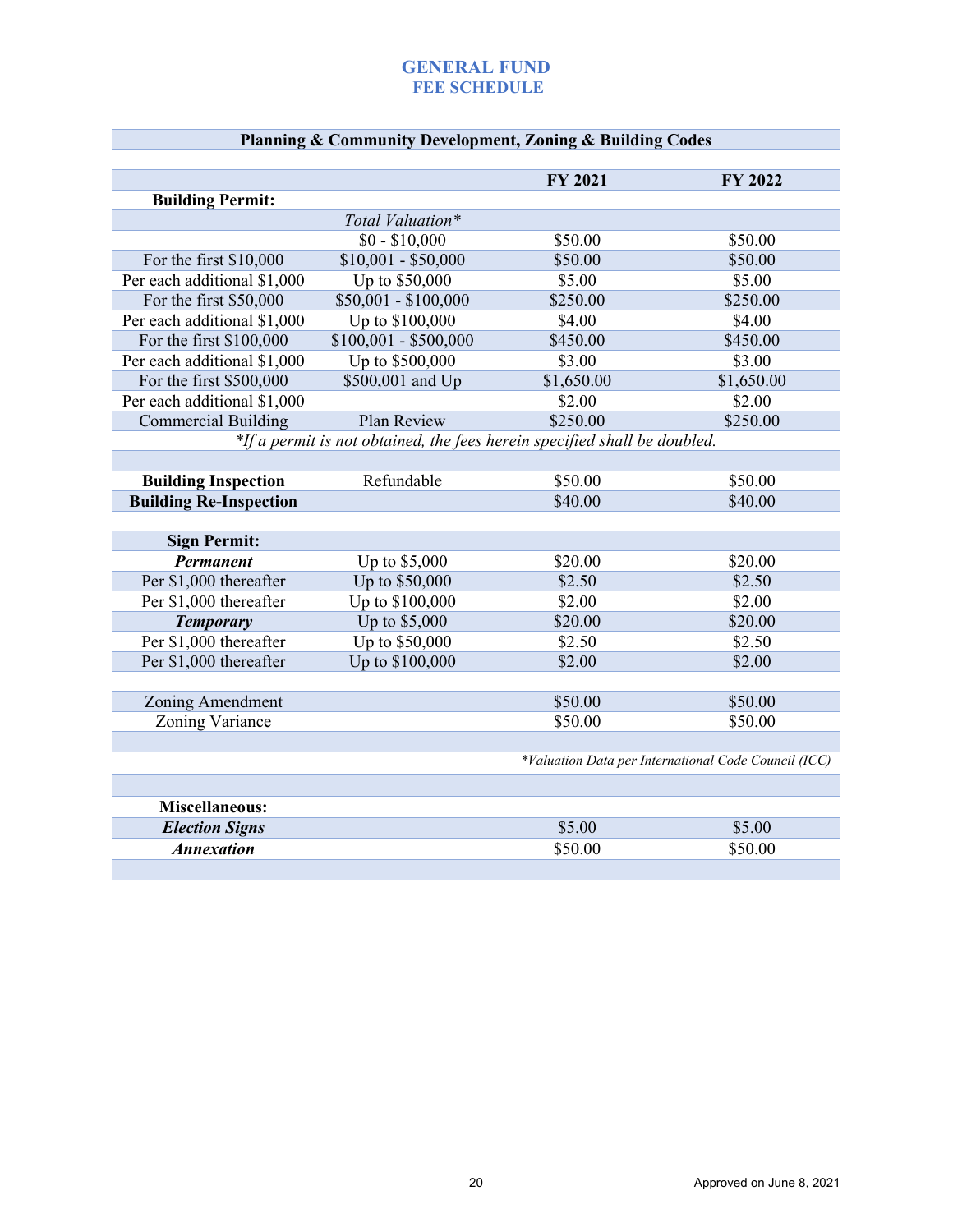| <b>Finance Department</b> |                        |         |         |
|---------------------------|------------------------|---------|---------|
|                           |                        | FY 2021 | FY 2022 |
| <b>Business Licenses:</b> |                        |         |         |
| <b>Inside City Limits</b> |                        |         |         |
| R <sub>1</sub>            | First \$2,000 of Gross | \$26.00 | \$26.00 |
|                           | Each additional        |         |         |
| R1                        | \$1,000                | \$0.78  | \$0.78  |
| R <sub>2</sub>            | First \$2,000 of Gross | \$32.00 | \$32.00 |
|                           | Each additional        |         |         |
| R2                        | \$1,000                | \$0.85  | \$0.85  |
| R <sub>3</sub>            | First \$2,000 of Gross | \$39.00 | \$39.00 |
|                           | Each additional        |         |         |
| R <sub>3</sub>            | \$1,000                | \$0.91  | \$0.91  |
| R <sub>4</sub>            | First \$2,000 of Gross | \$46.00 | \$46.00 |
|                           | Each additional        |         |         |
| R4                        | \$1,000                | \$0.99  | \$0.99  |
| R <sub>5</sub>            | First \$2,000 of Gross | \$51.00 | \$51.00 |
|                           | Each additional        |         |         |
| R <sub>5</sub>            | \$1,000                | \$1.05  | \$1.05  |
| R <sub>6</sub>            | First \$2,000 of Gross | \$58.00 | \$58.00 |
|                           | Each additional        |         |         |
| R <sub>6</sub>            | \$1,000                | \$1.11  | \$1.11  |
| R7                        | First \$2,000 of Gross | \$64.00 | \$64.00 |
|                           | Each additional        |         |         |
| R7                        | \$1,000                | \$1.19  | \$1.19  |
| $R15 -$ Contractor        | First \$2,000 of Gross | \$39.00 | \$39.00 |
|                           | Each additional        |         |         |
| $R15 -$ Contractor        | \$1,000                | \$0.91  | \$0.91  |
| <b>Penalties:</b>         |                        |         |         |
| May                       |                        | $5\%$   | $5\%$   |
| June                      |                        | 10%     | 10%     |
| July                      |                        | 15%     | 15%     |
| August                    |                        | 20%     | 20%     |
| September                 |                        | 25%     | 25%     |
| October                   |                        | 30%     | 30%     |
| November                  |                        | 35%     | 35%     |
| December                  |                        | 40%     | 40%     |
| January                   |                        | 45%     | 45%     |
| February                  |                        | 50%     | 50%     |
| March                     |                        | 55%     | 55%     |
| April                     |                        | 60%     | 60%     |
| May                       |                        | 65%     | 65%     |
| June                      |                        | 70%     | 70%     |
| July                      |                        | 75%     | 75%     |
| August                    |                        | $80\%$  | $80\%$  |
| September                 |                        | 85%     | 85%     |
| October                   |                        | 90%     | 90%     |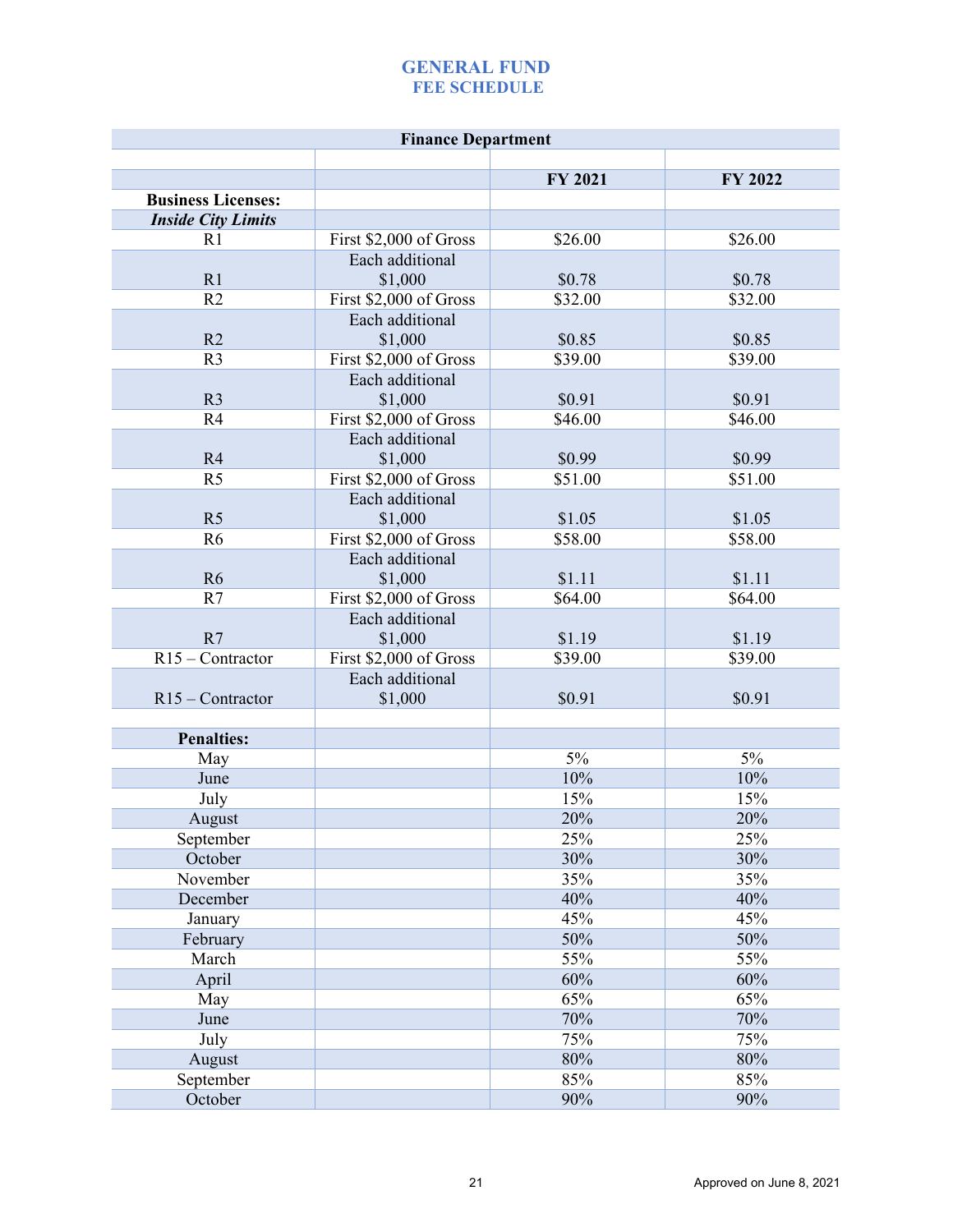#### **Finance Department (cont.)**

|          | FY 2021 | FY 2022 |
|----------|---------|---------|
| November | 95%     | 95%     |
| December | 100%    | 100%    |
|          |         |         |

*\*Businesses that are located inside the city limits renew their license annually, deadline of April 30, and the fee is calculated by gross receipts from prior year.*

| <b>Outside City Limits</b> |                        |          |          |
|----------------------------|------------------------|----------|----------|
| OUT1                       | First \$2,000 of Gross | \$52.00  | \$52.00  |
|                            | Each additional        |          |          |
| OUT <sub>1</sub>           | \$1,000                | \$1.56   | \$1.56   |
| OUT <sub>2</sub>           | First \$2,000 of Gross | \$64.00  | \$64.00  |
|                            | Each additional        |          |          |
| OUT <sub>2</sub>           | \$1,000                | \$1.70   | \$1.70   |
| OUT3                       | First \$2,000 of Gross | \$78.00  | \$78.00  |
| OUT3                       | Each additional        | \$1.82   | \$1.82   |
|                            | \$1,000                |          |          |
| OUT4                       | First \$2,000 of Gross | \$92.00  | \$92.00  |
|                            | Each additional        |          |          |
| OUT <sub>4</sub>           | \$1,000                | \$1.98   | \$1.98   |
| OUT5                       | First \$2,000 of Gross | \$102.00 | \$102.00 |
|                            | Each additional        |          |          |
| OUT5                       | \$1,000                | \$2.10   | \$2.10   |
| OUT6                       | First \$2,000 of Gross | \$116.00 | \$116.00 |
|                            | Each additional        |          |          |
| OUT <sub>6</sub>           | \$1,000                | \$2.22   | \$2.22   |
| OUT7                       | First \$2,000 of Gross | \$128.00 | \$128.00 |
|                            | Each additional        |          |          |
| OUT7                       | \$1,000                | \$2.38   | \$2.38   |
| $OUT15 - Contractor$       | First \$2,000 of Gross | \$78.00  | \$78.00  |
|                            | Each additional        |          |          |
| $OUT15 - Contractor$       | \$1,000                | \$1.82   | \$1.82   |
|                            |                        |          |          |

*\*Businesses that are located outside the city limits renew their license only when they come inside the city to complete a job. The fee is calculated by the cost of each job.*

*\*Please contact City Hall to obtain a city business license.*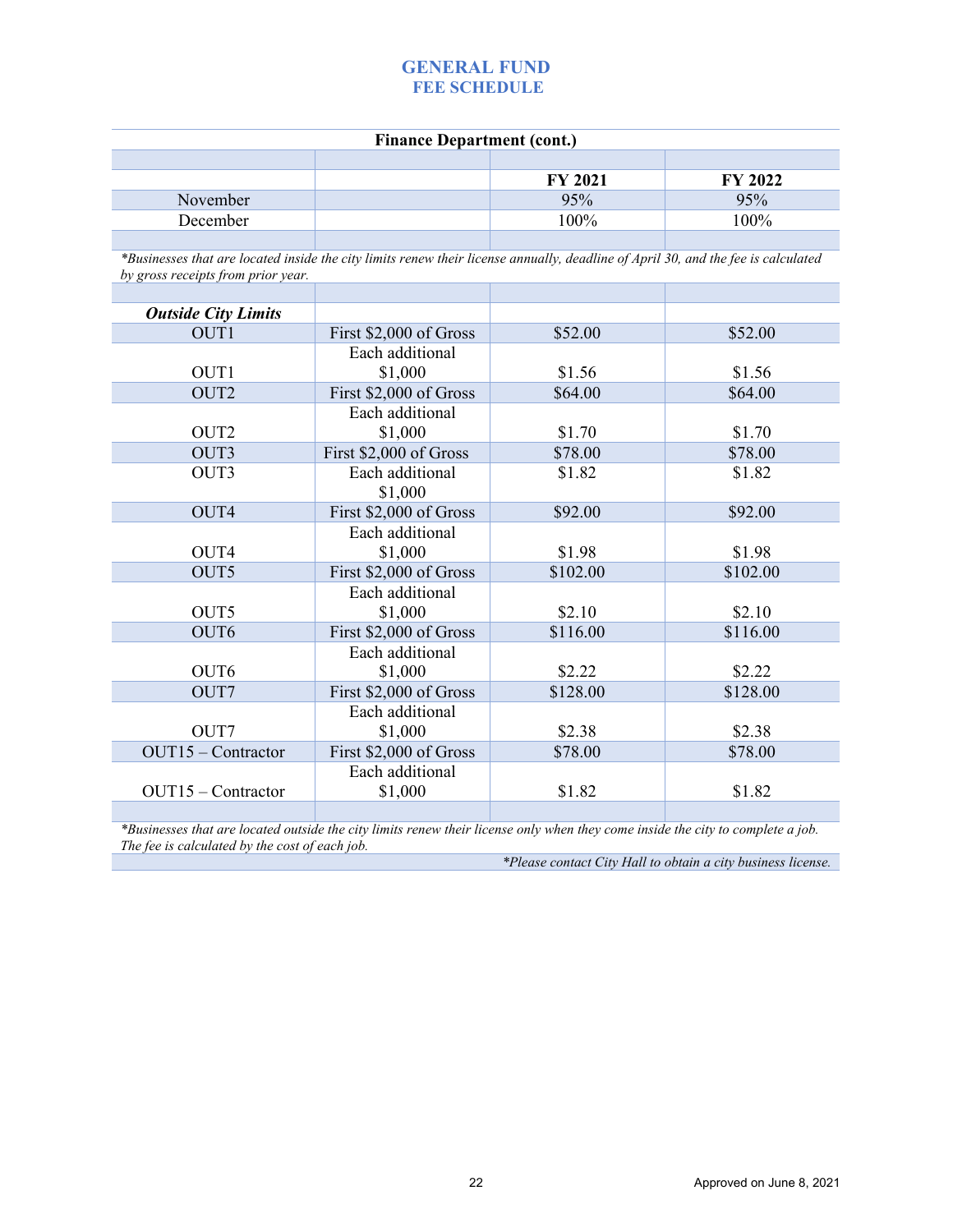|                    | FY 2021<br>\$35.00 | FY 2022                                                                                                               |
|--------------------|--------------------|-----------------------------------------------------------------------------------------------------------------------|
|                    |                    |                                                                                                                       |
|                    |                    |                                                                                                                       |
|                    |                    |                                                                                                                       |
|                    |                    | \$35.00                                                                                                               |
|                    | \$35.00            | \$35.00                                                                                                               |
|                    | \$35.00            | \$35.00                                                                                                               |
|                    | \$35.00            | \$35.00                                                                                                               |
|                    | \$35.00            | \$35.00                                                                                                               |
|                    | \$35.00            | \$35.00                                                                                                               |
|                    |                    | \$35.00                                                                                                               |
|                    |                    | \$35.00                                                                                                               |
|                    |                    |                                                                                                                       |
|                    |                    | \$60.00                                                                                                               |
|                    |                    | \$60.00                                                                                                               |
|                    |                    | \$60.00                                                                                                               |
|                    |                    | \$60.00                                                                                                               |
|                    |                    | \$60.00                                                                                                               |
|                    |                    | \$60.00                                                                                                               |
|                    |                    | \$60.00                                                                                                               |
|                    |                    | \$60.00                                                                                                               |
|                    |                    |                                                                                                                       |
|                    |                    | \$50.00                                                                                                               |
|                    |                    |                                                                                                                       |
|                    |                    |                                                                                                                       |
|                    |                    |                                                                                                                       |
| Half Day           | \$240.00           | \$240.00                                                                                                              |
| Day                | \$400.00           | \$400.00                                                                                                              |
| Refundable Deposit | \$250.00           | \$250.00                                                                                                              |
| Half Day           | \$320.00           | \$320.00                                                                                                              |
| Day                | \$550.00           | \$550.00                                                                                                              |
| Refundable Deposit | \$250.00           | \$250.00                                                                                                              |
| Half Day           | \$720.00           | \$720.00                                                                                                              |
| Day                | \$1,400.00         | \$1,400.00                                                                                                            |
| Refundable Deposit | \$250.00           | \$250.00                                                                                                              |
|                    |                    |                                                                                                                       |
| Half Day           | \$400.00           | \$400.00                                                                                                              |
| Day                | \$800.00           | \$800.00                                                                                                              |
| Refundable Deposit | \$250.00           | \$250.00                                                                                                              |
| Half Day           | \$550.00           | \$550.00                                                                                                              |
| Day                | \$1,100.00         | \$1,100.00                                                                                                            |
| Refundable Deposit | \$250.00           | \$250.00                                                                                                              |
| Half Day           | \$1,400.00         | \$1,400.00                                                                                                            |
| Day                | \$2,800.00         | \$2,800.00                                                                                                            |
| Refundable Deposit | \$250.00           | \$250.00                                                                                                              |
|                    | Refundable Deposit | \$35.00<br>\$35.00<br>\$60.00<br>\$60.00<br>\$60.00<br>\$60.00<br>\$60.00<br>\$60.00<br>\$60.00<br>\$60.00<br>\$50.00 |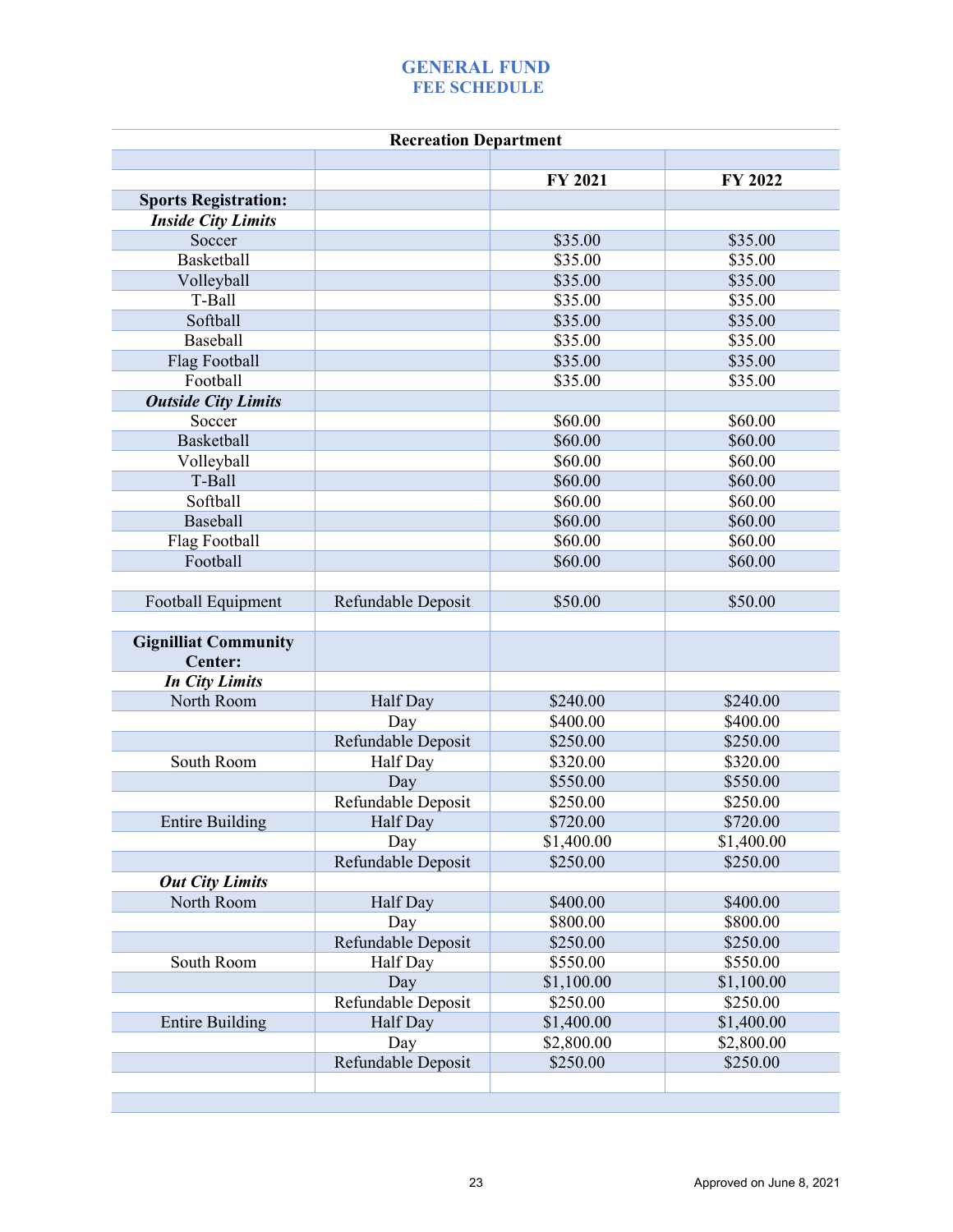| <b>Recreation Department (cont.)</b> |                    |            |            |  |
|--------------------------------------|--------------------|------------|------------|--|
|                                      |                    |            |            |  |
|                                      |                    | FY 2021    | FY 2022    |  |
| Table Cloth                          | Per cloth          | \$7.00     | \$7.00     |  |
| Vinyl Floor Cover Rental             |                    | \$100.00   | \$100.00   |  |
|                                      |                    |            |            |  |
| <b>Shaver Complex:</b>               |                    |            |            |  |
| <b>In City Limits</b>                |                    |            |            |  |
| Meeting Room A w/                    |                    |            |            |  |
| Kitchen                              | Per Hour           | \$60.00    | \$60.00    |  |
|                                      | Per Day            | \$400.00   | \$400.00   |  |
|                                      | Refundable Deposit | \$250.00   | \$250.00   |  |
| <b>Shaver Building</b>               | Per Hour           | \$180.00   | \$180.00   |  |
|                                      | Per Day            | \$1,400.00 | \$1,400.00 |  |
|                                      | Refundable Deposit | \$500.00   | \$500.00   |  |
| <b>Outside City Limits</b>           |                    |            |            |  |
| Meeting Room A w/                    |                    |            |            |  |
| Kitchen                              | Per Hour           | \$120.00   | \$120.00   |  |
|                                      | Per Day            | \$800.00   | \$800.00   |  |
|                                      | Refundable Deposit | \$250.00   | \$250.00   |  |
| <b>Shaver Building</b>               | Per Hour           | \$360.00   | \$360.00   |  |
|                                      | Per Day            | \$2,800.00 | \$2,800.00 |  |
|                                      | Refundable Deposit | \$500.00   | \$500.00   |  |
|                                      |                    |            |            |  |
| <b>Ball Fields:</b>                  |                    |            |            |  |
| <b>In City Limits</b>                |                    |            |            |  |
| 1 Day Tournament                     |                    | \$150.00   | \$150.00   |  |
| 2 Day Tournament                     |                    | \$200.00   | \$200.00   |  |
| <b>Outside City Limits</b>           |                    |            |            |  |
| 1 Day Tournament                     |                    | \$300.00   | \$300.00   |  |
| 2 Day Tournament                     |                    | \$400.00   | \$400.00   |  |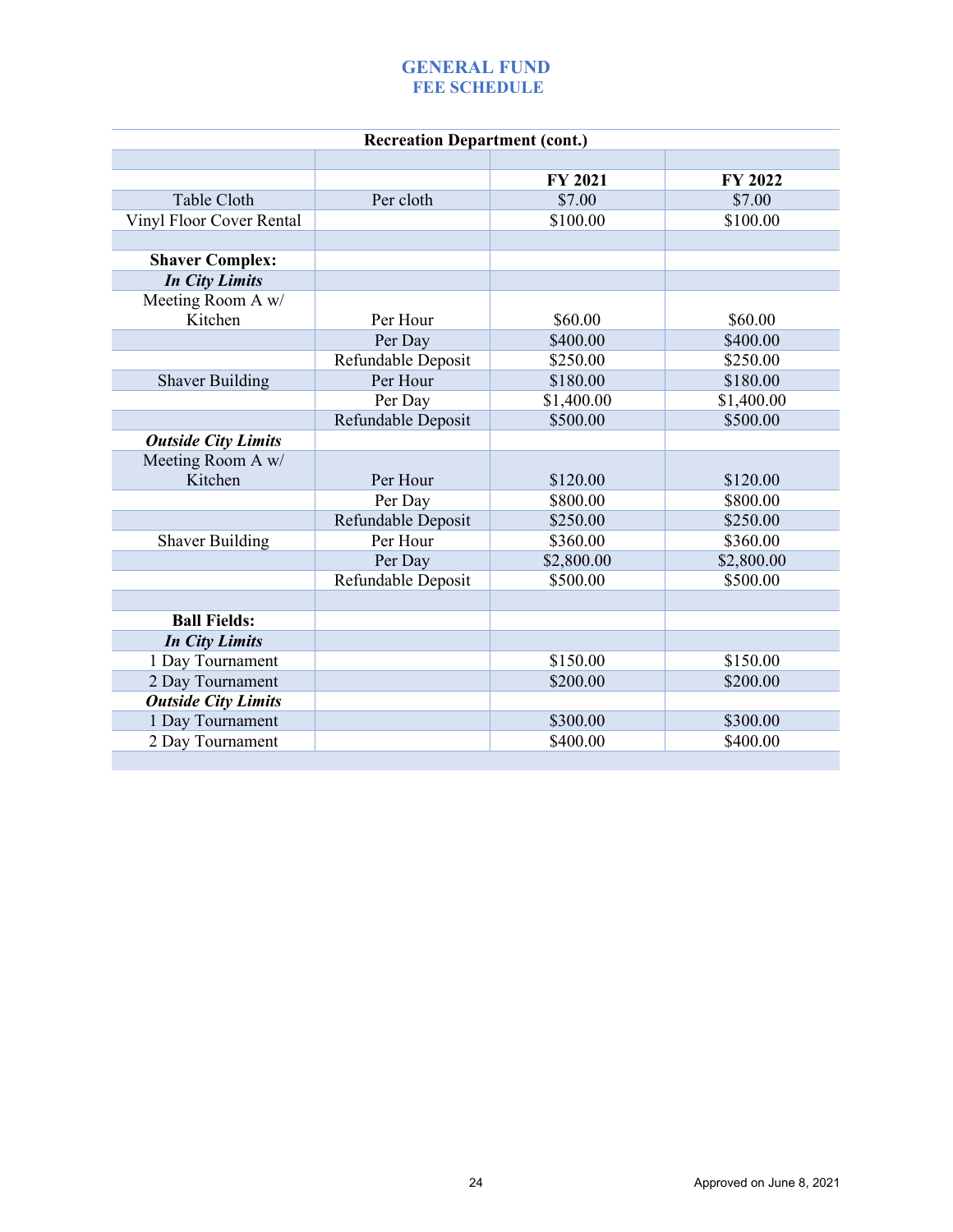| <b>Events</b>       |           |                |          |  |
|---------------------|-----------|----------------|----------|--|
|                     |           |                |          |  |
|                     |           | <b>FY 2021</b> | FY 2022  |  |
|                     |           |                |          |  |
| <b>Tent Rental</b>  | 20x20     | \$75.00        | \$75.00  |  |
|                     | 10x10     | \$35.00        | \$35.00  |  |
| <b>Stage Rental</b> |           | \$300.00       | \$300.00 |  |
|                     |           |                |          |  |
| <b>Table Rental</b> | Per Table | \$2.00         | \$2.00   |  |
|                     |           |                |          |  |
| <b>Chair Rental</b> | Per Chair | \$1.00         | \$1.00   |  |
|                     |           |                |          |  |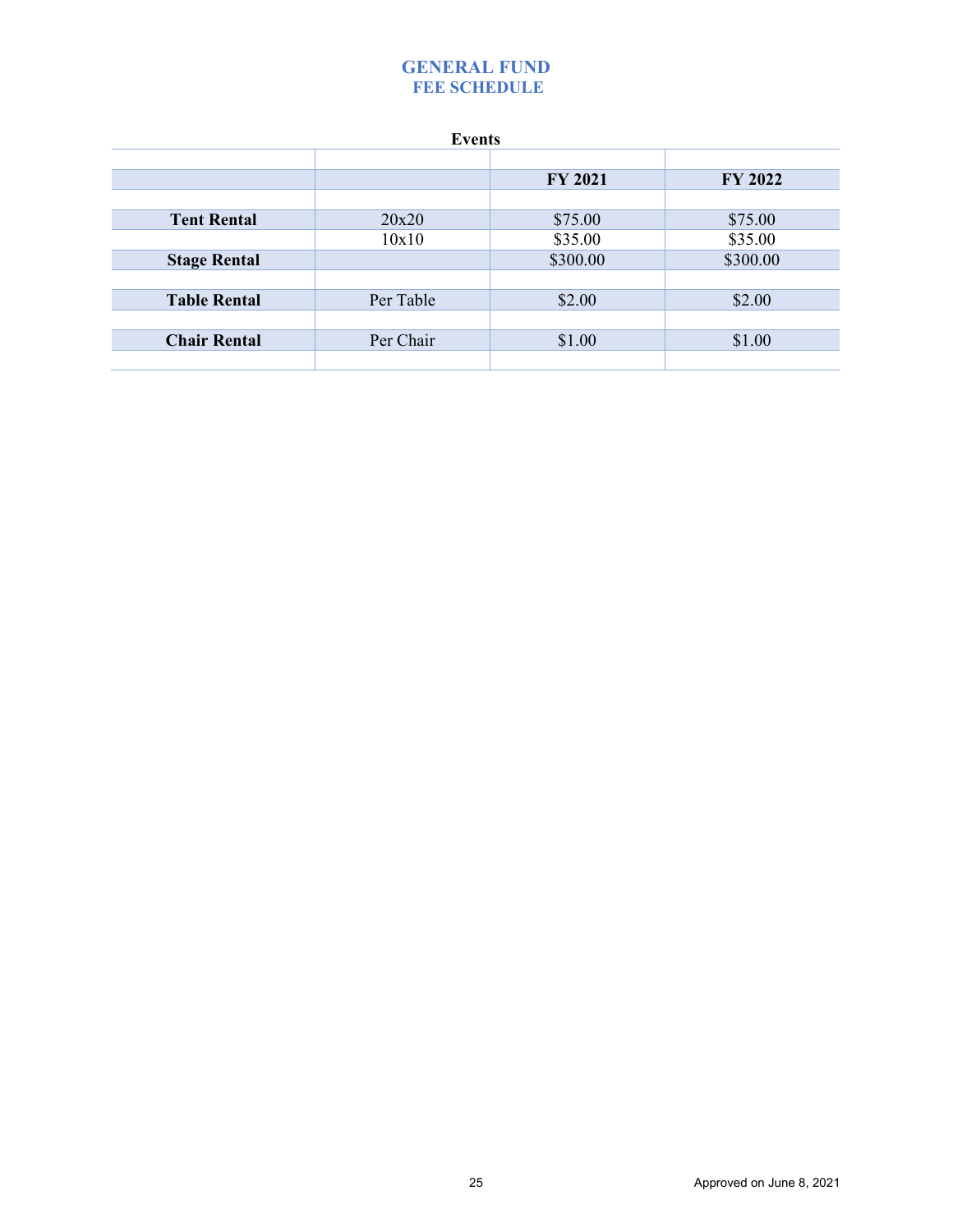<span id="page-26-0"></span>

## **FY 2022 Council Approved Budget**

## **LIGHT & WATER**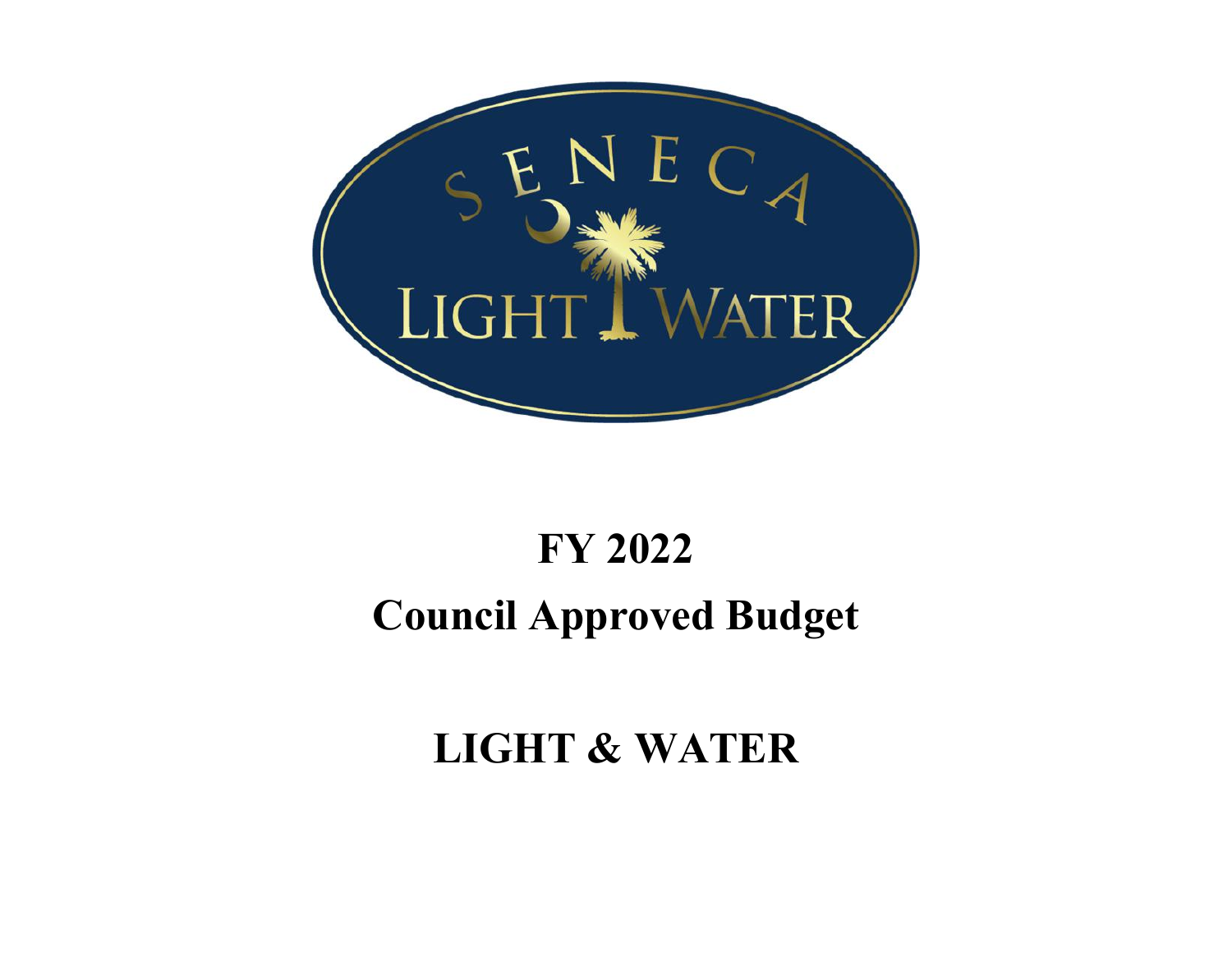## **FISCAL YEAR 2022 BUDGET SUMMARY SENECA LIGHT & WATER**

<span id="page-27-0"></span>

| <b>REVENUES</b>                |                       |                       |                       |                       |                         |
|--------------------------------|-----------------------|-----------------------|-----------------------|-----------------------|-------------------------|
| <b>SENECA LIGHT AND WATER</b>  | 2018<br><b>ACTUAL</b> | 2019<br><b>ACTUAL</b> | 2020<br><b>ACTUAL</b> | 2021<br><b>BUDGET</b> | 2022<br><b>APPROVED</b> |
| <b>REVENUES:</b>               |                       |                       |                       |                       |                         |
| <b>Water Revenue</b>           | 7,033,085             | 7,921,146             | 8,308,740             | 9,032,000             | 11,460,400              |
| Sewer Revenue                  | 3,432,375             | 3,616,611             | 3,929,052             | 3,792,000             | 4,622,000               |
| Electric Revenue               | 17,304,041            | 17,694,438            | 17,319,406            | 17,951,000            | 17,908,000              |
| Penalties/Reconnect Revenue    | 712,887               | 697,922               | 513,593               | 724,500               | 682,000                 |
| <b>Other Financing Sources</b> | 273,478               | 247,380               | 7,546,825             | 962,233               | 203,100                 |
| <b>TOTAL REVENUE</b>           | 28,755,866            | 30,177,497            | 37,617,616            | 32,461,733            | 34,875,500              |

| <b>EXPENSES</b>                |                       |                       |                       |                       |                         |  |  |  |
|--------------------------------|-----------------------|-----------------------|-----------------------|-----------------------|-------------------------|--|--|--|
| <b>SENECA LIGHT AND WATER</b>  | 2018<br><b>ACTUAL</b> | 2019<br><b>ACTUAL</b> | 2020<br><b>ACTUAL</b> | 2021<br><b>BUDGET</b> | 2022<br><b>APPROVED</b> |  |  |  |
| <b>EXPENSES:</b>               |                       |                       |                       |                       |                         |  |  |  |
| Administration (505)           | 2,062,097             | 2,796,970             | 2,659,318             | 2,278,832             | 1,341,868               |  |  |  |
| I&I(506)                       | 138,248               | 145,416               | 124,085               | 162,560               | 164,158                 |  |  |  |
| Billing (507)                  | 821,120               | 840,263               | 907,582               | 906,493               | 944,003                 |  |  |  |
| Engineering (508)              | 603,399               | 696,755               | 874,935               | 753,771               | 759,126                 |  |  |  |
| Electric (509)                 | 2,966,188             | 3,843,923             | 8,212,054             | 4,002,800             | 4,174,105               |  |  |  |
| Water $(510)$                  | 2,215,613             | 2,104,679             | 2,259,307             | 2,261,199             | 2,016,348               |  |  |  |
| Sewer $(511)$                  | 3,042,066             | 5,426,901             | 6,981,421             | 2,905,872             | 4,223,878               |  |  |  |
| Water Plant (512)              | 2,609,417             | 2,766,901             | 2,683,301             | 2,816,426             | 1,879,977               |  |  |  |
| Electrical/Gen. Purchase (513) | 9,941,250             | 9,522,394             | 8,853,233             | 8,670,029             | 7,996,354               |  |  |  |
| Maintenance (514)              | 650,943               | 693,573               | 857,037               | 604,619               | 770,176                 |  |  |  |
| Non-Departmental (5xx)         |                       |                       |                       |                       | 3,605,508               |  |  |  |
| Other Financing Uses           | 6,767,378             | 8,155,543             | 8,426,586             | 7,099,133             | 7,000,000               |  |  |  |
| <b>TOTAL EXPENSES</b>          | 31,817,720            | 36,993,318            | 42,838,858            | 32,461,733            | 34,875,500              |  |  |  |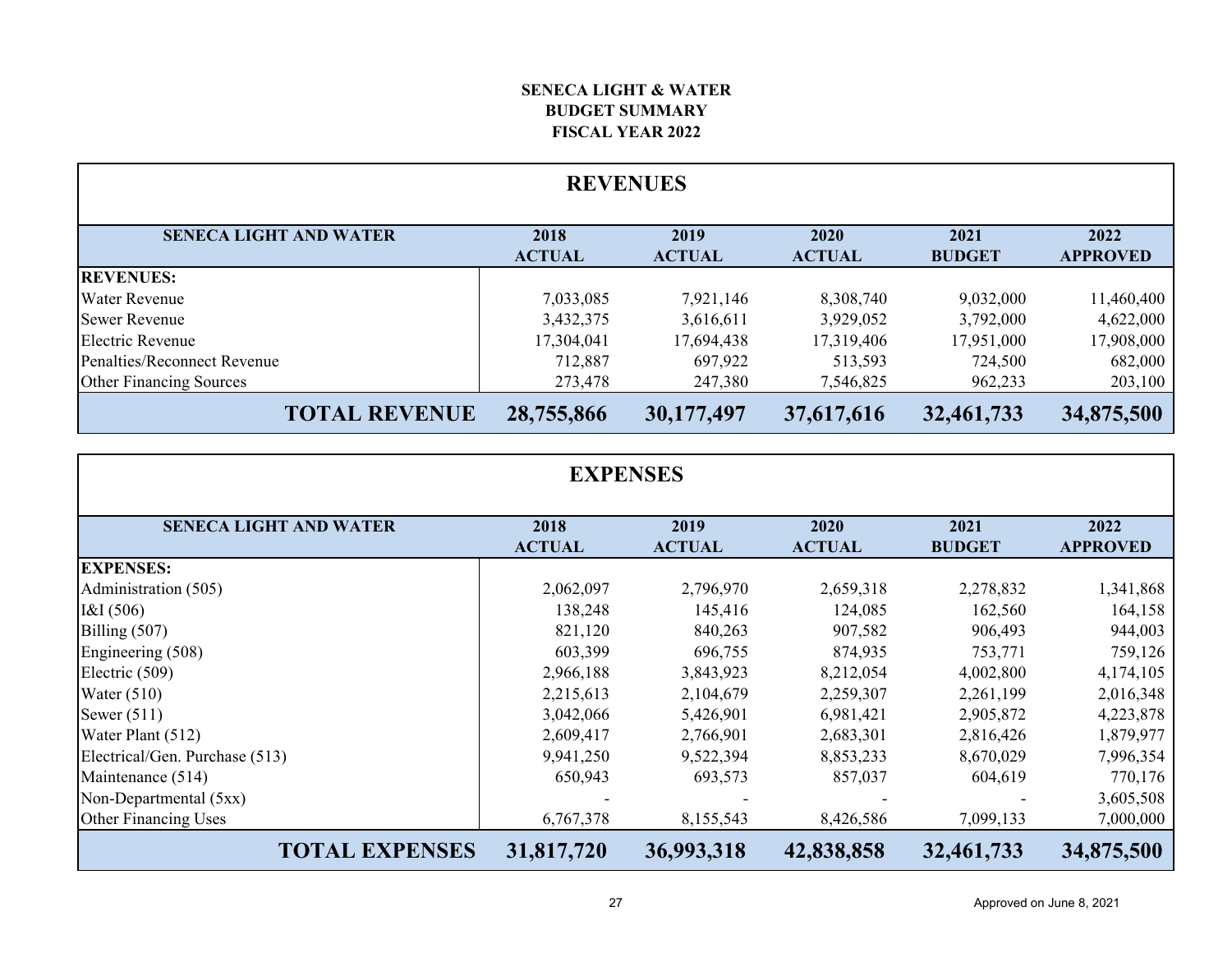## **SENECA LIGHT & WATERREVENUES FISCAL YEAR 2022**

<span id="page-28-0"></span>

| <b>SENECA LIGHT AND WATER</b>                | 2018          | 2019          | 2020          | 2021          | 2022            |
|----------------------------------------------|---------------|---------------|---------------|---------------|-----------------|
|                                              | <b>ACTUAL</b> | <b>ACTUAL</b> | <b>ACTUAL</b> | <b>BUDGET</b> | <b>APPROVED</b> |
| <b>REVENUE:</b>                              |               |               |               |               |                 |
| 20-348-001-000-00 Reconnect Fees             | 219,877       | 227,285       | 153,182       | 240,000       | 200,000         |
| 20-348-001-001-00 Regular Electric Service   | 16,990,534    | 17,242,888    | 16,898,787    | 17,500,000    | 17,557,000      |
| 20-348-002-000-00 Pole Rental                | 870           | 129,282       | 96,676        | 130,000       | 30,000          |
| 20-348-002-001-00 Yard Lights                | 311,388       | 317,653       | 322,943       | 320,000       | 320,000         |
| 20-348-003-000-00 Service/Transfer Charges   | 3,645         | 4,015         | 2,183         | 4,500         | 2,000           |
| 20-348-004-000-00 Penalties                  | 489,365       | 466,622       | 358,228       | 480,000       | 480,000         |
| 20-348-004-001-00 Underground Electric       | 1,250         | 4,615         | 1,000         | 1,000         | 1,000           |
| 20-349-001-002-00 Regular Water Service      | 6,809,846     | 7,684,784     | 8,022,758     | 8,500,000     | 11,300,000      |
| 20-349-002-002-00 Water Taps - In Town       | 14,260        | 35,410        | 24,890        | 20,000        | 20,000          |
| 20-349-003-002-00 Water Taps - Outside       | 194,600       | 184,510       | 241,590       | 210,000       | 140,000         |
| 20-349-004-002-00 Water User Fees - In Town  |               |               |               |               |                 |
| 20-349-005-002-00 Water User Fees - Outside  |               |               |               |               |                 |
| 20-349-006-000-00 Back Flow Tags             | 11,434        | 14,972        | 18,672        | 300,000       |                 |
| 20-349-007-000-00 Hydrant Usage Permit       | 2,945         | 1,470         | 830           | 2,000         | 400             |
| 20-350-001-003-00 Regular Sewer Service      | 3,385,475     | 3,554,731     | 3,786,632     | 3,750,000     | 4,580,000       |
| 20-350-002-000-00 OJRSA Refund               |               |               | 2,963,850     |               |                 |
| 20-350-002-003-00 Summer User Charge - Sewer | 3,060         | 2,930         | 3,220         | 2,000         | 2,000           |
| 20-350-003-003-00 Sewer Taps - In Town       | 9,760         | 16,350        | 18,350        | 10,000        | 20,000          |
| 20-350-005-003-00 Sewer User Fee - In Town   |               |               |               |               |                 |
| 20-350-006-003-00 Sewer User Fee - Outside   |               |               |               |               |                 |
| 20-350-007-003-00 Sewer Taps - Outside       | 34,080        | 42,600        | 120,850       | 30,000        | 20,000          |
| <b>TOTAL REVENUE</b>                         | 28,482,388    | 29,930,117    | 33,034,641    | 31,499,500    | 34,672,400      |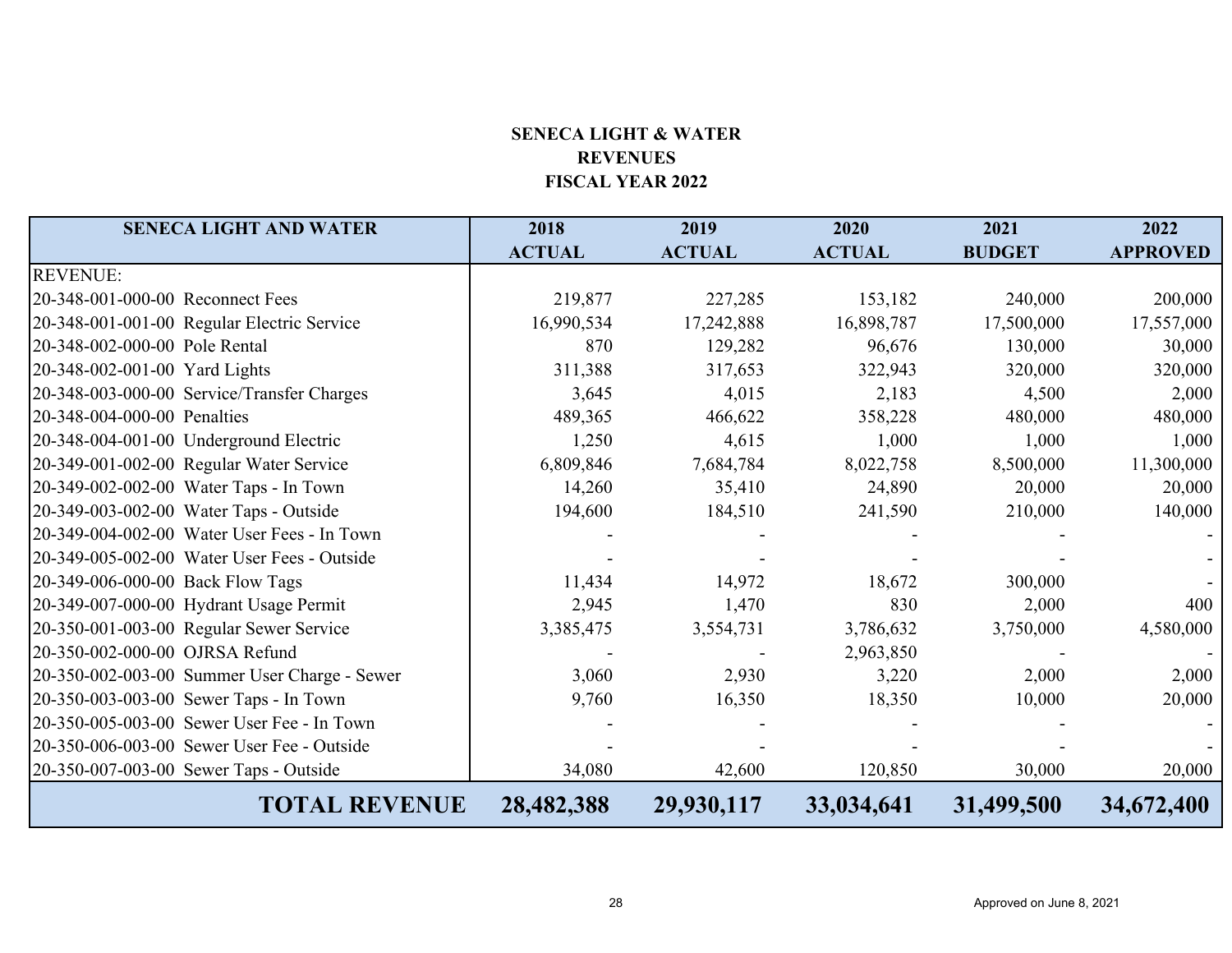## **SENECA LIGHT & WATEROTHER FINANCING SOURCES FISCAL YEAR 2022**

<span id="page-29-0"></span>

| <b>SENECA LIGHT AND WATER</b>                              | 2018<br><b>ACTUAL</b> | 2019<br><b>ACTUAL</b> | 2020<br><b>ACTUAL</b> | 2021<br><b>BUDGET</b>    | 2022<br><b>APPROVED</b> |
|------------------------------------------------------------|-----------------------|-----------------------|-----------------------|--------------------------|-------------------------|
| <b>OTHER FINANCING SOURCES</b>                             |                       |                       |                       |                          |                         |
| 20-361-000-000-00 Interest Income                          | 139                   | 14,791                | 9,618                 | 100                      | 100                     |
| 20-361-001-000-00 Generation Savings Interest (Restricted) | 5,566                 | 4,942                 | 3,602                 | 3,000                    | 3,000                   |
| 20-361-002-000-00 Gain/Loss on FCB Investment              | (31,067)              | 203,280               | 169,175               | $\overline{\phantom{a}}$ |                         |
| 20-364-000-000-00 Capital Grants/Contributions             |                       |                       |                       |                          |                         |
| 20-390-002-000-00 Miscellaneous Income-Sales Tax           |                       |                       |                       |                          |                         |
| 20-390-003-000-00 Over/Short                               | (2,715)               | (2,618)               | (1,368)               |                          |                         |
| 20-390-004-000-00 Miscellaneous Income                     | 301,547               | 26,973                | 198,723               | 200,000                  | 200,000                 |
| 20-390-005-000-00 Other Financing Sources                  |                       |                       | 6,455,733             | 759,133                  |                         |
| 20-390-005-000-01 Insurance Recovery - OFS                 |                       |                       | 57,879                |                          |                         |
| 20-390-010-000-00 Loan Proceeds Bonds                      |                       |                       |                       |                          |                         |
| 20-390-011-000-00 Insurance Reimbursement - HCF            |                       |                       |                       |                          |                         |
| 20-390-014-000-00 FEMA Reimbursement                       |                       |                       |                       |                          |                         |
| 20-390-015-000-00 RIA Grant                                |                       |                       | 667,000               |                          |                         |
| 20-392-002-000-00 Proceed - fixed asset disposition        | 8                     | 13                    | (13, 536)             |                          |                         |
| <b>OTHER FINANCING SOURCES TOTAL</b>                       | 273,478               | 247,380               | 7,546,825             | 962,233                  | 203,100                 |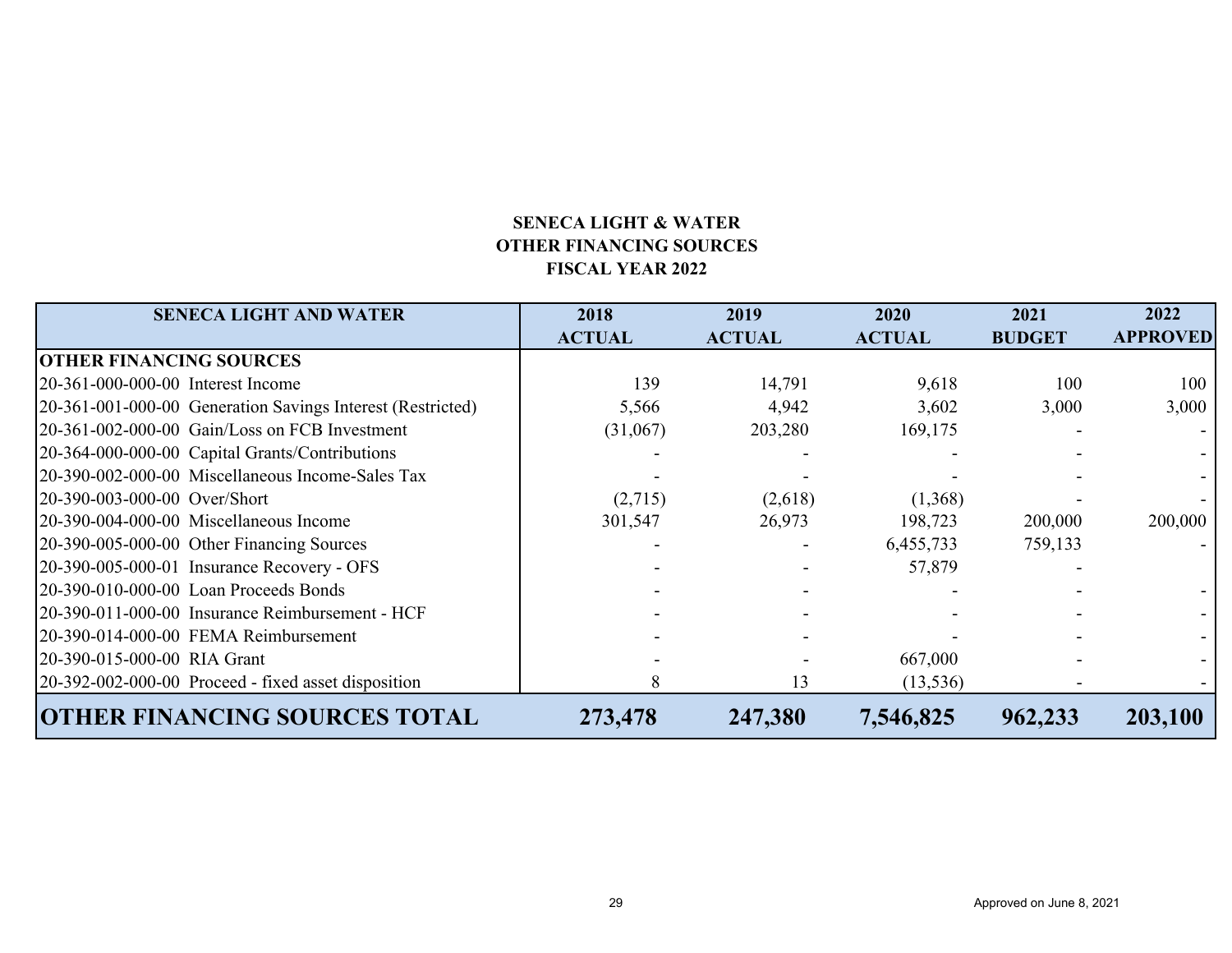#### **SENECA LIGHT & WATER ADMINISTRATION FISCAL YEAR 2022**

<span id="page-30-0"></span>

| <b>SENECA LIGHT AND WATER</b>                                                            | 2018              | 2019              | 2020                     | 2021             | 2022              |
|------------------------------------------------------------------------------------------|-------------------|-------------------|--------------------------|------------------|-------------------|
|                                                                                          | <b>ACTUAL</b>     | <b>ACTUAL</b>     | <b>ACTUAL</b>            | <b>BUDGET</b>    | <b>APPROVED</b>   |
| 505 L&W Admin                                                                            |                   |                   |                          |                  |                   |
| <b>EXPENDITURE:</b>                                                                      |                   |                   |                          |                  |                   |
| 20-505-000-110-00 Regular Employees                                                      | 521,778           | 451,822           | 536,719                  | 522,332          | 537,275<br>10,000 |
| 20-505-000-130-00 Overtime<br>20-505-000-210-00 Group Health Insurance                   | 33,682<br>70,152  | 37,020<br>125,909 | 11,475<br>142,049        | 10,000<br>92,000 | 102,256           |
| 20-505-000-220-00 Social Security Contributions                                          | 34,275            | 38,112            | 37,063                   | 40,856           | 41,991            |
| 20-505-000-230-00 Retirement Contributions                                               | 95,739            | 72,185            | 75,054                   | 80,338           | 82,616            |
| 20-505-000-250-00 Unemployment Compensation                                              |                   |                   |                          |                  |                   |
| 20-505-000-260-00 Workers Compensation                                                   | 7,421             | 10,456            | 10,615                   | 12,357           | 12,357            |
| <b>Personnel Total</b>                                                                   | 763,048           | 735,504           | 812,975                  | 757,883          | 786,495           |
|                                                                                          |                   |                   |                          |                  |                   |
| 20-505-000-280-00 Uniforms                                                               | 17,626            | 14,249            | 13,960                   | 10,000           | 5,000             |
| 20-505-000-290-00 Christmas Party & Bonuses                                              | 13,885            | 22,951            | 28,300                   | 22,000           | 22,000            |
| 20-505-000-300-13 Independent Audit                                                      | 71,413            | 69,879            | 94,220                   | 90,000           |                   |
| 20-505-000-300-15 Information Technology Service                                         | 77,327            | 93,663            | 105,229                  | 120,000          |                   |
| 20-505-000-330-00 Other Professional Services                                            | 108,462           | 133,896           | 68,474                   | 285,000          | 232,873           |
| 20-505-000-340-00 Engineering/Technical Services                                         | 7,783             | 2,143             | 766                      |                  |                   |
| 20-505-000-343-00 Engineering Costs - DON'T USE                                          | 418               |                   | ÷,                       |                  |                   |
| 20-505-000-350-00 L&W Safety Expense                                                     | 8,759             | 19,625            | 23,062                   | 20,000           | 20,000            |
| 20-505-000-380-00 Dues & Membership                                                      | 13,845            | 10,914            | 2,015                    | 10,000           | 10,000            |
| 20-505-000-410-00 Utility Services<br>20-505-000-423-00 Cleaning Services & Supplies     | 2,321<br>27,508   | 1,930<br>27,809   | 3,905<br>27,658          | 3,000            | 9,000             |
| 20-505-000-430-00 Maintenance & Repair Services                                          | 21,289            | 20,456            | 17,795                   | 27,500<br>28,900 | 20,000            |
| 20-505-000-442-00 Rental of Equipment & Vehicles                                         | 15,665            | 17,724            | 11,960                   | 15,000           | 15,000            |
| 20-505-000-476-00 Bond Issue Costs/Amort Exp.                                            | 1,500             |                   | $\overline{\phantom{a}}$ |                  |                   |
| 20-505-000-520-00 Insurance                                                              | 144,275           | 306,686           | 340,838                  | 340,837          |                   |
| 20-505-000-530-00 Communications & Telephone                                             | 84,468            | 100,431           | 95,647                   | 90,000           |                   |
| 20-505-000-540-00 Advertising                                                            | 23,630            | 30,400            | 31,926                   | 30,000           | 30,000            |
| 20-505-000-560-00 Postage                                                                | 8,454             | 8,104             | 9,021                    | 9,000            | 9,000             |
| 20-505-000-570-00 L&W Training                                                           | 57,959            | 52,206            | 33,169                   | 25,000           | 20,000            |
| 20-505-000-580-00 Travel                                                                 | 540               | 7,850             | 1,694                    | 1,922            | 5,000             |
| 20-505-000-590-00 Moving Expenses                                                        | 9,000             |                   | ÷,                       |                  |                   |
| 20-505-000-610-00 Tools/Supplies                                                         | 21,844            | 30,279            | 27,956                   | 25,000           | 25,000            |
| 20-505-000-620-00 Gas & Oil                                                              | 5,739             | 7,251             | 6,243                    | 7,500            | 7,500             |
| 20-505-000-625-00 Vehicle Expense                                                        | 4,212             | 2,630             | 4,540                    | 5,000            | 5,000             |
| 20-505-000-730-03 L & W Facility - Lowery                                                |                   |                   | ÷,                       |                  | 35,000            |
| 20-505-000-730-04 Lowery Building                                                        |                   |                   |                          |                  |                   |
| 20-505-000-741-00 Machinery & Equipment<br>20-505-000-742-00 Vehicles                    | 101,698<br>70,313 | 8,059<br>80,861   | 6,090                    | 6,677            | 5,000             |
| 20-505-000-743-00 Furniture/Fixtures/Software                                            | 7,819             | 5,804             |                          |                  |                   |
| 20-505-000-801-00 Operating Expense                                                      | 66,795            | 81,413            | 57,266                   | 60,000           | 60,000            |
| 20-505-000-802-00 Donations & Grants                                                     | 17,513            | 20,101            | 15,866                   | 20,000           | 20,000            |
| 20-505-000-803-00 Fraudulent Check                                                       |                   |                   |                          |                  |                   |
| 20-505-000-804-00 Economic Development                                                   |                   |                   |                          |                  |                   |
| 20-505-000-879-00 Bad Debt                                                               | (4, 331)          | 720,392           | (6,648)                  |                  |                   |
| 20-505-000-990-00 Inventory Adjustment                                                   | 22,616            | (27, 896)         | 27,812                   |                  |                   |
| 20-505-000-990-02 Inventory Adjustment                                                   |                   | (25,664)          | 190,983                  |                  |                   |
| 20-505-000-990-03 Inventory Adjustment                                                   |                   | (56,085)          | 177,515                  |                  |                   |
| 20-505-000-990-04 Inventory Adjustment                                                   |                   | 4,603             | 2,756                    |                  | $\frac{1}{2}$     |
| 20-505-000-995-01 2013 Revenue Bonds Principal                                           | 199,583           | 206,875           | 212,083                  | 206,250          |                   |
| 20-505-000-996-01 2013 Revenue Bonds Interest                                            | 69,122            | 61,926            | 56,192                   | 62,363           |                   |
| 20-505-222-801-00 ZETA 2020 - Operational                                                |                   |                   |                          |                  |                   |
| 20-505-999-330-00 FEMA 2020 - Other Prof. Services                                       |                   |                   | 56,390                   |                  |                   |
| 20-505-999-610-00 FEMA 2020 - Tools & Supplies                                           |                   |                   | 2,759                    |                  |                   |
| 20-505-999-620-00 FEMA 2020 - Gas & Oil                                                  |                   |                   | 37                       |                  |                   |
| 20-505-999-620-00 FEMA 2020 - Food<br>20-505-999-743-00 FEMA 2020 - Furniture & Fixtures |                   |                   | 98,542                   |                  |                   |
| <b>Operations Total</b>                                                                  | 1,299,049         | 2,061,466         | 323<br>1,846,343         | 1,520,949        | 555,373           |
|                                                                                          |                   |                   |                          |                  |                   |
| <b>ADMINISTRATION TOTAL</b>                                                              | 2,062,097         | 2,796,970         | 2,659,318                | 2,278,832        | 1,341,868         |
|                                                                                          |                   |                   |                          |                  |                   |
| <b>Expenses moved to Non-Departmental</b>                                                |                   |                   |                          |                  |                   |

| <b>Expenses moved to Non-Departmental</b>        |           |           |           |           |           |
|--------------------------------------------------|-----------|-----------|-----------|-----------|-----------|
|                                                  |           |           |           |           |           |
| 20-505-000-300-13 Independent Audit              |           |           |           |           | 90,000    |
| 20-505-000-300-15 Information Technology Service |           |           |           |           | 120,000   |
| 20-505-000-423-00 Cleaning Services & Supplies   |           |           |           |           | 50,000    |
| 20-505-000-520-00 Insurance                      |           |           |           |           | 340,837   |
| 20-505-000-530-00 Communications & Telephone     |           |           |           |           | 120,000   |
| 20-505-000-995-01 2013 Revenue Bonds Principal   |           |           |           |           | 240,000   |
| 20-505-000-996-01 2013 Revenue Bonds Interest    |           |           |           |           | 29,000    |
|                                                  |           |           |           |           |           |
| Total expenses moved to Non-Departmental         |           |           |           |           | 989,837   |
| <b>ADMINISTRATION TOTAL</b>                      | 2,062,097 | 2,796,970 | 2.659.318 | 2,278,832 | 2.331,705 |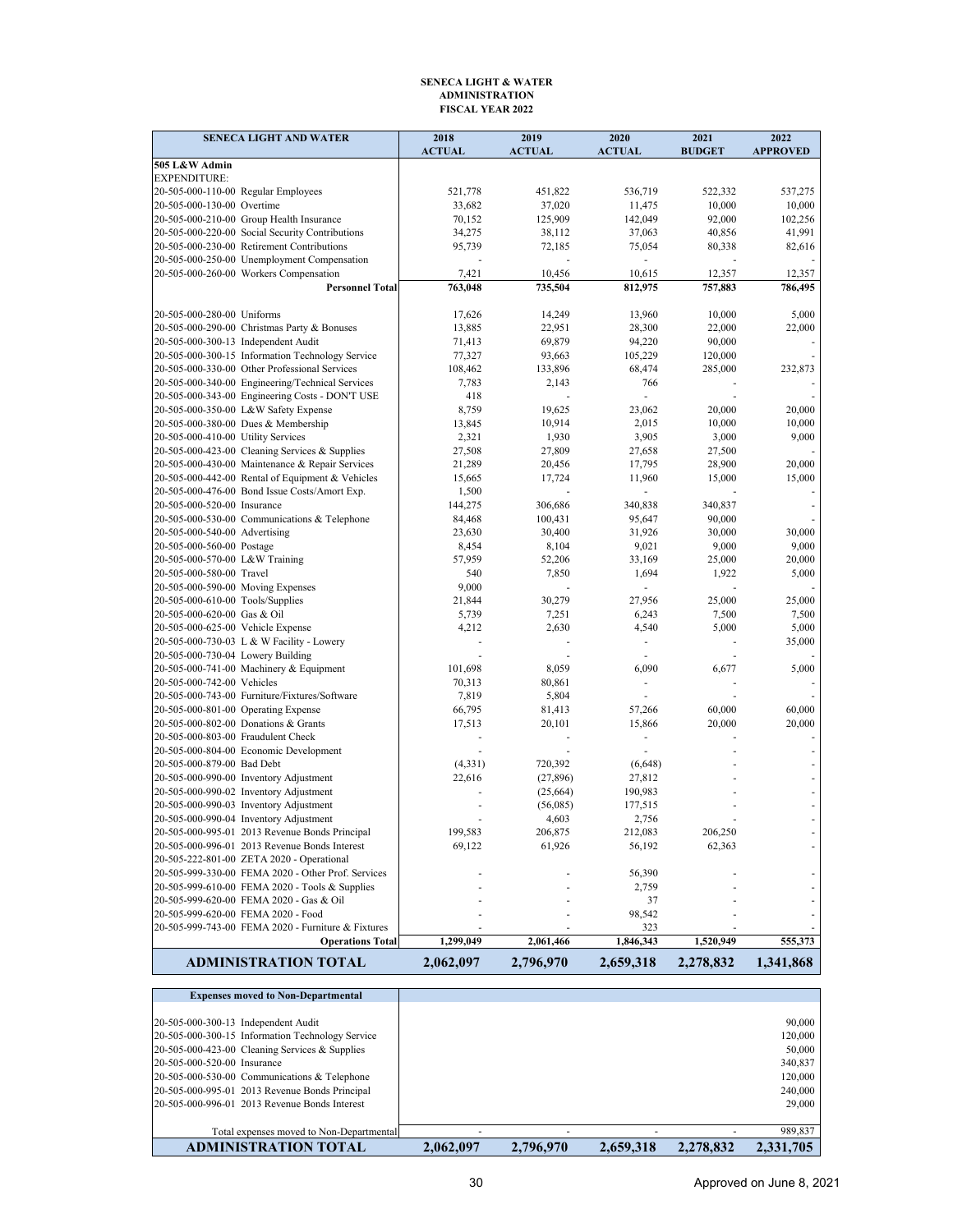## **SENECA LIGHT & WATER INFLOW AND INFILTRATION (506) FISCAL YEAR 2022**

<span id="page-31-0"></span>

| <b>SENECA LIGHT AND WATER</b>                   | 2018          | 2019          | 2020          | 2021          | 2022            |
|-------------------------------------------------|---------------|---------------|---------------|---------------|-----------------|
|                                                 | <b>ACTUAL</b> | <b>ACTUAL</b> | <b>ACTUAL</b> | <b>BUDGET</b> | <b>APPROVED</b> |
| 506 I&I                                         |               |               |               |               |                 |
| <b>EXPENDITURE:</b>                             |               |               |               |               |                 |
| 20-506-000-110-00 Regular Employees             | 90,848        | 92,588        | 67,944        | 100,462       | 94,686          |
| 20-506-000-130-00 Overtime                      | 3,793         | 2,504         | 7,499         | 4,000         | 7,500           |
| 20-506-000-210-00 Group Health Insurance        | 15,737        | 20,492        | 23,816        | 22,300        | 27,257          |
| 20-506-000-220-00 Social Security Contributions | 7,178         | 7,203         | 5,768         | 8,033         | 7,859           |
| 20-506-000-230-00 Retirement Contributions      | 11,658        | 12,867        | 11,001        | 15,454        | 14,547          |
| 20-506-000-260-00 Workers Compensation          | 4,324         | 4,906         | 4,022         | 6,769         | 6,769           |
| <b>Personnel Total</b>                          | 133,537       | 140,561       | 120,051       | 157,019       | 158,617         |
|                                                 |               |               |               |               |                 |
| 20-506-000-280-00 Uniforms                      |               |               |               |               |                 |
| 20-506-000-290-00 Christmas Bonuses             | 650           | 650           | 325           | 541           | 541             |
| 20-506-000-430-00 Maintenance & Repair Services |               |               |               |               |                 |
| 20-506-000-620-00 Gas & Oil                     | 3,903         | 3,941         | 2,718         | 4,000         | 4,000           |
| 20-506-000-625-00 Vehicle Expense               | 74            |               | 832           | 1,000         | 1,000           |
| 20-506-000-801-00 Operating Expense             | 85            | 265           |               |               |                 |
| 20-506-000-987-00 Sewer Line Maintenance        |               |               |               |               |                 |
| 20-509-999-630-00 FEMA 2020 - Food              |               |               | 80            |               |                 |
| <b>Operations Total</b>                         | 4,712         | 4,855         | 4,034         | 5,541         | 5,541           |
| <b>I&amp;I TOTAL</b>                            | 138,248       | 145,416       | 124,085       | 162,560       | 164,158         |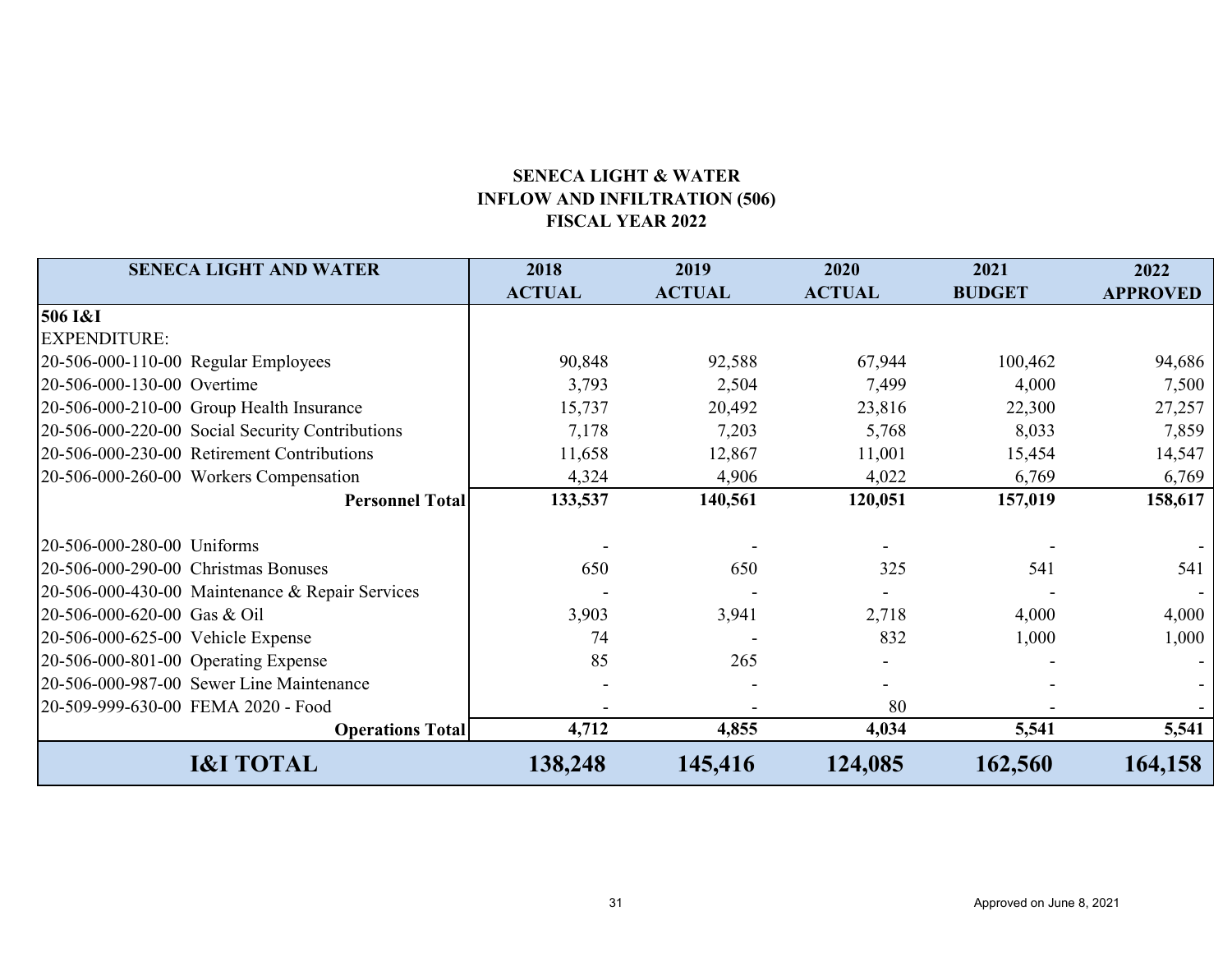## **SENECA LIGHT & WATER BILLING (507) FISCAL YEAR 2022**

<span id="page-32-0"></span>

| <b>SENECA LIGHT AND WATER</b>                    | 2018          | 2019          | 2020          | 2021          | 2022            |
|--------------------------------------------------|---------------|---------------|---------------|---------------|-----------------|
|                                                  | <b>ACTUAL</b> | <b>ACTUAL</b> | <b>ACTUAL</b> | <b>BUDGET</b> | <b>APPROVED</b> |
| 507 Billing                                      |               |               |               |               |                 |
| <b>EXPENDITURE:</b>                              |               |               |               |               |                 |
| 20-507-000-110-00 Regular Employees              | 295,637       | 269,882       | 276,596       | 277,222       | 300,870         |
| 20-507-000-130-00 Overtime                       | 10,833        | 100           | 5,079         | 1,000         | 1,000           |
| 20-507-000-210-00 Group Health Insurance         | 108,391       | 109,424       | 127,783       | 87,700        | 90,462          |
| 20-507-000-220-00 Social Security Contributions  | 22,142        | 19,216        | 20,680        | 21,454        | 23,263          |
| 20-507-000-230-00 Retirement Contributions       | 39,055        | 37,515        | 41,110        | 42,806        | 46,401          |
| 20-507-000-260-00 Workers compensation           | 3,507         | 939           | 888           | 13,990        | 13,990          |
| <b>Personnel Total</b>                           | 479,565       | 437,076       | 472,136       | 444,171       | 475,985         |
|                                                  |               |               |               |               |                 |
| 20-507-000-280-00 Uniforms                       | 3,200         | 3,200         | 3,200         | 3,200         | 3,200           |
| 20-507-000-290-00 Christmas Bonuses              | 2,039         | 2,274         | 2,274         | 2,220         | 2,220           |
| 20-507-000-320-00 Electronic Transaction Charges | 159,638       | 205,687       | 228,783       | 149,495       | 230,000         |
| 20-507-000-330-00 Other Professional Services    | 66,009        | 73,622        | 93,651        | 85,000        | 142,990         |
| 20-507-000-430-00 Maintenance & Repair Services  | 9,787         | 17,961        | 9,043         | 11,952        | 8,000           |
| 20-507-000-530-00 Communications & Telephone     |               | 2,721         | 12            |               | 200             |
| 20-507-000-560-00 Postage                        | 72,105        | 68,531        | 80,473        | 70,071        | 78,045          |
| 20-507-000-610-00 Tools/Supplies                 | 4,891         | 9,947         | 4,268         | 552           | 2,363           |
| 20-507-000-620-00 Gas & Oil                      | 9,674         | 9,658         | 1,088         | 1,632         |                 |
| 20-507-000-720-00 Buildings                      |               |               | 303           |               |                 |
| 20-507-000-741-00 Machinery & Equipment          |               |               | 11,741        | 137,200       |                 |
| 20-507-000-742-00 Vehicles                       |               |               |               |               |                 |
| 20-507-000-801-00 Operating Expense              | 14,211        | 9,587         | 610           | 1,000         | 1,000           |
| <b>Operations Total</b>                          | 341,555       | 403,188       | 435,446       | 462,322       | 468,018         |
| <b>BILLING TOTAL</b>                             | 821,120       | 840,263       | 907,582       | 906,493       | 944,003         |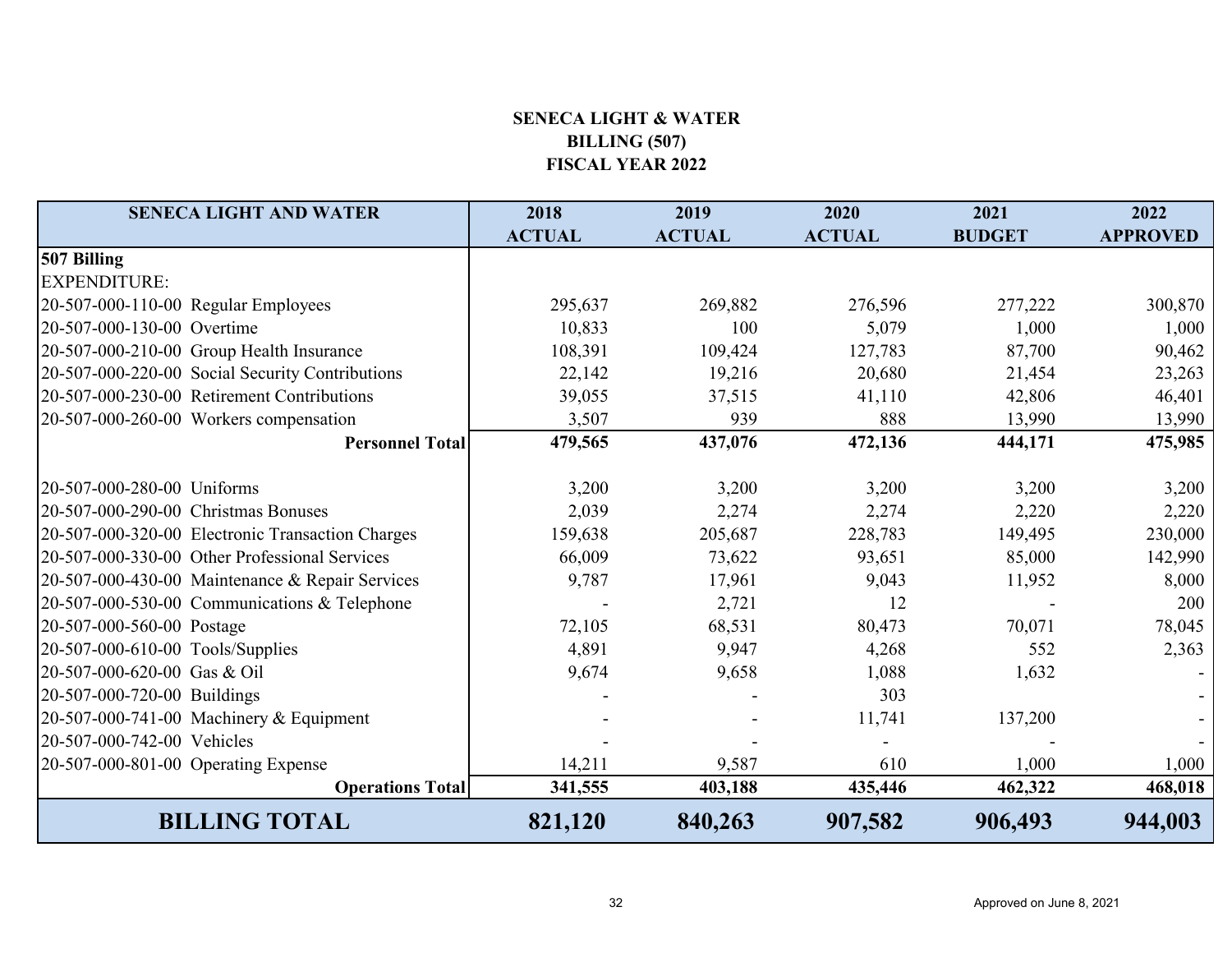### **SENECA LIGHT & WATERENGINEERING (508)FISCAL YEAR 2022**

<span id="page-33-0"></span>

| <b>SENECA LIGHT AND WATER</b>                    | 2018          | 2019          | 2020          | 2021          | 2022            |
|--------------------------------------------------|---------------|---------------|---------------|---------------|-----------------|
|                                                  | <b>ACTUAL</b> | <b>ACTUAL</b> | <b>ACTUAL</b> | <b>BUDGET</b> | <b>APPROVED</b> |
| 508 Engineering                                  |               |               |               |               |                 |
| <b>EXPENDITURE:</b>                              |               |               |               |               |                 |
| 20-508-000-110-00 Regular Employees              | 304,559       | 357,070       | 406,629       | 400,092       | 404,132         |
| 20-508-000-130-00 Overtime                       | 98,589        | 102,271       | 103,486       | 95,000        | 95,000          |
| 20-508-000-210-00 Group Health Insurance         | 43,144        | 90,303        | 99,439        | 95,700        | 79,498          |
| 20-508-000-220-00 Social Security Contributions  | 30,062        | 34,454        | 39,287        | 38,057        | 38,358          |
| 20-508-000-230-00 Retirement Contributions       | 49,285        | 63,636        | 74,160        | 61,765        | 62,230          |
| 20-508-000-260-00 Workers compensation           | 8,658         | 14,163        | 12,392        | 7,775         | 7,775           |
| <b>Personnel Total</b>                           | 534,296       | 661,896       | 735,394       | 698,389       | 686,992         |
|                                                  |               |               |               |               |                 |
| 20-508-000-280-00 Uniforms                       | 4,665         | 4,681         | 6,517         | 5,000         | 9,860           |
| 20-508-000-290-00 Christmas Bonuses              | 2,166         | 2,166         | 2,238         | 2,382         | 2,274           |
| 20-508-000-330-00 Other Professional Services    | 2,639         |               | 41            |               |                 |
| 20-508-000-340-00 Technical/Engineering Services | 19,101        | (12, 633)     | 2,800         |               | 5,000           |
| 20-508-000-343-00 Engineering Costs              |               |               |               |               |                 |
| 20-508-000-430-00 Maintenance & Repair Service   | 971           | 2,519         | 6,441         | 8,000         | 10,000          |
| 20-508-000-570-00 Training                       | 65            |               |               |               |                 |
| 20-508-000-610-00 Tools & Supplies               | 13,532        | 18,567        | 36,953        | 15,000        | 20,000          |
| 20-508-000-620-00 Gas & Oil                      | 9,327         | 10,690        | 15,351        | 15,000        | 15,000          |
| 20-508-000-625-00 Vehicle Expense                | 7,697         | 3,899         | 8,536         | 5,000         | 5,000           |
| 20-508-000-741-00 Machinery & Equipment          | 1,013         |               | 28,609        |               |                 |
| 20-508-000-801-00 Operating Expense              | 7,926         | 4,970         | 3,445         | 5,000         | 5,000           |
| 20-508-000-806-00 Lease Purchase 2020            |               |               |               |               |                 |
| <b>Operations Total</b>                          | 69,103        | 34,859        | 139,541       | 55,382        | 72,134          |
| <b>ENGINEERING TOTAL</b>                         | 603,399       | 696,755       | 874,935       | 753,771       | 759,126         |

| <b>Expenses moved to Non-Departmental</b> |         |         |         |         |         |
|-------------------------------------------|---------|---------|---------|---------|---------|
|                                           |         |         |         |         |         |
| 120-508-000-806-00 Lease Purchase 2020    |         |         |         |         | 4,488   |
| Total expenses moved to Non-Departmental  |         |         |         |         | 4.488   |
| <b>ENGINEERING TOTAL</b>                  | 603,399 | 696,755 | 874,935 | 753,771 | 763,614 |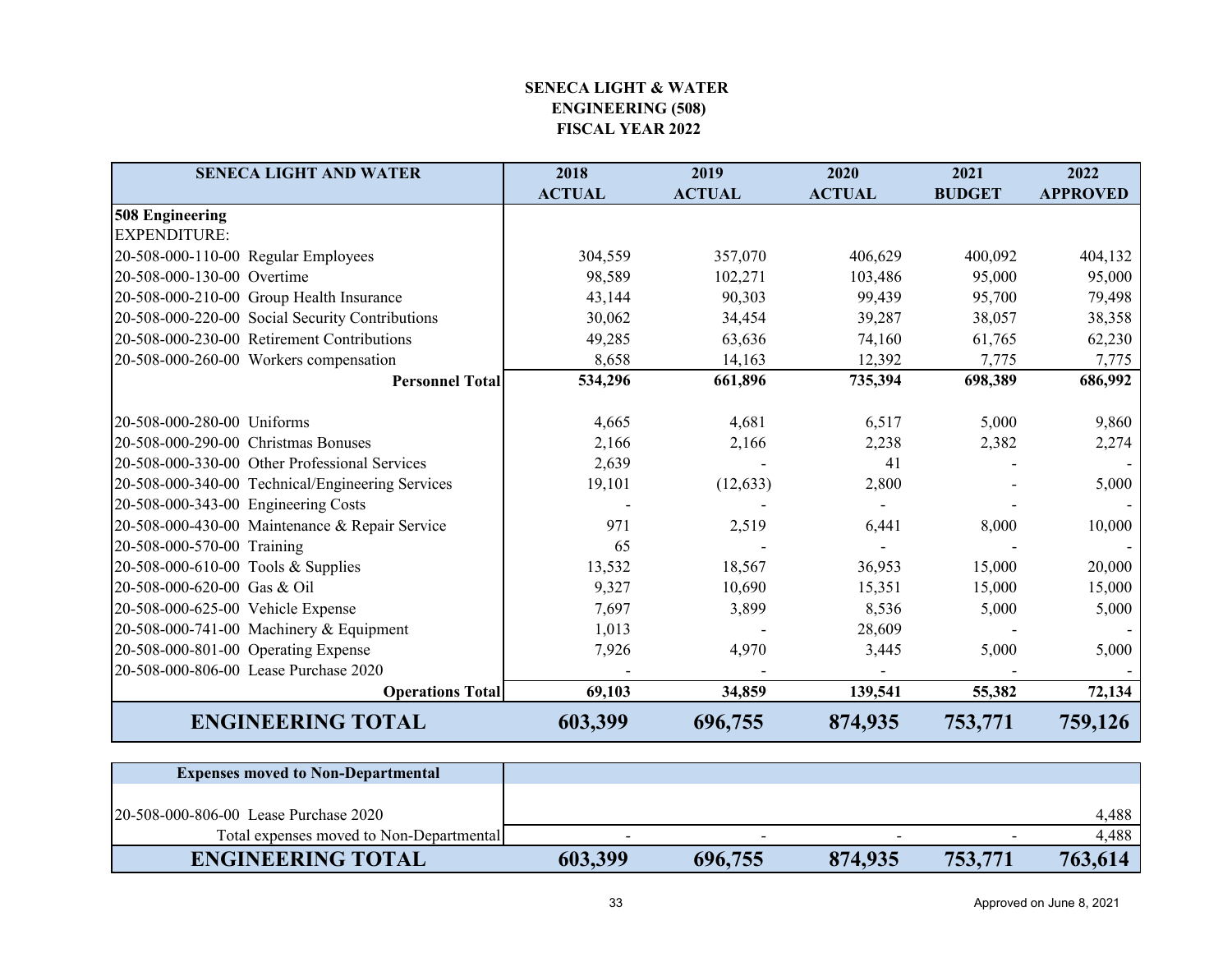#### **SENECA LIGHT & WATER ELECTRIC (509) FISCAL YEAR 2022**

<span id="page-34-0"></span>

| <b>SENECA LIGHT AND WATER</b>                                                                             | 2018              | 2019              | 2020              | 2021              | 2022            |
|-----------------------------------------------------------------------------------------------------------|-------------------|-------------------|-------------------|-------------------|-----------------|
| 509 Electric                                                                                              | <b>ACTUAL</b>     | <b>ACTUAL</b>     | <b>ACTUAL</b>     | <b>BUDGET</b>     | <b>APPROVED</b> |
| <b>EXPENDITURE:</b>                                                                                       |                   |                   |                   |                   |                 |
| 20-509-000-110-00 Regular Employees                                                                       | 738,710           | 729,271           | 725,095           | 762,925           | 962,078         |
| 20-509-000-130-00 Overtime                                                                                | 96,880            | 89,016            | 118,267           | 73,809            | 73,809          |
| 20-509-000-210-00 Group Health Insurance                                                                  | 81,014            | 166,738           | 185,968           | 181,400           | 222,984         |
| 20-509-000-220-00 Social Security Contributions                                                           | 62,191            | 60,551            | 63,633            | 64,246            | 79,486          |
| 20-509-000-230-00 Retirement Contributions                                                                | 103,158           | 114,542           | 123,778           | 118,135           | 149,471         |
| 20-509-000-260-00 Workers Compensation                                                                    | 38,598            | 53,073            | 49,006            | 57,636            | 57,636          |
| <b>Personnel Total</b>                                                                                    | 1,120,551         | 1,213,190         | 1,265,748         | 1,258,151         | 1,545,464       |
| 20-509-000-280-00 Uniforms                                                                                | 21,220            | 20,833            | 19,443            | 20,000            | 20,000          |
| 20-509-000-290-00 Christmas Bonuses                                                                       | 3,122             | 2,761             | 3,086             | 3,086             | 3,140           |
| 20-509-000-340-00 Technical/Engineering Services                                                          | 60,958            | 85,527            | 216,448           | 100,000           | 200,000         |
| 20-509-000-380-00 Dues & Membership                                                                       | 14,957            | 17,045            | 22,800            | 18,000            | 19,000          |
| 20-509-000-410-00 Utility Services                                                                        | 7,175             | 6,230             | 2,569             | 2,500             | 2,500           |
| 20-509-000-410-01 SFC Utility Bill 81 Fund                                                                |                   |                   |                   |                   |                 |
| 20-509-000-430-00 Maintenance & Repair Services                                                           | 751,579           | 1,249,930         | 1,045,520         | 1,063,910         | 1,200,000       |
| 20-509-000-436-00 Expansion                                                                               | 174,562           | 56,982            | 124,997           | 110,796           | 300,000         |
| 20-509-000-442-00 Rental of Equipment                                                                     | 736               | 5,634             | 40,732            | 49,157            | 3,000           |
| 20-509-000-570-00 Training<br>20-509-000-610-00 Tools/Supplies                                            | 65<br>97,737      | 3,104<br>96,646   | 71,516            | 90,000            | 90,000          |
| 20-509-000-620-00 Gas & Oil                                                                               | 23,899            | 25,424            | 22,617            | 24,000            | 24,000          |
| 20-509-000-625-00 Vehicle Expense                                                                         | 73,817            | 45,173            | 35,562            | 50,000            | 50,000          |
| 20-509-000-730-00 Improvements other than buildings                                                       |                   |                   | ÷,                |                   | 500,000         |
| 20-509-000-730-02 Substation Project 2013                                                                 | 38,446            | 3,884             |                   |                   |                 |
| 20-509-000-730-03 E North 1st St/Walnut underg                                                            |                   | 2,224             | 235,158           | 135,380           |                 |
| 20-509-000-730-04 Cross Creek backfeed                                                                    |                   | 24,465            | 7,270             |                   |                 |
| 20-509-000-730-05 Fairfield Inn/Bypass 123                                                                |                   | 9,715             | 399,262           | 370,353           |                 |
| 20-509-000-730-06 YMCA                                                                                    |                   | 12,596            | 14,156            |                   |                 |
| 20-509-000-730-07 Kensington Subdivision                                                                  |                   | 19,348            | 9,212             |                   | L.              |
| 20-509-000-730-08 Hunter Oaks Apartments                                                                  |                   | 103,934           | 794               |                   |                 |
| 20-509-000-730-09 Rail Road Crossing at Washington St.<br>20-509-000-730-10 Borg Warner Fire Pump Station |                   | 202,269<br>9,301  | ä,                |                   | ÷,<br>÷,        |
| 20-509-000-730-11 SRF Sewer Lift Station                                                                  |                   | 34,979            | 8,414             |                   |                 |
| 20-509-000-730-12 RIA Gravity Sewer Upgrade                                                               |                   | 3,173             |                   |                   | ÷,              |
| 20-509-000-730-13 Prisma Health                                                                           |                   |                   | 135,069           |                   | ÷,              |
| 20-509-000-730-14 Substation 3 Project                                                                    |                   | L,                | 65,120            | 74,978            | ÷,              |
| 20-509-000-730-15 Townes at Oakmont                                                                       |                   |                   | 8,259             | 12,180            |                 |
| 20-509-000-730-16 New Leader Ford                                                                         |                   |                   | 466               | 699               | ÷.              |
| 20-509-000-730-17 Big Lots / Bilo                                                                         |                   |                   | 6,505             | 3,377             |                 |
| 20-509-000-730-18 Tantalus Metering Project                                                               |                   |                   | 51,138            |                   | L.              |
| 20-509-000-730-19 Townville Road Community                                                                |                   |                   |                   |                   | ä,              |
| 20-509-000-730-20 Autumn Mills<br>20-509-000-730-21 Tokeena Trail                                         |                   |                   |                   |                   |                 |
| 20-509-000-730-22 S. Walnut/Overbrook Steel Pole                                                          |                   |                   |                   |                   |                 |
| 20-509-000-741-00 Machinery & Equipment                                                                   | 28,359            | 44,725            | 360               | 540               |                 |
| 20-509-000-742-00 Vehicles                                                                                | 30,636            |                   | 462,261           |                   |                 |
| 20-509-000-801-00 Operating Expense                                                                       | 14,815            | 26,870            | 2,133             | 1,007             | 2,000           |
| 20-509-000-802-00 Lease Purchase 2016                                                                     | 27,793            | 27,793            | 27,793            | 27,793            |                 |
| 20-509-000-806-00 Lease Purchase 2020                                                                     |                   |                   |                   | 98,395            |                 |
| 20-509-000-984-00 Street Light Expansion                                                                  | 45,559            | 30,565            | 27,849            | 8,064             | 65,000          |
| 20-509-000-985-00 Street/Traffic Light Maintenance                                                        | 34,607            | 65,492            | 82,946            | 85,107            | 150,000         |
| 20-509-000-995-00 Bond Principal                                                                          | 108,325           | 110,425           | 113,316           | 110,250           |                 |
| 20-509-000-996-00 Bond Interest                                                                           | 18,566            | 12,988            | 19,156            | 16,464            |                 |
| 20-509-000-995-01 Bond Principal 2013 bonds<br>20-509-000-996-01 Bond Interest 2013 bonds                 | 199,583<br>69,122 | 206,875<br>64,201 | 212,083<br>60,913 | 206,250<br>62,363 |                 |
| 20-509-000-996-02 Interest on Capital Lease                                                               |                   | (376)             | 342               |                   |                 |
| 20-509-999-430-00 FEMA 2020 - Maint & Repairs                                                             |                   |                   | 2,419,206         |                   |                 |
| 20-509-999-442-00 FEMA 2020 - Rental of Equipment                                                         |                   |                   | 3,750             |                   |                 |
| 20-509-999-610-00 FEMA 2020 - Tools/Supplies                                                              |                   |                   | 966,187           |                   |                 |
| 20-509-999-625-00 FEMA 2020 - Vehicle Expense                                                             |                   |                   | 1,236             |                   |                 |
| 20-509-999-630-00 FEMA 2020 - Food                                                                        |                   |                   | 663               |                   |                 |
| <b>Operations Total</b>                                                                                   | 1,845,637         | 2,630,733         | 6,946,306         | 2,744,649         | 2,628,640       |
| <b>ELECTRIC TOTAL</b>                                                                                     | 2,966,188         | 3,843,923         | 8,212,054         | 4,002,800         | 4,174,105       |
|                                                                                                           |                   |                   |                   |                   |                 |
| <b>Expenses moved to Non-Departmental</b>                                                                 |                   |                   |                   |                   |                 |

| 20-509-000-802-00 Lease Purchase 2016       |           |           |           |           | 27,793    |
|---------------------------------------------|-----------|-----------|-----------|-----------|-----------|
| 20-509-000-806-00 Lease Purchase 2020       |           |           |           |           | 98,538    |
| 20-509-000-995-00 Bond Principal            |           |           |           |           | 116,200   |
| 20-509-000-996-00 Bond Interest             |           |           |           |           | 9.700     |
| 20-509-000-995-01 Bond Principal 2013 bonds |           |           |           |           | 240,000   |
| 20-509-000-996-01 Bond Interest 2013 bonds  |           |           |           |           | 29,000    |
| Total expenses moved to Non-Departmental    |           |           |           |           | 521.231   |
| <b>ELECTRIC TOTAL</b>                       | 2.966.188 | 3.843.923 | 8.212.054 | 4,002,800 | 4,695,335 |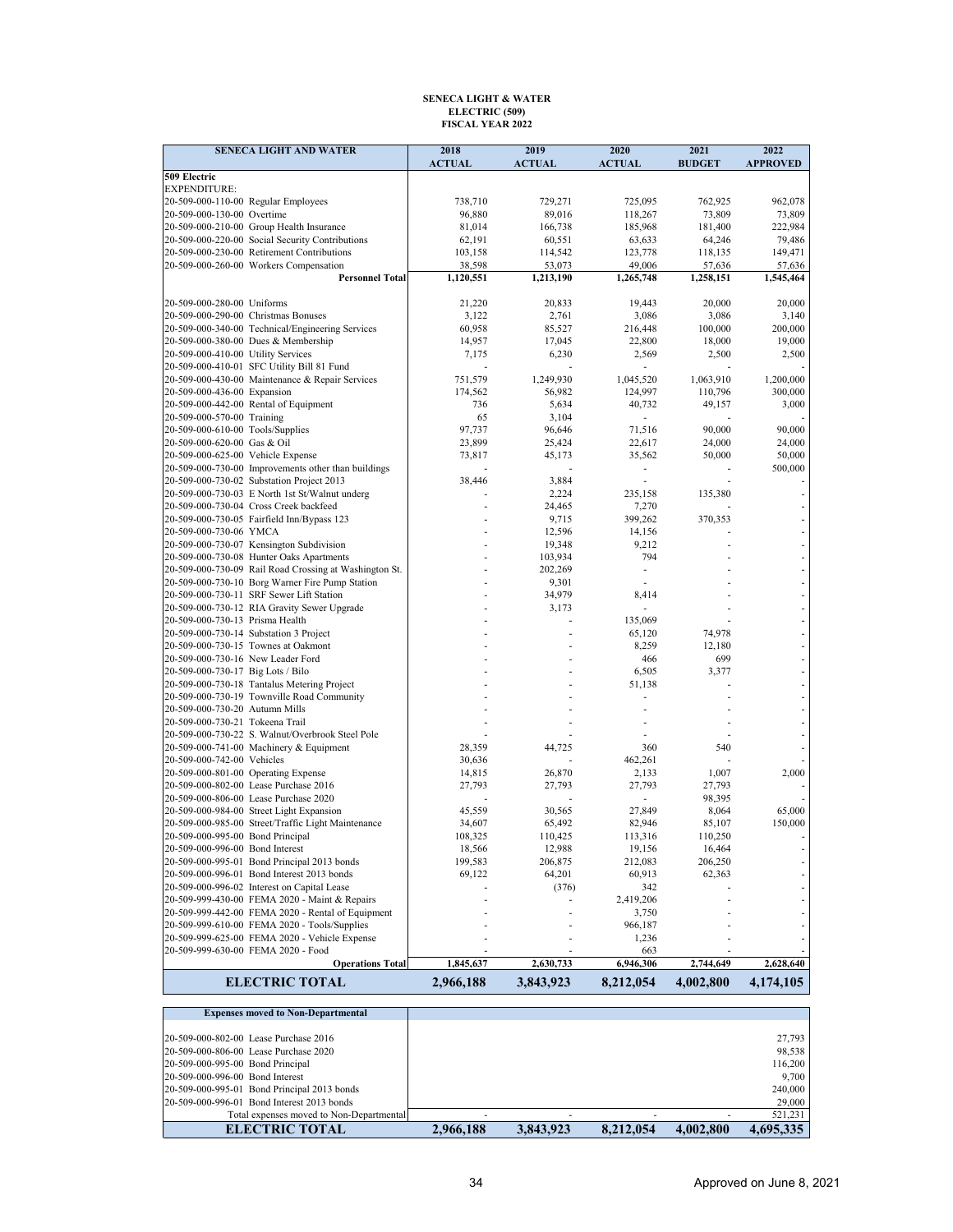#### **SENECA LIGHT & WATER WATER (510) FISCAL YEAR 2022**

<span id="page-35-0"></span>

| <b>SENECA LIGHT AND WATER</b>                    | 2018          | 2019          | 2020           | 2021          | 2022            |
|--------------------------------------------------|---------------|---------------|----------------|---------------|-----------------|
|                                                  | <b>ACTUAL</b> | <b>ACTUAL</b> | <b>ACTUAL</b>  | <b>BUDGET</b> | <b>APPROVED</b> |
| 510 Water                                        |               |               |                |               |                 |
| <b>EXPENDITURE:</b>                              |               |               |                |               |                 |
| 20-510-000-110-00 Regular Employees              | 515,118       | 540,473       | 572,816        | 586,930       | 743,585         |
| 20-510-000-120-00 Temporary Help                 | 42            |               |                |               |                 |
| 20-510-000-130-00 Overtime                       | 134,274       | 109,859       | 102,225        | 125,000       | 125,000         |
| 20-510-000-210-00 Group Health Insurance         | 109,802       | 133,152       | 162,296        | 154,200       | 182,507         |
| 20-510-000-220-00 Social Security Contributions  | 46,454        | 46,893        | 50,197         | 168,000       | 66,770          |
| 20-510-000-230-00 Retirement Contributions       | 76,564        | 86,316        | 94,969         | 90,240        | 114,542         |
| 20-510-000-260-00 Workers Compensation           | 21,821        | 26,893        | 25,761         | 36,721        | 36,721          |
| <b>Personnel Total</b>                           | 904,074       | 943,586       | 1,008,265      | 1,161,091     | 1,269,125       |
|                                                  |               |               |                |               |                 |
| 20-510-000-280-00 Uniforms                       | 21,203        | 23,387        | 21,115         | 23,037        | 25,000          |
| 20-510-000-290-00 Christmas Bonuses              | 3,249         | 3,140         | 3,357          | 3,661         | 4,223           |
| 20-510-000-330-00 Other Professional Services    | 57,016        |               | ÷,             |               |                 |
| 20-510-000-340-00 Technical/Engineering Services | 23,962        | 11,716        | 9,646          | 20,000        | 10,000          |
| 20-510-000-380-00 Dues & Membership              | 1,298         | 3,973         | 2,616          | 8,630         | 3,000           |
| 20-510-000-410-00 Utility Services               | 32,723        | 37,738        | 40,412         | 42,000        | 40,000          |
| 20-510-000-430-00 Maintenance & Repair Services  | 451,927       | 490,959       | 369,914        | 450,000       | 410,000         |
| 20-510-000-443-00 Lease of Vacuum Truck          | 27,738        |               | $\overline{a}$ |               |                 |
| 20-510-000-444-00 Lease of Backhoes              | 51,620        | 51,621        | 51,635         | 51,621        |                 |
| 20-510-000-570-00 Training                       | 65            | 1,188         | 680            |               |                 |
| 20-510-000-610-00 Tools/Supplies                 | 65,662        | 69,296        | 43,902         | 70,000        | 70,000          |
| 20-510-000-620-00 Gas & Oil                      | 33,211        | 35,231        | 32,323         | 35,000        | 35,000          |
| 20-510-000-625-00 Vehicle Expense                | 74,373        | 31,070        | 26,828         | 25,000        | 25,000          |
| 20-510-000-741-00 Machinery & Equipment          | 1,013         |               | 374,495        |               |                 |
| 20-510-000-742-00 Vehicles                       | 150           |               |                |               | 45,000          |
| 20-510-000-801-00 Operating Expense              | 7,947         | 2,007         | 1,888          | 5,000         | 5,000           |
| 20-510-000-802-00 Cross Connection Cont          |               |               | 100            |               |                 |
| 20-510-000-803-00 Lease Purchase 2016            | 43,100        | 43,100        | 43,100         | 43,100        |                 |
| 20-510-000-806-00 Lease Purchase 2020            |               |               |                | 63,833        |                 |
| 20-510-000-984-00 Expansion                      | 155,375       | 157,387       | 37,688         | 75,000        | 75,000          |
| 20-510-000-984-02 Expansion - Epoch              | 45,683        |               |                |               |                 |
| 20-510-000-984-03 Expansion - Seneca Rail Site   |               | 12,500        |                |               |                 |
| 20-510-000-995-00 SRF Principal                  | 128,385       | 100,382       | 102,857        | 100,194       |                 |
| 20-510-000-996-00 SRF Interest                   | 27,597        | 27,772        | 28,084         | 25,789        |                 |
| 20-510-000-995-01 SRF Principal 2014 WTP         | 43,582        | 44,219        | 45,002         | 44,160        |                 |
| 20-510-000-996-01 SRF Interest 2014 WTP          | 14,660        | 13,332        | 13,303         | 14,084        |                 |
| 20-510-000-996-02 Interest on Capital Lease      |               | 1,074         | 912            |               |                 |
| 20-510-999-610-00 FEMA 2020 - Tools & Supples    |               |               | 42             |               |                 |
| 20-510-999-625-00 FEMA 2020 - Vehicle Expense    |               |               | 1,145          |               |                 |
| <b>Operations Total</b>                          | 1,311,539     | 1,161,093     | 1,251,042      | 1,100,109     | 747,223         |
| <b>WATER TOTAL</b>                               | 2,215,613     | 2,104,679     | 2,259,307      | 2,261,199     | 2,016,348       |

| <b>Expenses moved to Non-Departmental</b> |           |           |           |           |           |
|-------------------------------------------|-----------|-----------|-----------|-----------|-----------|
|                                           |           |           |           |           |           |
| 20-510-000-803-00 Lease Purchase 2016     |           |           |           |           | 43,100    |
| 20-510-000-806-00 Lease Purchase 2020     |           |           |           |           | 58,749    |
| 20-510-000-995-00 SRF Principal           |           |           |           |           | 107,372   |
| 20-510-000-996-00 SRF Interest            |           |           |           |           | 19,000    |
| 20-510-000-995-01 SRF Principal 2014 WTP  |           |           |           |           | 46,422    |
| 20-510-000-996-01 SRF Interest 2014 WTP   |           |           |           |           | 11,822    |
| Total expenses moved to Non-Departmental  |           |           |           |           | 286,465   |
| <b>WATER TOTAL</b>                        | 2,215,613 | 2,104,679 | 2,259,307 | 2,261,199 | 2,302,813 |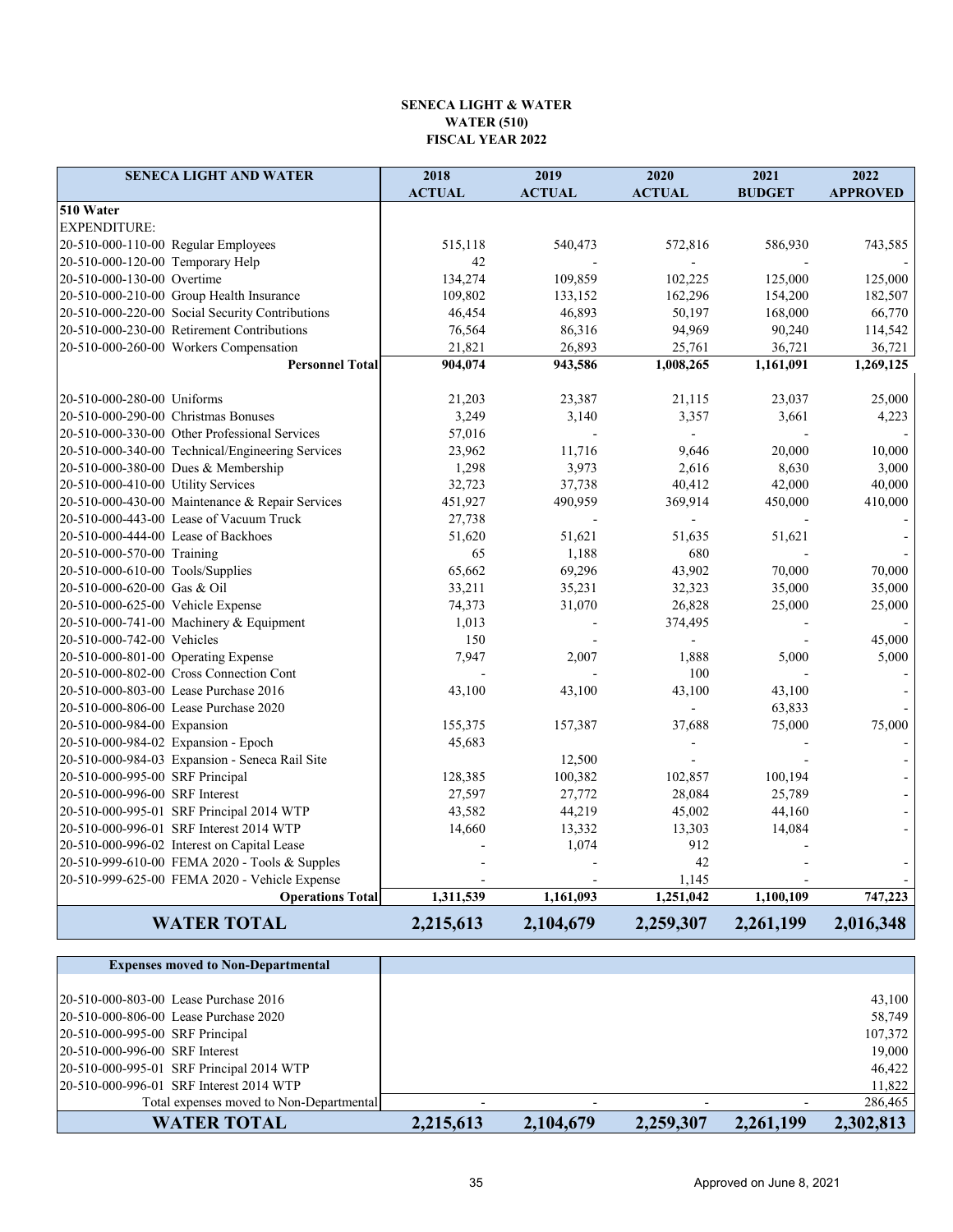#### **SENECA LIGHT & WATER SEWER (511) FISCAL YEAR 2022**

<span id="page-36-0"></span>

| <b>SENECA LIGHT AND WATER</b>                       | 2018          | 2019          | 2020           | 2021          | 2022            |
|-----------------------------------------------------|---------------|---------------|----------------|---------------|-----------------|
|                                                     | <b>ACTUAL</b> | <b>ACTUAL</b> | <b>ACTUAL</b>  | <b>BUDGET</b> | <b>APPROVED</b> |
| 511 Sewer                                           |               |               |                |               |                 |
| <b>EXPENDITURE:</b>                                 |               |               |                |               |                 |
| 20-511-000-110-00 Regular Employees                 | 249,317       | 261,057       | 263,481        | 254,953       | 474,227         |
| 20-511-000-130-00 Overtime                          | 48,131        | 68,385        | 67,064         | 68,634        | 70,000          |
| 20-511-000-210-00 Group Health Insurance            | 55,159        | 72,086        | 83,141         | 77,100        | 136,437         |
| 20-511-000-220-00 Social Security Contributions     | 21,623        | 24,204        | 24,983         | 24,859        | 41,824          |
| 20-511-000-230-00 Retirement Contributions          | 36,151        | 45,035        | 48,025         | 39,259        | 73,357          |
| 20-511-000-260-00 Workers Compensation              | 10,782        | 13,607        | 14,952         | 18,550        | 18,550          |
| <b>Personnel Total</b>                              | 421,163       | 484,374       | 501,645        | 483,355       | 814,395         |
|                                                     |               |               |                |               |                 |
| 20-511-000-280-00 Uniforms                          | 1,442         | 2,307         | 1,659          | 3,000         | 10,000          |
| 20-511-000-290-00 Christmas Bonuses                 | 1,336         | 1,462         | 1,462          | 1,367         | 2,491           |
| 20-511-000-330-00 Professional Services             | 110           |               | $\blacksquare$ |               |                 |
| 20-511-000-340-00 Technical/Engineering Services    | 52,446        | 50,609        | 10,443         | 25,000        | 25,000          |
| 20-511-000-340-08 Technical/Eng Svc-Utica-CDBG      |               |               |                |               |                 |
| 20-511-000-343-00 Engineering Costs                 |               |               |                |               |                 |
| 20-511-000-410-00 Utility Services                  | 85,940        | 78,690        | 95,611         | 75,000        | 85,000          |
| 20-511-000-430-00 Maintenance & Repair Services     | 163,623       | 156,806       | 314,024        | 225,000       | 300,000         |
| 20-511-000-442-00 Rental of Equipment & Vehicles    | 84            | 335           | 181            |               |                 |
| 20-511-000-443-00 Lease of Vacuum Truck             | 27,738        |               |                |               |                 |
| 20-511-000-444-00 Lease of Backhoes                 | 51,620        | 51,620        | 51,635         | 51,621        |                 |
| 20-511-000-513-00 Waste Water Treatment             | 1,793,476     | 1,852,114     | 1,643,831      | 1,600,000     | 2,860,492       |
| 20-511-000-570-00 Training                          |               |               | 165            |               |                 |
| 20-511-000-610-00 Tools/Supplies                    | 39,470        | 34,416        | 23,727         | 36,000        | 36,000          |
| 20-511-000-620-00 Gas & Oil                         | 20,120        | 18,799        | 14,976         | 20,000        | 20,000          |
| 20-511-000-625-00 Vehicle Expense                   | 33,897        | 15,059        | 17,832         | 18,000        | 18,000          |
| 20-511-000-730-00 Improvements other than Buildings |               |               | 29,400         |               |                 |
| 20-511-000-730-01 SRF Sewer Lift Station            | 126,212       | 1,860,731     | 3,139,007      |               |                 |
| 20-511-000-730-02 RIA                               |               | 709,451       | 268,973        |               |                 |
| 20-511-000-730-03 Sheep Farm/Bountyland Sewer Pr    |               |               | 208,051        |               |                 |
| 20-511-000-741-00 Machinery & Equipment             |               |               |                |               |                 |
| 20-511-000-742-00 Vehicles                          | 72,165        |               | 83,465         |               |                 |
| 20-511-000-801-00 Operating Expense                 | 1,196         | 16,030        | 1,213          | 2,500         | 2,500           |
| 20-511-000-802-00 Lease Purchase 2016               | 14,736        | 14,736        | 14,736         | 14,736        |                 |
| 20-511-000-806-00 Lease Purchase 2020               |               |               |                | 15,351        |                 |
| 20-511-000-984-00 Expansion                         | 61,782        | 76,425        | 45,461         | 25,000        | 50,000          |
| 20-511-000-984-02 Expansion - Epoch                 | 49,083        |               |                |               |                 |
| 20-511-000-984-03 Expansion - Seneca Rail Site      |               |               | 4,000          | 6,000         |                 |
| 20-511-000-995-00 SRF lift stations-principal       | 21,110        |               | 187,338        | 205,476       |                 |
| 20-511-000-996-00 SRF lift stations-interest        |               |               | 85,061         | 98,466        |                 |
| 20-511-000-996-01 Interest on Capital Lease         |               | 898           | 556            |               |                 |
| 20-511-000-987-01 Sewer Line Maintenance            | 538           |               |                |               |                 |
| 20-511-222-430-00 ZETA 2020 - Maint & Repairs       |               |               |                |               |                 |
| 20-511-999-430-00 FEMA 2020 - Maint. & Repair       |               |               | 236,970        |               |                 |
| <b>Operations Total</b>                             | 2,620,903     | 4,942,526     | 6,479,776      | 2,422,517     | 3,409,483       |
| <b>SEWER TOTAL</b>                                  | 3,042,066     | 5,426,901     | 6,981,421      | 2,905,872     | 4,223,878       |

| <b>Expenses moved to Non-Departmental</b>        |           |           |           |           |           |
|--------------------------------------------------|-----------|-----------|-----------|-----------|-----------|
|                                                  |           |           |           |           |           |
| 20-511-000-802-00 Lease Purchase 2016            |           |           |           |           |           |
| 20-511-000-806-00 Lease Purchase 2020            |           |           |           |           | 15,373    |
| $[20-511-000-995-00$ SRF lift stations-principal |           |           |           |           | 258,823   |
| 20-511-000-996-00 SRF lift stations-interest     |           |           |           |           | 104,400   |
| Total expenses moved to Non-Departmental         |           |           |           |           | 378,596   |
| <b>SEWER TOTAL</b>                               | 3,042,066 | 5,426,901 | 6,981,421 | 2,905,872 | 4,602,474 |

J.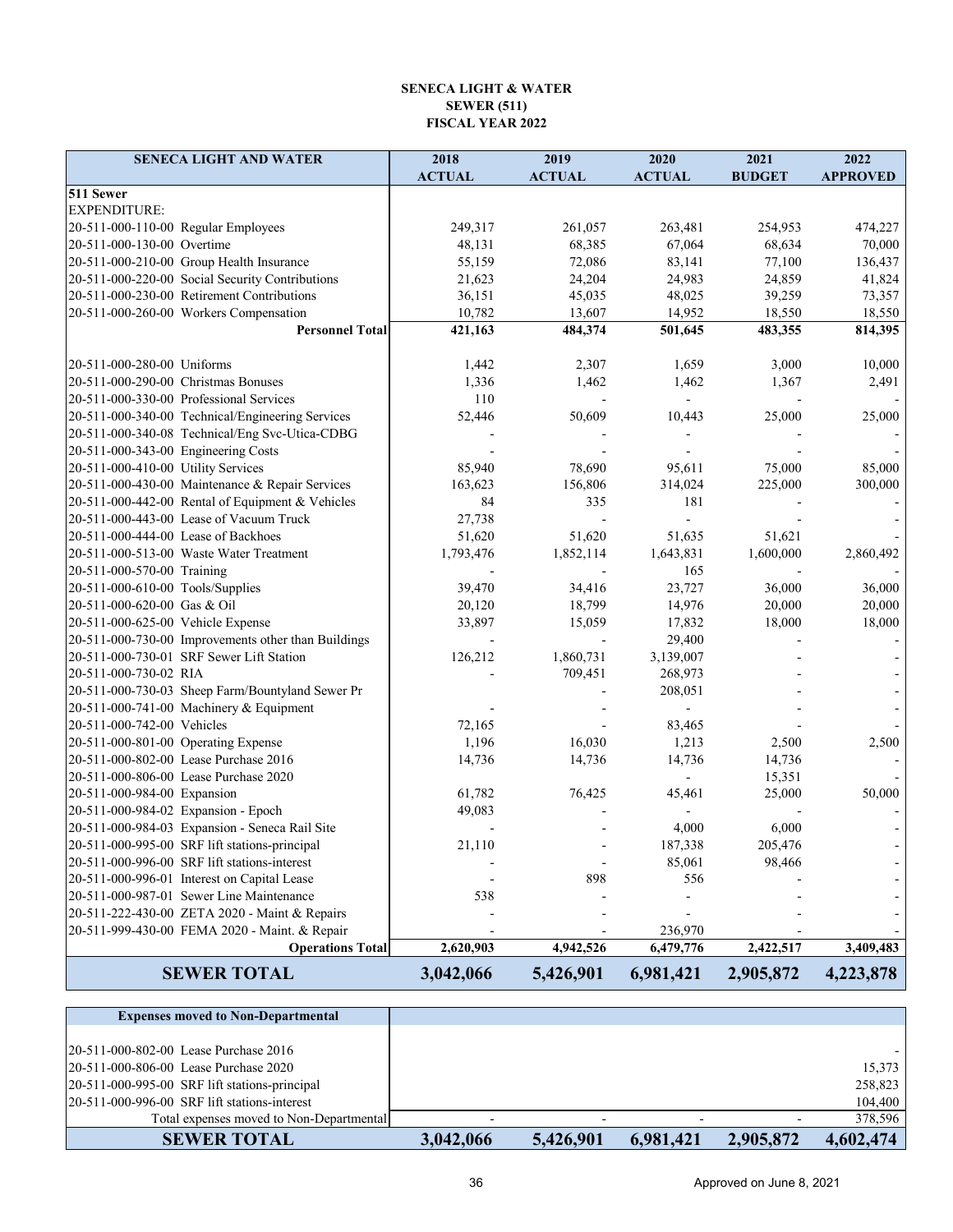#### **SENECA LIGHT & WATER WATER PLANT (512) FISCAL YEAR 2022**

<span id="page-37-0"></span>

| <b>SENECA LIGHT AND WATER</b>                           | 2018          | 2019          | 2020          | 2021          | 2022            |
|---------------------------------------------------------|---------------|---------------|---------------|---------------|-----------------|
|                                                         | <b>ACTUAL</b> | <b>ACTUAL</b> | <b>ACTUAL</b> | <b>BUDGET</b> | <b>APPROVED</b> |
| 512 Water Plant                                         |               |               |               |               |                 |
| <b>EXPENDITURE:</b>                                     |               |               |               |               |                 |
| 20-512-000-110-00 Regular Employees                     | 365,253       | 371,920       | 388,860       | 418,436       | 494,178         |
| 20-512-000-130-00 Overtime                              | 90,182        | 91,670        | 65,667        | 71,331        | 80,000          |
| 20-512-000-210-00 Group Health Insurance                | 54,847        | 78,728        | 89,777        | 91,200        | 98,534          |
| 20-512-000-220-00 Social Security Contributions         | 34,132        | 34,695        | 34,639        | 37,649        | 44,123          |
| 20-512-000-230-00 Retirement Contributions              | 56,006        | 64,184        | 65,523        | 64,299        | 76,044          |
| 20-512-000-260-00 Workers Compensation                  | 13,711        | 16,761        | 15,430        | 20,498        | 20,498          |
| <b>Personnel Total</b>                                  | 614,132       | 657,957       | 659,896       | 703,413       | 813,378         |
|                                                         |               |               |               |               |                 |
| 20-512-000-280-00 Uniforms                              | 8,941         | 10,944        | 8,927         | 9,000         | 9,000           |
| 20-512-000-290-00 Christmas Bonuses                     | 2,382         | 2,112         | 2,166         | 2,382         | 2,599           |
| 20-512-000-340-00 Technical/Engineering Services        | 40,385        | 67,943        | 44,415        | 40,000        | 40,000          |
| 20-512-000-340-01 Shoreline                             |               |               | 4,313         |               |                 |
| 20-512-000-340-09 Technical/Engineering Services-Replac |               |               |               |               |                 |
| 20-512-000-380-00 Dues & Memberships                    | 34,400        | 34,870        | 39,688        | 35,000        | 35,000          |
| 20-512-000-410-00 Utility Services                      | 500,834       | 516,450       | 491,353       | 450,000       | 400,000         |
| 20-512-000-430-00 Maintenance & Repair Services         | 320,637       | 294,507       | 236,843       | 300,000       | 300,000         |
| 20-512-000-442-00 Rental of Equipment & Vehicles        |               | 2,037         |               |               |                 |
| 20-512-000-560-00 Postage                               |               | 4,539         |               |               |                 |
| 20-512-000-610-00 Tools/Supplies                        | 36,927        | 43,668        | 80,242        | 40,000        | 40,000          |
| 20-512-000-620-00 Gas & Oil                             | 2,465         | 2,357         | 2,453         | 5,000         | 5,000           |
| 20-512-000-660-00 Chemicals                             | 146,235       | 144,555       | 166,060       | 150,000       | 150,000         |
| 20-512-000-730-00 Improvements other than Building      |               |               | 4,313         | 183,102       | 75,000          |
| 20-512-000-730-01 Water Treatment Plant Upgrade         |               |               |               |               |                 |
| 20-512-000-730-02 WTP - Intake 2                        |               |               | 1,595         |               |                 |
| 20-512-000-741-00 Machinery & Equipment                 |               |               |               |               |                 |
| 20-512-000-801-00 Operating Expense                     | 11,172        | 7,530         | 8,460         | 8,000         | 10,000          |
| 20-512-000-995-00 Bond Principal                        | 232,125       | 236,625       | 242,819       | 236,250       |                 |
| 20-512-000-996-00 Bond Interest                         | 39,784        | 123,073       | 50,104        | 35,280        |                 |
| 20-512-000-995-01 2014 SRF Principal WTP                | 463,189       | 469,949       | 478,278       | 469,312       |                 |
| 20-512-000-996-01 2014 SRF Interest WTP                 | 155,810       | 147,785       | 141,378       | 149,686       |                 |
| 20-512-000-996-03 Interest on Capital Lease             |               |               | (499)         |               |                 |
| 20-512-222-430-00 ZETA 2020 - Maint/Repairs             |               |               |               |               |                 |
| 20-512-999-430-00 FEMA 2020 - Maint & Repair            |               |               | 20,498        |               |                 |
| <b>Operations Total</b>                                 | 1,995,285     | 2,108,943     | 2,023,405     | 2,113,012     | 1,066,599       |
| <b>WATER PLANT TOTAL</b>                                | 2,609,417     | 2,766,901     | 2,683,301     | 2,816,426     | 1,879,977       |

| <b>Expenses moved to Non-Departmental</b> |           |           |           |           |           |
|-------------------------------------------|-----------|-----------|-----------|-----------|-----------|
|                                           |           |           |           |           |           |
| 20-512-000-995-00 Bond Principal          |           |           |           |           | 249,000   |
| 20-512-000-996-00 Bond Interest           |           |           |           |           | 21,000    |
| 20-512-000-995-01 2014 SRF Principal WTP  |           |           |           |           | 494,000   |
| 20-512-000-996-01 2014 SRF Interest WTP   |           |           |           |           | 126,000   |
| Total expenses moved to Non-Departmental  |           |           |           |           | 890,000   |
| <b>WATER PLANT TOTAL</b>                  | 2,609,417 | 2,766,901 | 2,683,301 | 2,816,426 | 2,769,977 |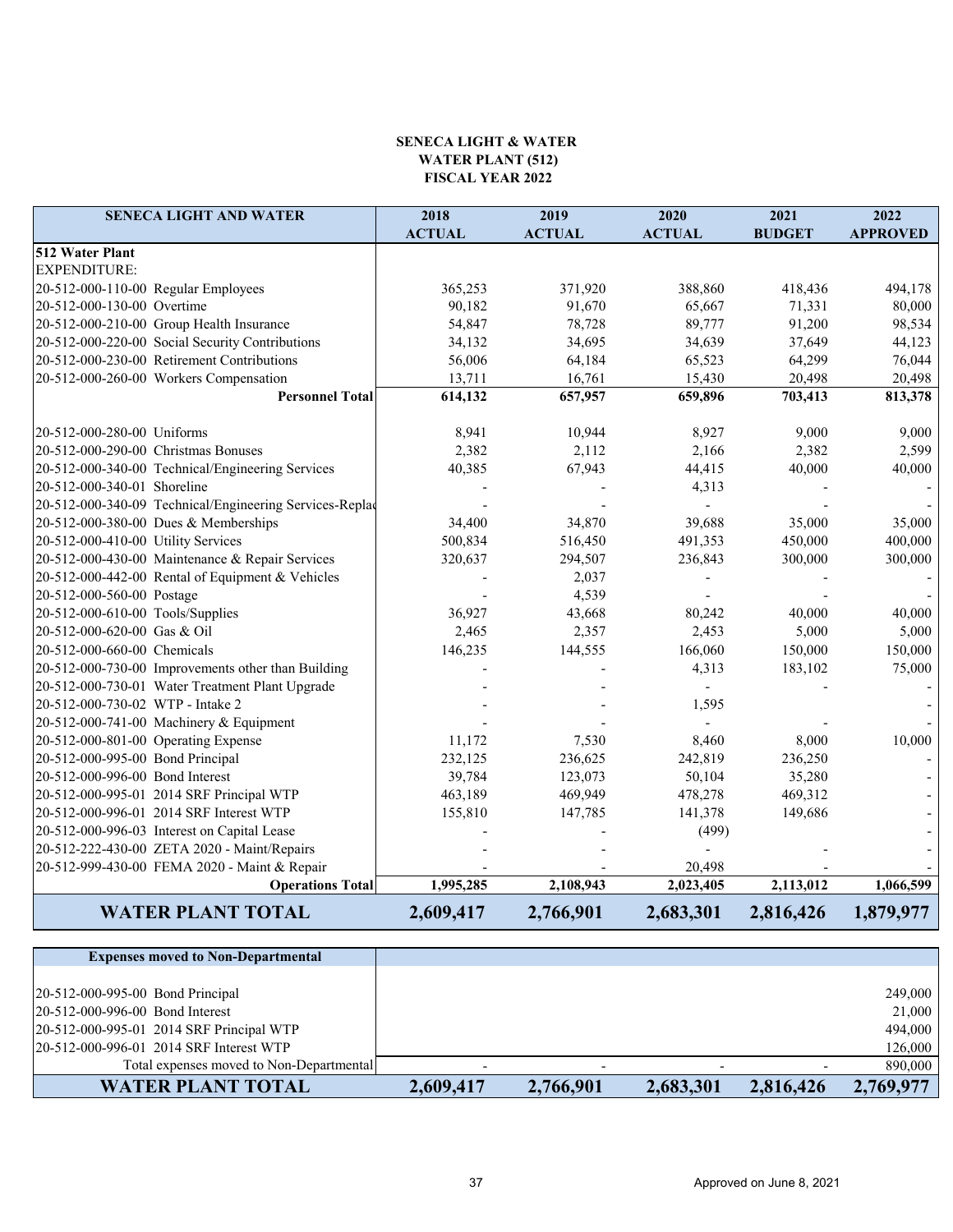#### **SENECA LIGHT & WATER ELECTRICAL GEN/PURCHASE (513)FISCAL YEAR 2022**

<span id="page-38-0"></span>

| <b>SENECA LIGHT AND WATER</b>                      | 2018          | 2019          | 2020          | 2021          | 2022            |
|----------------------------------------------------|---------------|---------------|---------------|---------------|-----------------|
|                                                    | <b>ACTUAL</b> | <b>ACTUAL</b> | <b>ACTUAL</b> | <b>BUDGET</b> | <b>APPROVED</b> |
| 513 Electrical Gen/Purch.                          |               |               |               |               |                 |
| <b>EXPENDITURE:</b>                                |               |               |               |               |                 |
| 20-513-000-110-00 Regular Employee                 | 48,272        | 53,383        | 56,470        | 53,040        | 65,000          |
| 20-513-000-210-00 Group Health Insurance           | 15,192        | 6,939         | 10,216        | 8,100         | 7,884           |
| 20-513-000-220-00 Social Security Contributions    | 3,669         | 4,117         | 4,467         | 4,074         | 4,989           |
| 20-513-000-230-00 Retirement Contributions         | 5,433         | 7,400         | 8,310         | 8,253         | 10,114          |
| 20-513-000-260-00 Workers Compensation             | 2,397         | 3,421         | 3,235         | 7,550         | 7,550           |
| <b>Personnel Total</b>                             | 74,963        | 75,259        | 82,699        | 81,017        | 95,537          |
|                                                    |               |               |               |               |                 |
| 20-513-000-280-00 Uniforms                         | 302           | 2,328         | 785           | 512           | 600             |
| 20-513-000-290-00 Christmas Bonuses                | 108           | 217           | 217           | 217           | 217             |
| 20-513-000-340-00 Technical/Engineering Services   | 96,569        | 76,682        | 81,055        | 61,986        | 60,000          |
| 20-513-000-380-00 Dues & Memberships               |               |               |               |               |                 |
| 20-513-000-410-00 Utility Services                 |               | 276           | 88            | 132           |                 |
| 20-513-000-430-00 Maintenance & Repair Services    | 91,848        | 173,512       | 251,641       | 100,000       | 100,000         |
| 20-513-000-476-00 Amortization Expense             |               |               |               |               |                 |
| 20-513-000-610-00 Tools/Supplies                   | 7,109         | 6,151         | 4,068         | 4,149         | 5,000           |
| 20-513-000-620-00 Gas & Oil                        | 265,431       | 292,979       | 216,485       | 250,000       | 250,000         |
| 20-513-000-742-00 Vehicles                         | 22,855        |               |               |               |                 |
| 20-513-000-801-00 Operating Expense                | 5,655         | 2,688         | 7,974         | 7,769         | 5,000           |
| 20-513-000-983-01 Transmission-SoCo                |               | (15,046)      |               |               |                 |
| 20-513-000-983-02 Transmission-Duke Company        | (71, 789)     |               |               |               |                 |
| 20-513-000-983-03 Energy Purchased-SoCo            |               |               |               |               |                 |
| 20-513-000-983-04 Energy Purchased-SEPA            | 198,293       | 209,351       | 214,798       | 157,391       | 180,000         |
| 20-513-000-983-05 Energy Purchased-ENEL            | 170,823       | 53,225        | 4,855         | 100,000       | 100,000         |
| 20-513-000-983-06 Energy Purchased - Santee Cooper | 8,571,520     | 8,142,020     | 7,437,390     | 7,400,000     | 7,200,000       |
| 20-513-000-984-01 Expansion-Amoco Plant            |               |               |               |               |                 |
| 20-513-000-984-02 Wilcox Generation Plant          |               |               |               |               |                 |
| 20-513-000-995-00 Bond Principal                   | 433,300       | 441,700       | 453,263       | 441,000       |                 |
| 20-513-000-996-00 Bond Interest                    | 74,263        | 61,052        | 95,506        | 65,856        |                 |
| 20-513-999-340-00 FEMA 2020 - Tech/Eng Services    |               |               | 2,160         |               |                 |
| 20-513-999-430-00 FEMA 2020 - Maint & Repair       |               |               | 250           |               |                 |
| <b>Operations Total</b>                            | 9,866,287     | 9,447,135     | 8,770,534     | 8,589,012     | 7,900,817       |
| <b>ELECTRICAL GEN/PURCH TOTAL</b>                  | 9,941,250     | 9,522,394     | 8,853,233     | 8,670,029     | 7,996,354       |

| <b>Expenses moved to Non-Departmental</b> |           |                          |           |                          |           |
|-------------------------------------------|-----------|--------------------------|-----------|--------------------------|-----------|
| 20-513-000-995-00 Bond Principal          |           |                          |           |                          | 464,800   |
| 20-513-000-996-00 Bond Interest           |           |                          |           |                          | 38,700    |
| Total expenses moved to Non-Departmental  | <b>.</b>  | $\overline{\phantom{0}}$ |           | $\overline{\phantom{a}}$ | 503,500   |
| ELECTRICAL GEN/PURCH TOTAL                | 9,941,250 | 9,522,394                | 8,853,233 | 8.670.029                | 8,499,854 |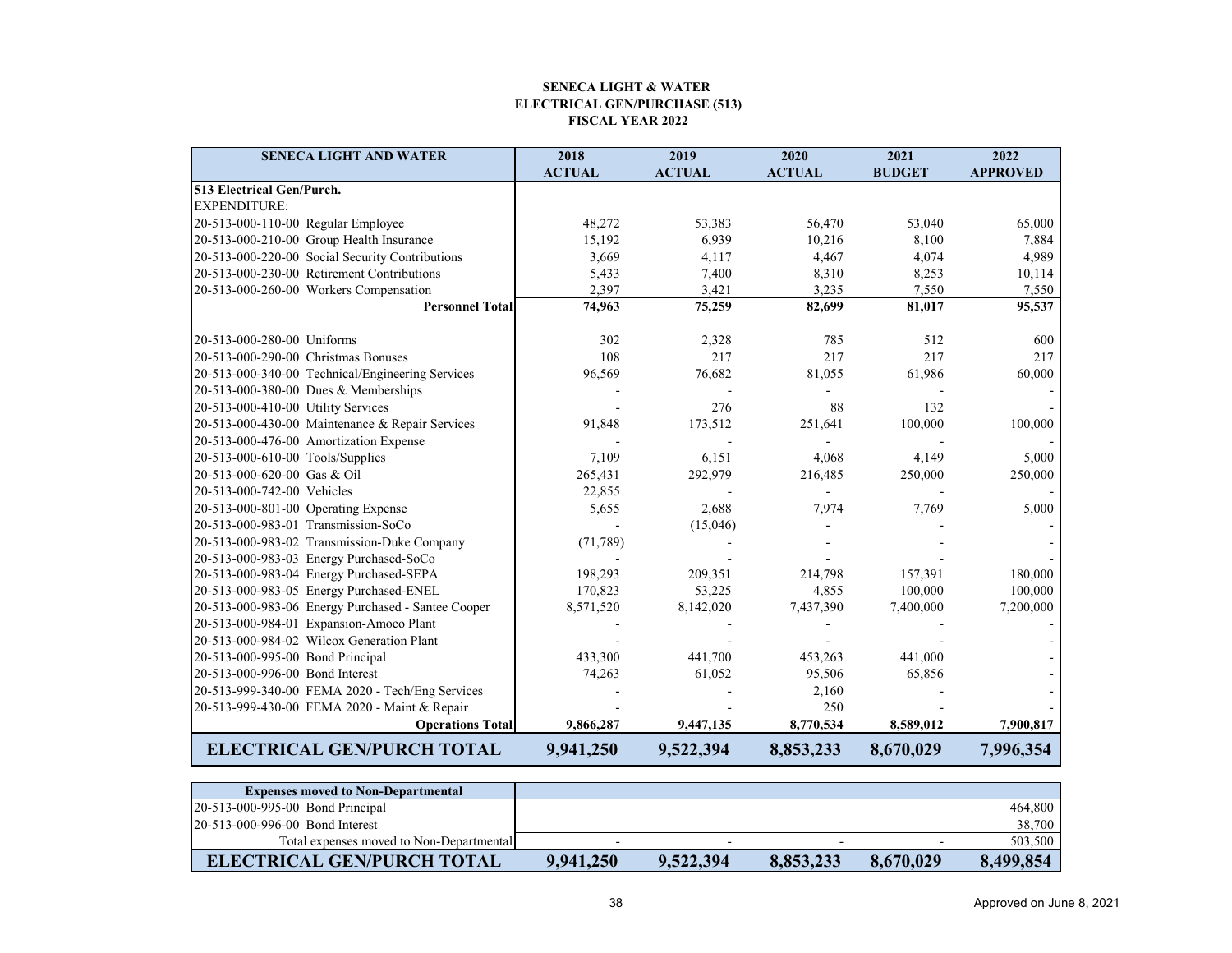#### **SENECA LIGHT & WATERMAINTENANCE (514)FISCAL YEAR 2022**

<span id="page-39-0"></span>

| <b>SENECA LIGHT AND WATER</b>                       | 2018          | 2019          | 2020          | 2021          | 2022            |
|-----------------------------------------------------|---------------|---------------|---------------|---------------|-----------------|
|                                                     | <b>ACTUAL</b> | <b>ACTUAL</b> | <b>ACTUAL</b> | <b>BUDGET</b> | <b>APPROVED</b> |
| <b>514 Maintenance</b>                              |               |               |               |               |                 |
| 20-514-000-110-00 Regular Employees                 | 243,731       | 268,523       | 342,052       | 285,894       | 351,561         |
| 20-514-000-120-00 Temporary Help                    |               | 17,313        | 44,881        |               |                 |
| 20-514-000-130-00 Overtime                          | 105,088       | 125,468       | 143,478       | 50,000        | 150,000         |
| 20-514-000-210-00 Group Health Insurance            | 31,426        | 59,160        | 63,196        | 75,000        | 82,686          |
| 20-514-000-220-00 Social Security Contributions     | 26,435        | 29,900        | 37,428        | 25,829        | 38,527          |
| 20-514-000-230-00 Retirement Contributions          | 43,023        | 54,354        | 68,468        | 44,311        | 54,388          |
| 20-514-000-260-00 Workers Compensation              | 11,018        | 15,868        | 17,438        | 16,157        | 16,157          |
| <b>Personnel Total</b>                              | 460,720       | 570,586       | 716,941       | 497,191       | 693,319         |
| 20-514-000-280-00 Uniforms                          | 904           | 2,315         | 3,811         | 3,300         | 3,300           |
| 20-514-000-290-00 Christmas Bonuses                 | 1,227         | 1,534         | 1,678         | 1,746         | 2,057           |
| 20-514-000-430-00 Maintenance & Repairs             | 4,895         | 961           | 267           | 1,500         | 1,500           |
| 20-514-000-430-01 Maintenance & Repairs - City Hall | 66,027        | 97            | 329           |               |                 |
| 20-514-000-430-02 Faith Log Cabin                   | 323           |               |               |               |                 |
| 20-514-000-444-00 Lease of Backhoe & Excavator      | 25,486        | 25,486        | 25,486        | 25,486        |                 |
| 20-514-000-530-00 Telephone & Communications        | 95            | 328           | 80            |               |                 |
| 20-514-000-570-00 Training                          |               | 448           |               | 500           | 1,000           |
| 20-514-000-610-00 Tools & Supplies                  | 27,574        | 19,105        | 22,491        | 20,000        | 20,000          |
| 20-514-000-620-00 Gas & Oil                         | 16,461        | 14,704        | 17,932        | 15,000        | 15,000          |
| 20-514-000-625-00 Vehicle Expense                   | 13,926        | 12,280        | 18,627        | 14,000        | 14,000          |
| 20-514-000-741-00 Machinery & Equipment             |               |               |               | 10,000        | 10,000          |
| 20-514-000-742-00 Vehicle                           |               |               | 37,636        |               |                 |
| 20-514-000-801-00 Operating Expense                 | 8,153         | 9,126         | 10,362        | 10,000        | 10,000          |
| 20-514-000-802-00 Hometown Rehab                    | 25,152        | 36,949        | 20            |               |                 |
| 20-514-000-806-00 Lease Purchase 2020               |               |               |               | 5,896         |                 |
| 20-514-000-996-02 Interest on Capital Lease         |               | (346)         | 814           |               |                 |
| 20-514-999-430-00 FEMA 2020 - Maint & Repairs       |               |               | 68            |               |                 |
| 20-514-999-610-00 FEMA 2020 - Tools/Supplies        |               |               | 273           |               |                 |
| 20-514-999-625-00 FEMA 2020 - Vehicle Expense       |               |               | 223           |               |                 |
| <b>Operations Total</b>                             | 190,223       | 122,987       | 140,096       | 107,428       | 76,857          |
| <b>MAINTENANCE TOTAL</b>                            | 650,943       | 693,573       | 857,037       | 604,619       | 770,176         |

| <b>Expenses moved to Non-Departmental</b>      |         |         |         |         |         |
|------------------------------------------------|---------|---------|---------|---------|---------|
|                                                |         |         |         |         |         |
| 20-514-000-444-00 Lease of Backhoe & Excavator |         |         |         |         | 25.486  |
| 20-514-000-806-00 Lease Purchase 2020          |         |         |         |         | 5,905   |
| Total expenses moved to Non-Departmental       |         |         |         |         | 31.391  |
| <b>MAINTENANCE TOTAL</b>                       | 650,943 | 693,573 | 857,037 | 604,619 | 801,567 |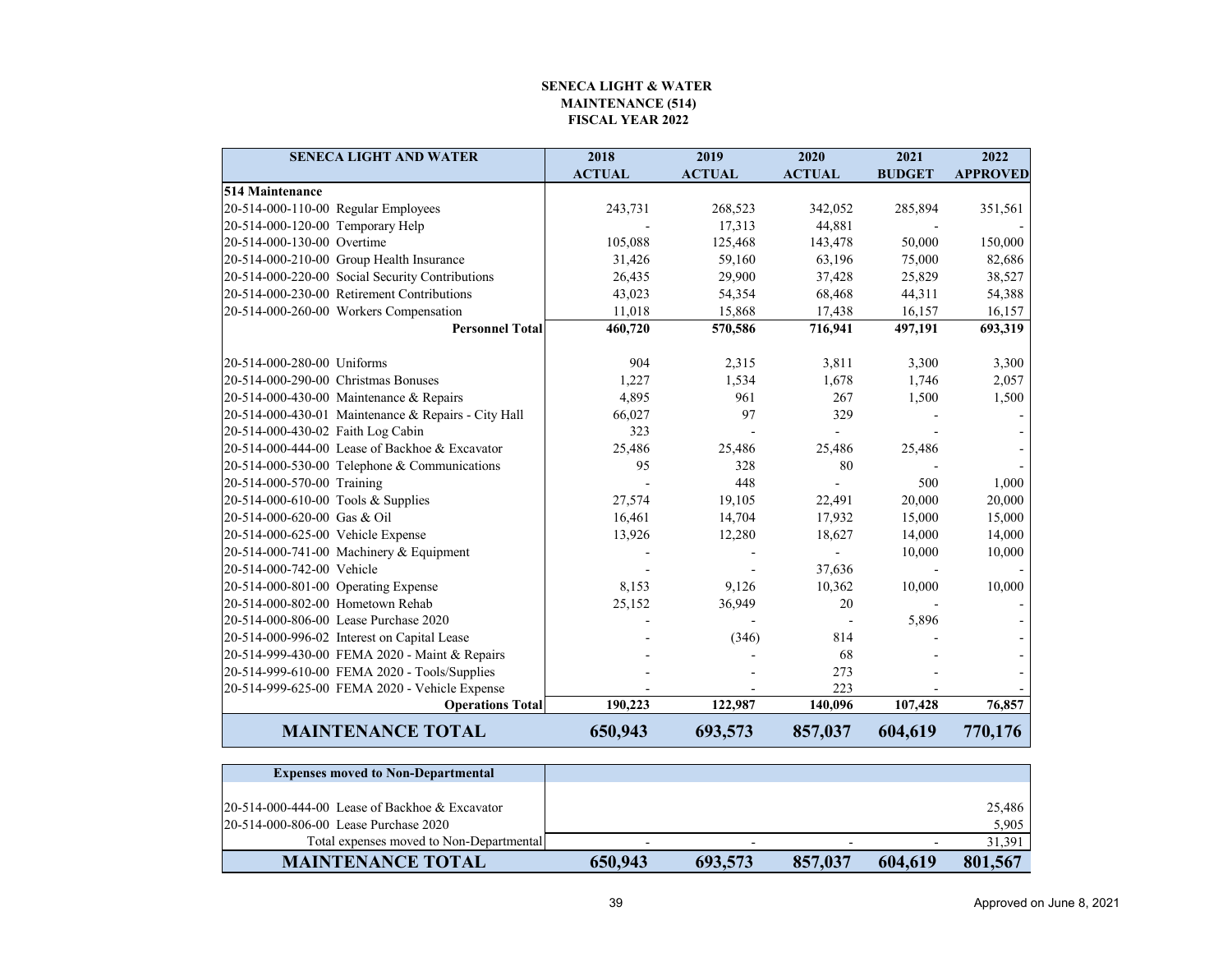### **SENECA LIGHT & WATER NON-DEPARTMENTAL (515) FISCAL YEAR 202<sup>2</sup>**

<span id="page-40-0"></span>

| <b>SENECA LIGHT AND WATER</b>                    | 2018          | 2019          | 2020          | 2021          | 2022            |
|--------------------------------------------------|---------------|---------------|---------------|---------------|-----------------|
|                                                  | <b>ACTUAL</b> | <b>ACTUAL</b> | <b>ACTUAL</b> | <b>BUDGET</b> | <b>APPROVED</b> |
| Non-Departmental                                 |               |               |               |               |                 |
|                                                  |               |               |               |               |                 |
| 20-515-000-300-13 Independent Audit              |               |               |               |               | 90,000          |
| 20-515-000-300-15 Information Technology Service |               |               |               |               | 120,000         |
| 20-515-000-423-00 Cleaning Services & Supplies   |               |               |               |               | 50,000          |
| 20-515-000-520-00 Insurance                      |               |               |               |               | 340,837         |
| 20-515-000-530-00 Communications & Telephone     |               |               |               |               | 120,000         |
|                                                  |               |               |               |               |                 |
| <b>Operational Total</b>                         |               |               |               |               | 720,837         |
|                                                  |               |               |               |               |                 |
| 20-515-000-806-00 Lease Purchase 2020            |               |               |               |               | 183,053         |
| 20-515-000-802-00 Lease Purchase 2016            |               |               |               |               | 96,379          |
| 20-515-000-995-01 2013 Revenue Bonds Principal   |               |               |               |               | 480,000         |
| 20-515-000-996-01 2013 Revenue Bonds Interest    |               |               |               |               | 58,000          |
| 20-515-000-995-00 Bond Principal                 |               |               |               |               | 830,000         |
| 20-515-000-996-00 Bond Interest                  |               |               |               |               | 69,400          |
| 20-515-000-995-02 SRF Principal                  |               |               |               |               | 107,372         |
| 20-515-000-996-02 SRF Interest                   |               |               |               |               | 19,000          |
| 20-515-000-995-03 SRF Principal 2014 WTP         |               |               |               |               | 540,422         |
| 20-515-000-996-03 SRF Interest 2014 WTP          |               |               |               |               | 137,822         |
| 20-515-000-995-04 SRF lift stations-principal    |               |               |               |               | 258,823         |
| 20-515-000-996-04 SRF lift stations-interest     |               |               |               |               | 104,400         |
|                                                  |               |               |               |               |                 |
|                                                  |               |               |               |               |                 |
| <b>Debt Total</b>                                |               |               |               |               | 2,884,671       |
| <b>NON-DEPARTMENTAL TOTAL</b>                    |               |               |               |               | 3,605,508       |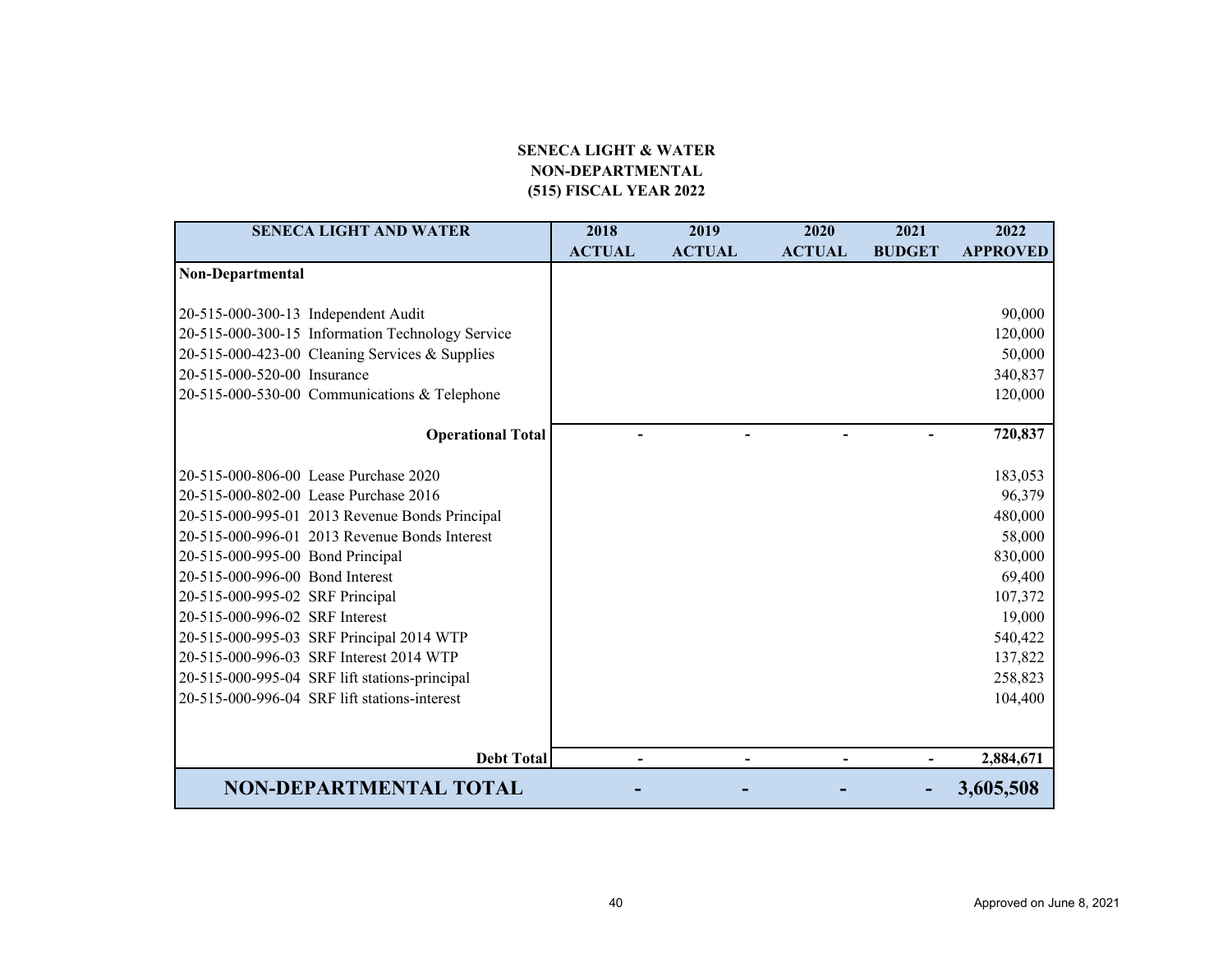## **SENECA LIGHT & WATER OTHER FINANCING USES FISCAL YEAR 2022**

| <b>SENECA LIGHT AND WATER</b>                    | 2018          | 2019          | 2020          | 2021          | 2022            |
|--------------------------------------------------|---------------|---------------|---------------|---------------|-----------------|
|                                                  | <b>ACTUAL</b> | <b>ACTUAL</b> | <b>ACTUAL</b> | <b>BUDGET</b> | <b>APPROVED</b> |
| <b>OTHER FINANCING USES</b>                      |               |               |               |               |                 |
| 20-390-007-000-00 Transfer to CDBG - Local Match |               |               |               |               |                 |
| 20-390-009-000-00 Transfer to Health Care Fund   | (73, 189)     | (19,222)      | 68,429        |               |                 |
| 20-390-009-001-00 Transfer to TCC Dental Fund    |               |               | 7,740         |               |                 |
| 20-390-009-002-00 Transfer to HRA 1              |               |               | (446)         |               |                 |
| 20-390-009-003-00 Transfer to HRA 2              |               |               | 5,023         |               |                 |
| 20-390-013-000-00 Transfer to SIC                |               | 1,286,949     | 450,323       |               |                 |
| 20-390-999-000-00 FEMA 2020 - Misc. Expense      |               |               | 126,761       | 190,000       |                 |
| 20-391-018-000-00 Other Financing Uses           |               |               |               | 759,133       |                 |
| 20-xxx-000-231-00 Pension Liability              |               | 153,671       | 522,343       |               |                 |
| 20-505-000-981-00 Transfer to City               | 5,022,264     | 4,515,015     | 4,489,188     | 4,575,000     | 5,000,000       |
| 20-505-000-981-00 Transfer to City - HR          |               |               | 75,000        | 75,000        |                 |
| 20-505-000-982-00 Capital Transfer to City       |               |               | 426,029       |               |                 |
| $[20-505-000-700-00]$ Depreciation Expense       | 1,818,303     | 2,219,129     | 2,256,196     | 1,500,000     | 2,000,000       |
| <b>OTHER FINANCING SOURCES TOTAL</b>             | 6,767,378     | 8,155,543     | 8,426,586     | 7,099,133     | 7,000,000       |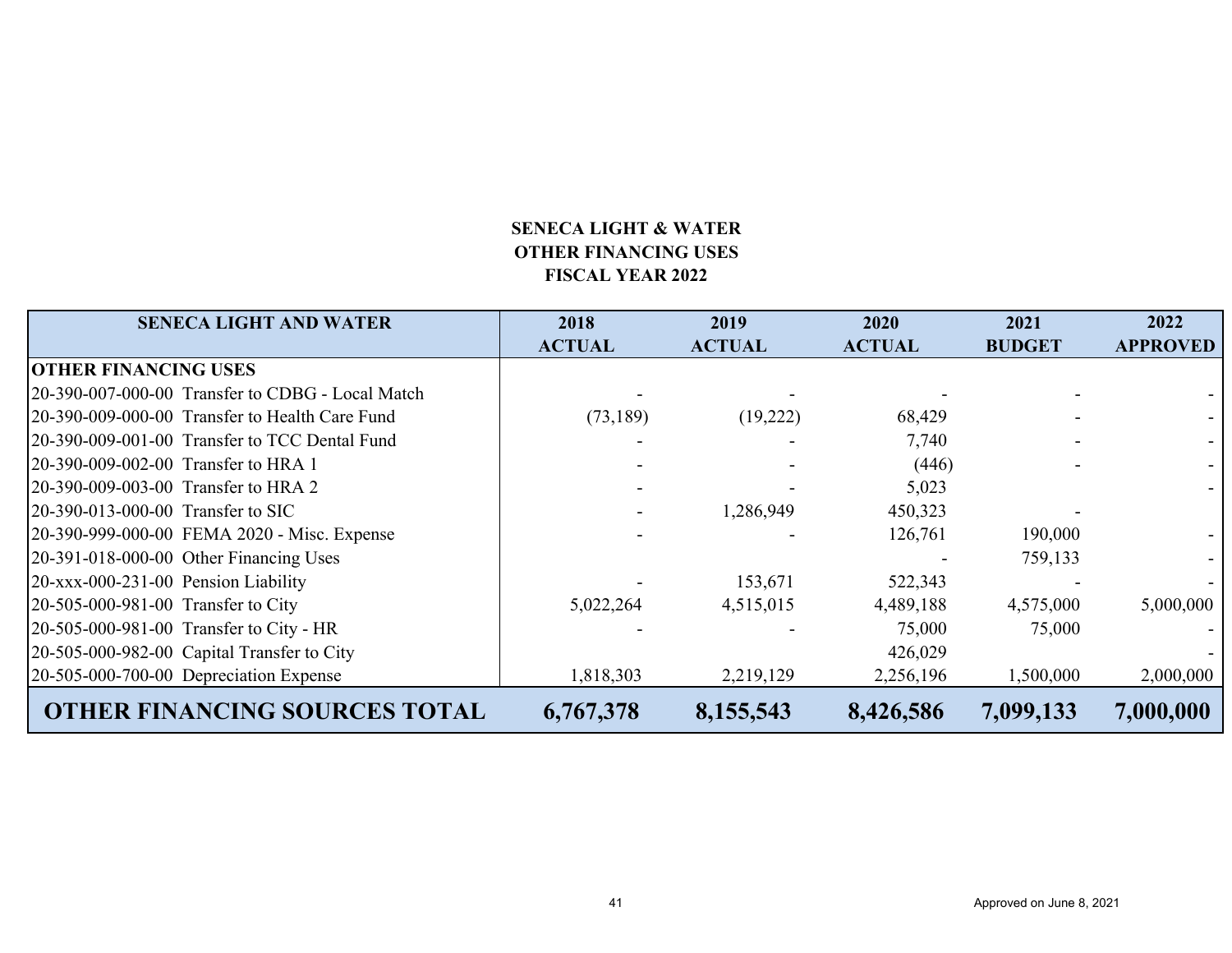## **LIGHT & WATER FEE SCHEDULE**

<span id="page-42-0"></span>

| <b>Electric Rates</b>        |                        |                  |                  |  |  |
|------------------------------|------------------------|------------------|------------------|--|--|
|                              |                        | <b>FY 2021</b>   | <b>FY 2022</b>   |  |  |
|                              |                        |                  |                  |  |  |
| <b>Residential:</b>          |                        |                  |                  |  |  |
| <b>Regular Electric</b>      | <b>Customer Charge</b> | \$9.21           | \$10.71          |  |  |
|                              | <b>Energy Charge</b>   | \$.08572 per KWH | \$.09072 per KWH |  |  |
| <b>All Electric</b>          | <b>Customer Charge</b> | \$14.96          | \$16.46          |  |  |
|                              | <b>Energy Charge</b>   | \$.08246 per KWH | \$.08746 per KWH |  |  |
|                              |                        |                  |                  |  |  |
| <b>Commercial:</b>           |                        |                  |                  |  |  |
| <b>Commercial</b>            | <b>Customer Charge</b> | \$27.13          | \$28.63          |  |  |
|                              | <b>DMD \$/KW</b>       | \$13.02          | \$14.02          |  |  |
|                              | Energy \$/KWH          | 0.06239          | 0.06739          |  |  |
| <b>Commercial AE</b>         | <b>Customer Charge</b> | \$32.55          | \$34.05          |  |  |
|                              | <b>DMD \$/KW</b>       | \$15.19          | \$16.05          |  |  |
|                              | Energy \$/KWH          | 0.05425          | 0.05925          |  |  |
| <b>Commercial Large Spec</b> | <b>Customer Charge</b> | \$65.10          | \$66.10          |  |  |
|                              | <b>DMD \$/KW</b>       | \$15.19          | \$16.05          |  |  |
|                              | Energy \$/KWH          | 0.04015          | 0.04515          |  |  |
| <b>Industrial</b>            | <b>Customer Charge</b> | \$65.10          | \$66.10          |  |  |
|                              | <b>DMD \$/KW</b>       | \$15.19          | \$16.05          |  |  |
|                              | Energy \$/KWH          | 0.04340          | 0.04840          |  |  |
| <b>Industrial AE</b>         | <b>Customer Charge</b> | \$65.10          | \$66.10          |  |  |
|                              | <b>DMD \$/KW</b>       | \$16.28          | \$16.28          |  |  |
|                              | Energy \$/KWH          | 0.03798          | 0.04298          |  |  |
| <b>Commercial Non-</b>       |                        |                  |                  |  |  |
| <b>Demand</b>                | <b>Customer Charge</b> | \$27.13          | \$28.63          |  |  |
|                              | <b>DMD \$/KW</b>       | \$0.00           | \$0.00           |  |  |
|                              | Energy \$/KWH          | 0.09223          | 0.09723          |  |  |
| <b>Commercial Non-DMD</b>    |                        |                  |                  |  |  |
| AE                           | <b>Customer Charge</b> | \$27.13          | \$28.63          |  |  |
|                              | <b>DMD \$/KW</b>       | \$0.00           | \$0.00           |  |  |
|                              | Energy \$/KWH          | 0.09223          | 0.09723          |  |  |
|                              |                        |                  |                  |  |  |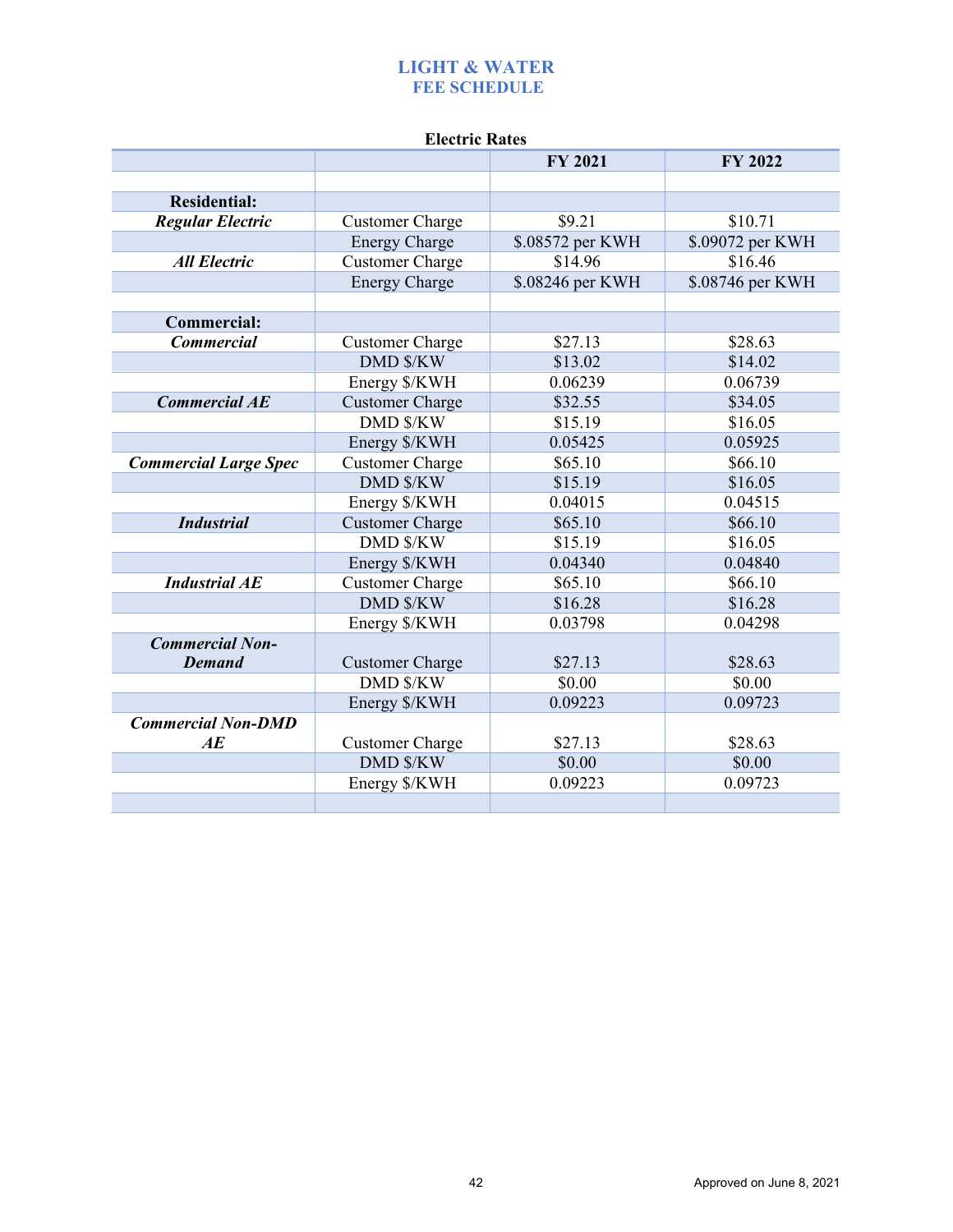## **LIGHT & WATER FEE SCHEDULE**

#### **Sewer Rates**

|                 |                                  | <b>FY 2021</b> | <b>FY 2022</b> |
|-----------------|----------------------------------|----------------|----------------|
|                 |                                  |                |                |
| Inside:         | <b>Customer Charge</b>           | \$11.98        | \$13.48        |
|                 | Volume Charge/1,000              | \$4.77         | \$6.27         |
| <b>Outside:</b> | <b>Customer Charge</b>           | \$15.94        | \$17.44        |
|                 | Volume Charge/1,000              | \$6.39         | \$7.89         |
|                 |                                  |                |                |
|                 | <b>Sewer Tap &amp; User Fees</b> |                |                |
|                 |                                  |                |                |
| Inside:         | $4"$ Tap                         | \$650.00       | \$650.00       |
|                 | User Fee                         | \$400.00       | \$400.00       |
| <b>Outside:</b> | $4"$ Tap                         | \$850.00       | \$850.00       |
|                 | User Fee                         | \$600.00       | \$600.00       |
|                 |                                  |                |                |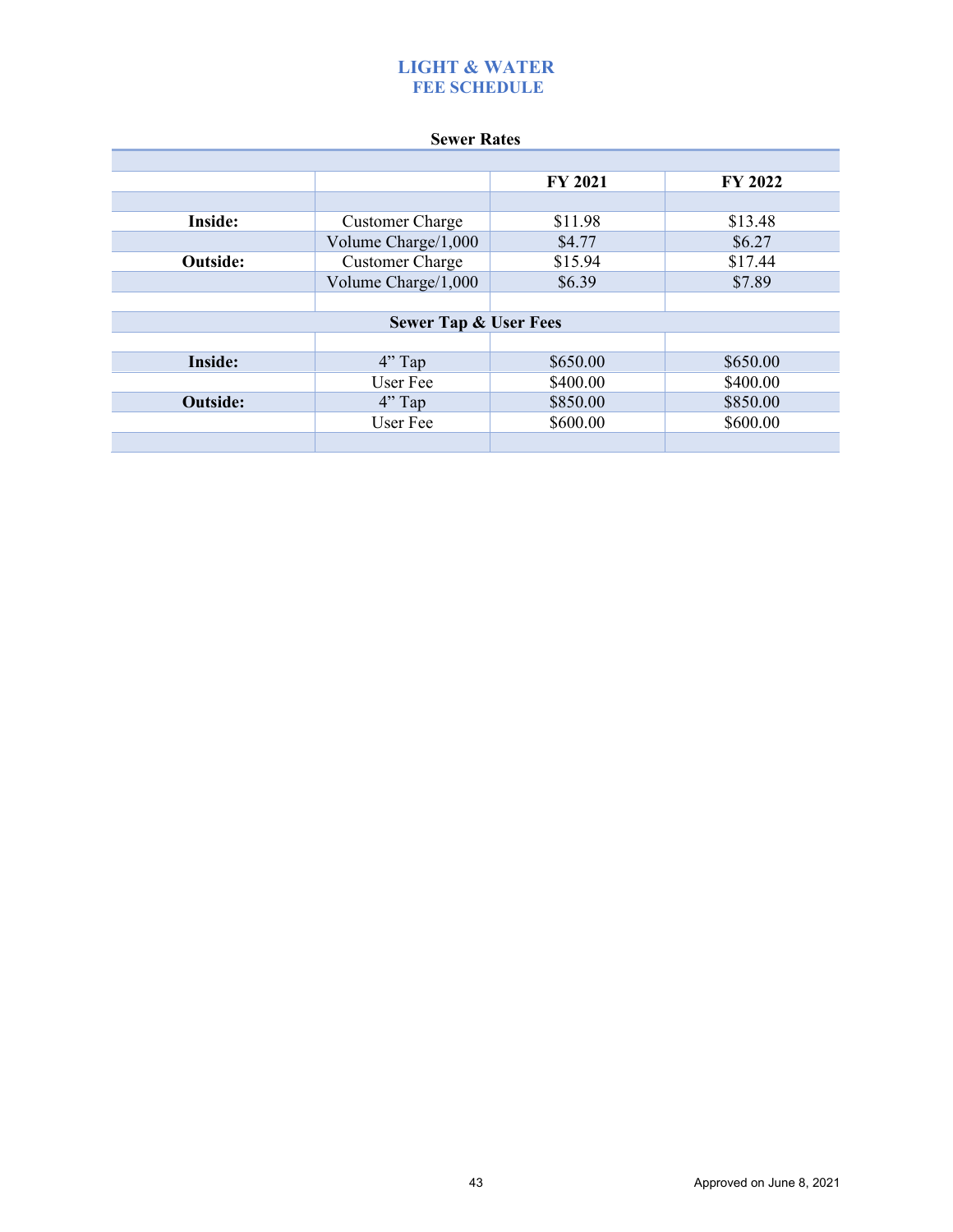## **LIGHT & WATER FEE SCHEDULE**

#### **Water Rates**

|                      |                   | FY 2021    | <b>FY 2022</b> |
|----------------------|-------------------|------------|----------------|
|                      |                   |            |                |
| <b>Residential:</b>  |                   |            |                |
| <b>Inside</b>        | $\frac{3}{4}$     | \$10.15    | \$11.65        |
|                      | 1"                | \$13.98    | \$15.48        |
|                      | 2"                | \$21.48    | \$22.98        |
|                      | 3"                | \$38.07    | \$39.57        |
|                      | 4"                | \$59.90    | \$61.40        |
|                      | 6"                | \$112.35   | \$113.85       |
|                      | 8"                | \$192.71   | \$194.21       |
| <b>Volume Charge</b> | Per 1,000 Gallons | \$2.24     | \$3.74         |
| <b>Outside</b>       | $\frac{3}{4}$     | \$12.83    | \$14.33        |
|                      | 1"                | \$23.23    | \$24.73        |
|                      | 2"                | \$63.46    | \$64.96        |
|                      | 3"                | \$118.07   | \$119.57       |
|                      | 4"                | \$188.23   | \$189.73       |
|                      | 6"                | \$361.71   | \$363.21       |
|                      | 8"                | \$568.54   | \$570.04       |
| <b>Volume Charge</b> | Per 1,000 Gallons | \$4.71     | \$6.21         |
|                      |                   |            |                |
| <b>Commercial:</b>   |                   |            |                |
| <b>Inside</b>        | $\frac{3}{4}$     | \$16.31    | \$17.81        |
|                      | 1"                | \$17.83    | \$19.33        |
|                      | 2"                | \$33.43    | \$34.93        |
|                      | 3"                | \$58.59    | \$60.09        |
|                      | 4"                | \$90.69    | \$92.19        |
|                      | 6"                | \$160.40   | \$161.90       |
|                      | 8"                | \$273.39   | \$274.89       |
| <b>Volume Charge</b> | Per 1,000 Gallons | \$2.50     | \$4.00         |
| <b>Outside</b>       | $\frac{3}{4}$     | \$22.45    | \$23.95        |
|                      | 1"                | \$24.72    | \$26.22        |
|                      | 2"                | \$48.12    | \$49.62        |
|                      | 3"                | \$85.85    | \$87.35        |
|                      | 4"                | \$134.02   | \$135.52       |
|                      | 6"                | \$238.56   | \$240.06       |
|                      | 8"                | \$408.06   | \$409.56       |
| <b>Volume Charge</b> | Per 1,000 Gallons | \$4.71     | \$6.21         |
| Industrial:          |                   |            |                |
| <b>Inside</b>        | $3/4$ "           | \$17.39    | \$18.89        |
|                      | 1"                | \$32.58    | \$34.08        |
|                      | 2"                | \$95.45    | \$96.95        |
|                      | 3"                | \$267.20   | \$268.70       |
|                      | 4"                | \$570.78   | \$572.28       |
|                      | 6"                | \$1,104.53 | \$1,106.03     |
|                      | 8"                | \$1,740.92 | \$1,742.42     |
| <b>Volume Charge</b> | Per 1,000 Gallons | \$2.71     | \$4.21         |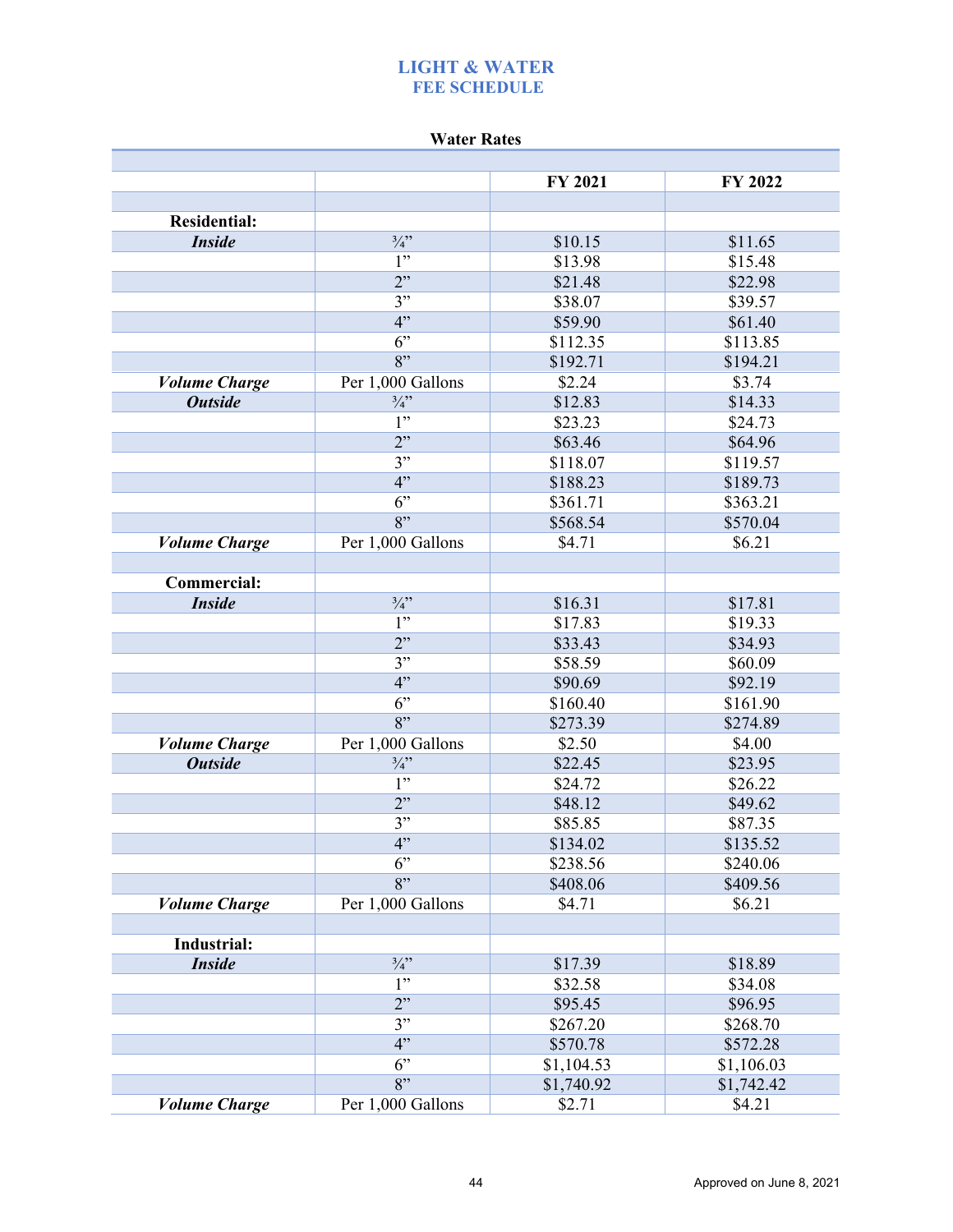## **LIGHT & WATER FEE SCHEDULE**

|                            | <b>Water Rates (cont.)</b>       |            |                |
|----------------------------|----------------------------------|------------|----------------|
|                            |                                  | FY 2021    | FY 2022        |
|                            |                                  |            |                |
| <b>Outside</b>             | $\frac{3}{4}$                    | \$33.36    | \$34.86        |
|                            | 1"                               | \$63.10    | \$64.60        |
|                            | 2"                               | \$186.87   | \$188.37       |
|                            | 3"                               | \$354.90   | \$356.40       |
|                            | 4"                               | \$570.78   | \$572.28       |
|                            | 6"                               | \$1,104.53 | \$1,106.03     |
|                            | 8"                               | \$1,740.92 | \$1,742.42     |
| <b>Volume Charge</b>       | Per 1,000 Gallons                | \$3.04     | \$4.54         |
|                            |                                  |            |                |
| <b>Water Yard Meter:</b>   |                                  |            |                |
| <b>Inside</b>              | $\frac{3}{4}$                    | \$10.71    | \$12.21        |
|                            | 1"                               | \$18.67    | \$20.17        |
|                            | 2"                               | \$54.61    | \$56.11        |
|                            | 3"                               | \$103.91   | \$105.41       |
|                            | 4"                               | \$163.06   | \$164.56       |
|                            | 6"                               | \$316.04   | \$317.54       |
|                            | 8"                               | \$465.63   | \$467.13       |
| <b>Volume Charge</b>       | Per 1,000 Gallons                | \$2.16     | \$3.66         |
| <b>Outside</b>             | $\frac{3}{4}$ ?                  | \$17.35    | \$18.85        |
|                            | 1"                               | \$33.27    | \$34.77        |
|                            | 2"                               | \$105.15   | \$106.65       |
|                            | 3"                               | \$203.78   | \$205.28       |
|                            | 4"                               | \$322.10   | \$323.60       |
|                            | 6"                               | \$628.02   | \$629.52       |
|                            | 8"                               | \$927.22   | \$928.72       |
| <b>Volume Charge</b>       | Per 1,000 Gallons                | \$4.57     | \$6.07         |
|                            |                                  |            |                |
|                            | <b>Water Tap &amp; User Fees</b> |            |                |
|                            |                                  |            |                |
|                            |                                  | FY 2021    | <b>FY 2022</b> |
|                            |                                  |            |                |
| <b>Inside City Limits</b>  | $\frac{3}{4}$ " Tap              | \$1,300.00 | \$1,300.00     |
|                            | User Fee                         | \$400.00   | \$400.00       |
| $\frac{3}{4}$ . Tap        | <b>Contractor Made</b>           | \$400.00   | \$400.00       |
|                            | $1"$ Tap                         | \$1,500.00 | \$1,500.00     |
|                            | User Fee                         | \$400.00   | \$400.00       |
| 1" Tap                     | <b>Contractor Made</b>           | \$500.00   | \$500.00       |
|                            |                                  |            |                |
| <b>Outside City Limits</b> | $\frac{3}{4}$ " Tap              | \$1,700.00 | \$1,700.00     |
|                            | User Fee                         | \$600.00   | \$600.00       |
| $\frac{3}{4}$ " Tap        | <b>Contractor Made</b>           | \$500.00   | \$500.00       |
|                            | 1" Tap                           | \$1,900.00 | \$1,900.00     |
|                            | <b>User Fee</b>                  | \$600.00   | \$600.00       |
| 1" Tap                     | <b>Contractor Made</b>           | \$600.00   | \$600.00       |
|                            |                                  |            |                |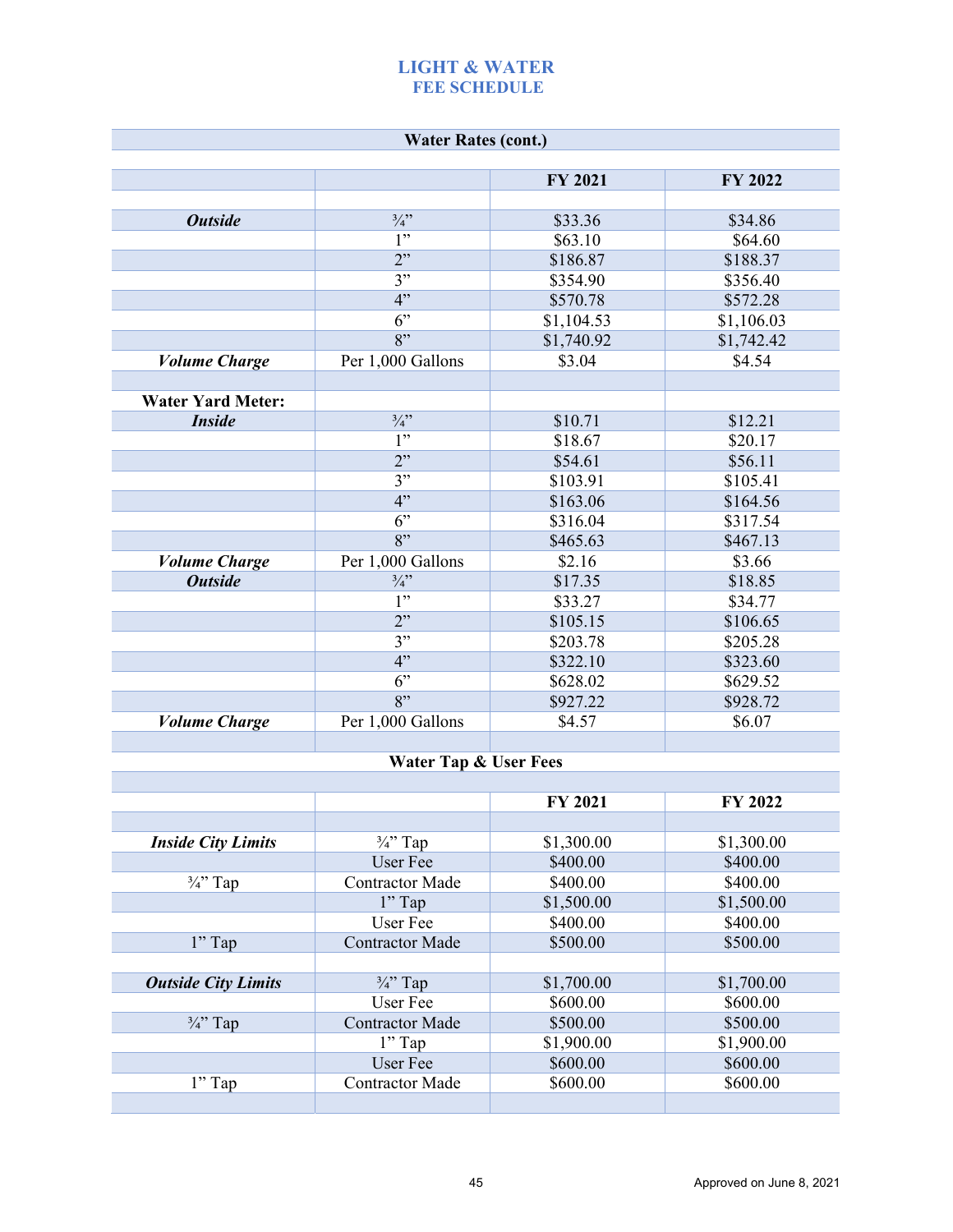<span id="page-46-0"></span>

# **FY 2022 Council Approved Budget**

## **OTHER FUNDS**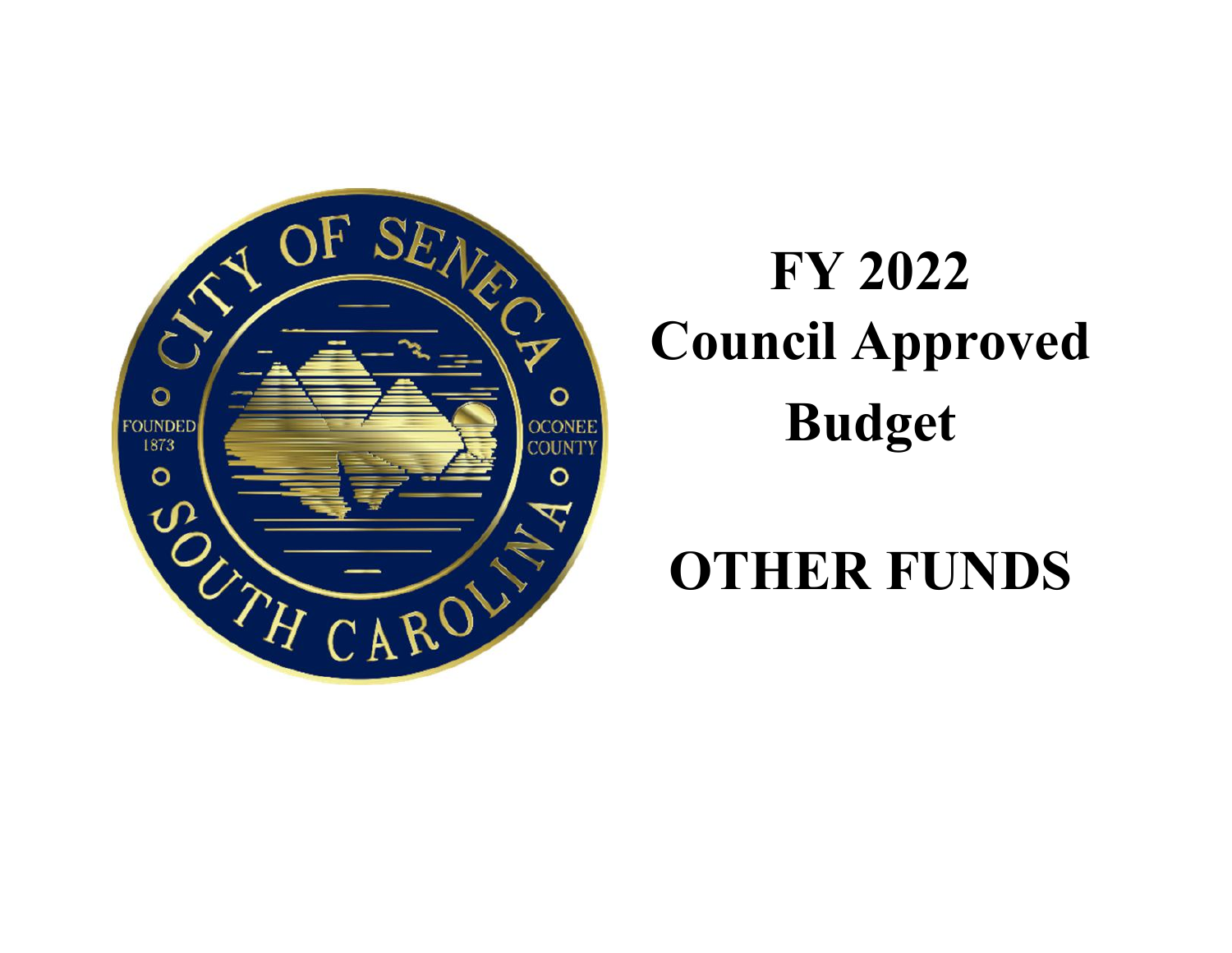#### **CITY OF SENECA HAT FUNDS (30) FISCAL YEAR 2022**

<span id="page-47-0"></span>

|                     |                                    | 2018          | 2019          | 2020                     | 2021          | 2022            |
|---------------------|------------------------------------|---------------|---------------|--------------------------|---------------|-----------------|
|                     |                                    | <b>ACTUAL</b> | <b>ACTUAL</b> | <b>ACTUAL</b>            | <b>BUDGET</b> | <b>APPROVED</b> |
|                     |                                    |               |               |                          |               |                 |
| <b>REVENUE</b>      |                                    |               |               |                          |               |                 |
| 30-330-004-000-00   | HAT - Miscellaneous                | 2,267         | 1,200         | 32,470                   |               | 1,500           |
| 30-330-005-000-00   | Marathon Registration Sales        |               |               | 13,680                   | 30,000        | 17,500          |
| 30-330-006-000-00   | Booth Rent Fee                     |               |               | 1,200                    |               | -               |
| 30-330-485-000-00   | Hospitality                        | 587,545       | 588,179       | 591,450                  | 500,000       | 650,000         |
| 30-330-485-000-02   | Prior year(s) balance              |               |               |                          |               |                 |
| 30-330-486-000-00   | Local Accomodations Tax            | 82,766        | 69,660        | 66,157                   | 40,000        | 50,000          |
| 30-364-490-000-00   | Private Contributions & Grants     |               |               | 15,250                   | 10,000        | 24,500          |
|                     | <b>Revenue Total</b>               | 672,577       | 659,039       | 720,207                  | 580,000       | 743,500         |
|                     |                                    |               |               |                          |               |                 |
| <b>EXPENDITURES</b> |                                    |               |               |                          |               |                 |
| 30-391-485-001-00   | Transfer to Gen Fund               | 142,600       | 135,717       | 168,180                  | 142,600       | 207,600         |
| 30-391-485-002-00   | Transfer to Gen Fund (Museums)     |               |               |                          |               |                 |
| 30-485-000-710-00   | Land - HAT                         |               |               | 292,273                  |               |                 |
| 30-485-000-720-00   | Building                           |               |               |                          |               |                 |
| 30-485-000-730-00   | Improvements other than Buildings  | 71,635        |               |                          |               |                 |
| 30-485-000-801-00   | <b>Operating Expense</b>           |               |               | 888                      |               |                 |
| 30-485-000-802-00   | Grants Award                       | 2,038         | 8,474         | 5,000                    | 10,000        | 10,000          |
| 30-485-000-803-00   | HAT - Labor                        |               | 69,979        | 24,762                   | 75,000        | 85,000          |
| 30-485-000-804-00   | HAT - Events Misc.                 | 29,072        | 3,379         | 35,404                   | 10,000        | 15,000          |
| 30-485-000-804-01   | HAT - Seneca Fest Event            | 79,996        | 43,124        | 10,008                   | 40,000        | 15,000          |
| 30-485-000-804-02   | HAT - Jazz on The Alley            | 32,417        | 33,860        | 28,287                   | 40,000        | 37,500          |
| 30-485-000-804-03   | HAT - July 4th event               | 13,462        | 39,343        | 42,953                   | 45,000        | 45,000          |
| 30-485-000-804-04   | HAT - Cruise In                    | 9,940         | 8,443         | 5,894                    | 7,500         | 10,500          |
| 30-485-000-804-05   | HAT - City Marathon                | 34,282        | 41,221        | 45,052                   | 25,000        | 50,000          |
| 30-485-000-804-06   | HAT - Santas Workshop              | 30            |               |                          |               |                 |
| 30-485-000-804-07   | HAT - Halloween                    | 7,827         | 7,885         | 5,691                    | 5,000         | 8,000           |
| 30-485-000-804-08   | HAT - Lunney House                 | 6,580         | 6,133         | 5,953                    |               | 15,000          |
| 30-485-000-804-09   | HAT - Strickland Museum            | 20,037        | 26,190        | 25,394                   |               | 15,000          |
| 30-485-000-804-10   | HAT - Brew & Que                   |               | 1,953         | 3,060                    | 2,500         | 2,500           |
| 30-485-000-804-11   | HAT - Jeep Fest                    |               | 1,995         | 2,135                    | 2,000         | 4,500           |
| 30-485-000-804-12   | HAT - Jazz Fest                    |               | 3,134         | $\overline{\phantom{a}}$ | 3,500         | 3,500           |
| 30-485-000-804-13   | HAT - Downtown Christmas           |               | 120,495       | 220,999                  | 76,900        | 100,400         |
| 30-485-000-804-14   | HAT - Downtown Tailgate            |               |               | 65,620                   |               |                 |
| 30-485-000-804-15   | Juneteenth                         |               |               |                          |               | 12,000          |
| 30-485-000-804-16   | Hispanic Heritage                  |               |               | $\overline{a}$           |               | 12,000          |
| 30-485-000-805-00   | HAT - Advertising                  | 95,721        | 82,065        | 87,199                   | 95,000        | 95,000          |
| 30-485-000-806-00   | HAT - REC tourism recruitment plan |               | 47,232        | 2,433                    |               |                 |
| 30-485-000-807-00   | HAT - Downtown Improvements        |               |               | 70,621                   |               |                 |
| 30-485-000-808-00   | HAT - COVID 19 Restaurant Reimb.   |               |               | 45,768                   |               |                 |
| 30-485-000-809-00   | HAT - Seneca Mural Project         |               |               | 4,003                    |               |                 |
|                     | <b>Expenses Total</b>              | 545,638       | 680,623       | 1,197,577                | 580,000       | 743,500         |
|                     | <b>HAT FUND TOTAL</b>              | 126,940       | (21, 584)     | (477, 370)               |               |                 |
|                     |                                    |               |               |                          |               |                 |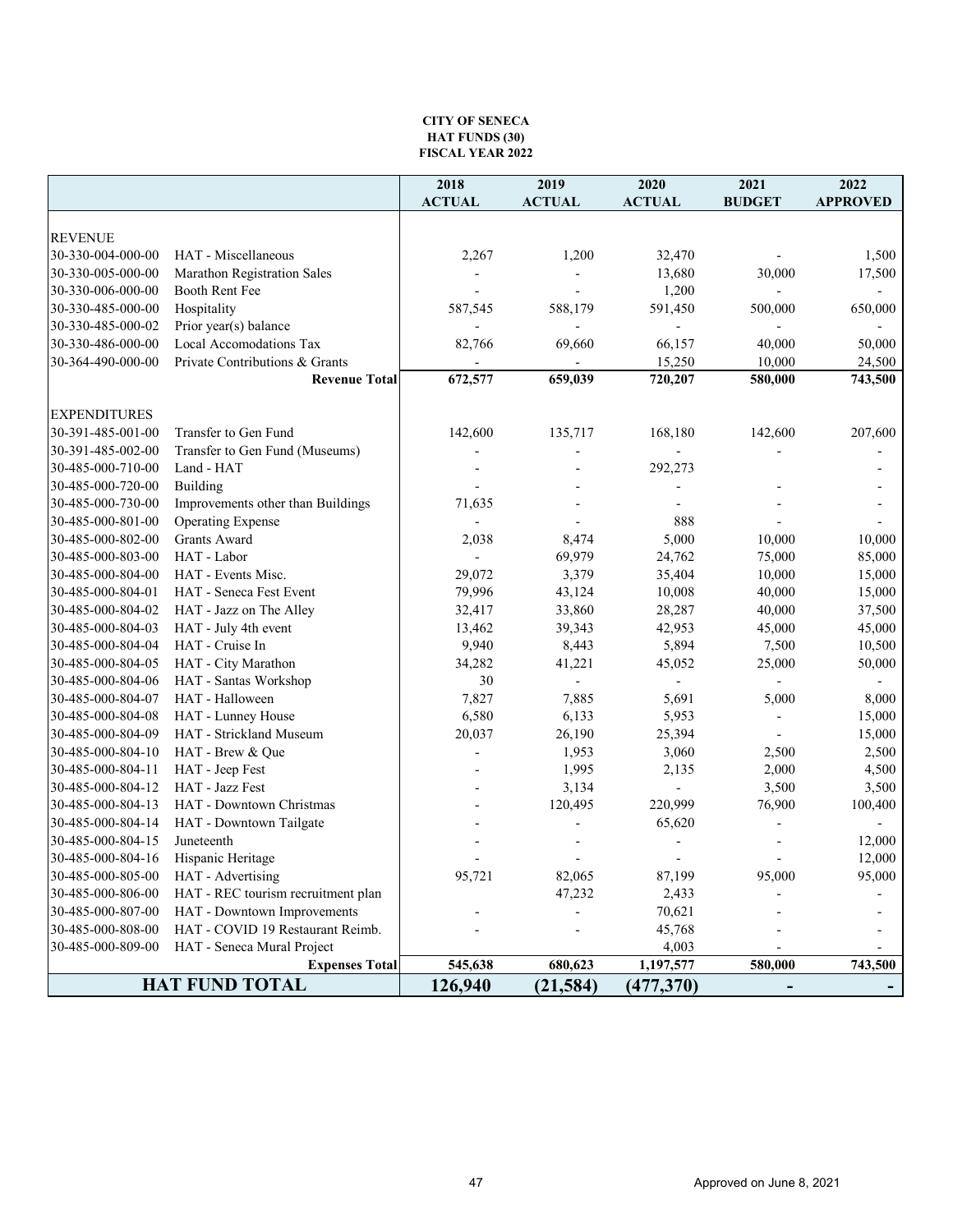## **CITY OF SENECA ACCOMMODATIONS TAX FUND (31) FISCAL YEAR 2022**

<span id="page-48-0"></span>

|                             |                                       | 2018          | 2019          | 2020          | 2021          | 2022            |
|-----------------------------|---------------------------------------|---------------|---------------|---------------|---------------|-----------------|
|                             |                                       | <b>ACTUAL</b> | <b>ACTUAL</b> | <b>ACTUAL</b> | <b>BUDGET</b> | <b>APPROVED</b> |
| <b>REVENUE</b>              |                                       |               |               |               |               |                 |
| $31 - 335 - 000 - 000 - 00$ | <b>State Accom Tax</b>                | 84,439        | 116,487       | 98,907        | 100,000       | 100,000         |
|                             | <b>Revenue Totall</b>                 | 84,439        | 116,487       | 98,907        | 100,000       | 100,000         |
|                             |                                       |               |               |               |               |                 |
| <b>EXPENDITURES</b>         |                                       |               |               |               |               |                 |
| $31-390-001-000-00$         | Transfer to Gen Fund                  | 27,488        | 29,574        | 28,695        | 28,750        | 28,750          |
| 31-390-002-000-00           | Transfer to GF - Museum employees 65% | 32,338        | 59,466        | 48,040        | 48,750        | 48,750          |
| 31-490-000-801-00           | Tourism Related Expenditure 30%       | 24,781        | 27,446        | 22,172        | 22,500        | 22,500          |
| 31-490-000-802-00           | <b>Private Grant Donations</b>        |               |               |               |               |                 |
|                             | <b>Expense Total</b>                  | 84,606        | 116,487       | 98,907        | 100,000       | 100,000         |
|                             | <b>ACCOMMODATIONS FUND TOTAL</b>      | (168)         |               |               |               |                 |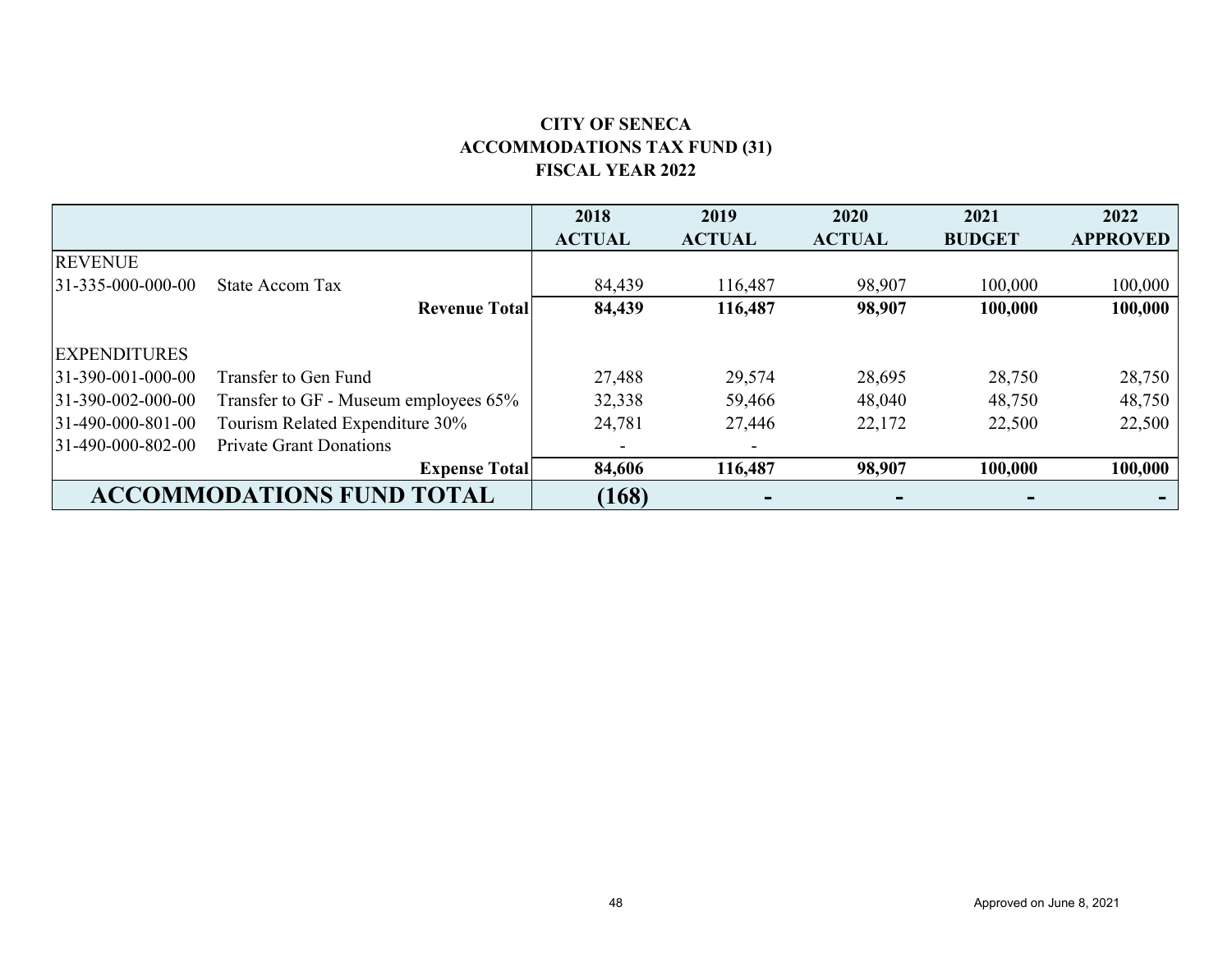#### **CITY OF SENECA TRANSIT FUND (32) FISCAL YEAR 2022**

<span id="page-49-0"></span>

|                     |                                                       | 2018          | 2019          | 2020          | 2021          | 2022            |
|---------------------|-------------------------------------------------------|---------------|---------------|---------------|---------------|-----------------|
|                     |                                                       | <b>ACTUAL</b> | <b>ACTUAL</b> | <b>ACTUAL</b> | <b>BUDGET</b> | <b>APPROVED</b> |
| <b>REVENUES</b>     |                                                       |               |               |               |               |                 |
| 32-331-487-001-00   | Federal Gov Grants - Transit Operating                | 306,900       | 453,694       | 344,406       | 574,743       | 849,312         |
| 32-331-487-005-00   | Federal New Bus Grant - Operating                     |               | 232           | 1,346,824     | 109,000       | 72,000          |
| 32-331-487-006-00   | Federal IT Grant - Operating                          |               | 9,981         |               |               |                 |
| 32-331-487-007-00   | Federal Cares Act Grant                               |               |               | 378,850       |               |                 |
| 32-333-000-000-00   | County Grant                                          | 60,000        | 60,000        | 60,000        | 60,000        | 60,000          |
| 32-333-000-000-00   | <b>LONO County Grant</b>                              |               |               |               |               |                 |
| 32-334-487-001-00   | <b>State Gov Grants</b>                               | 99,486        | 160,138       | 89,589        | 142,859       | 229,696         |
| 32-334-487-004-00   | State IT Grant - Operating                            |               | 11,762        |               |               |                 |
| 32-390-004-000-00   | <b>Transit Miscellaneous</b>                          | 169,394       | 2,558         | (2,035)       |               |                 |
| 32-390-006-000-00   | Forgiven Lease Expense                                |               |               | 240,000       |               |                 |
| 32-391-487-001-00   | General Fund Transfer - Local Match - Operating Grant |               | 205,672       | 90,079        | 271,756       | 222,000         |
| 32-391-487-003-00   | GF Transfer - Administrative salary                   |               |               |               |               |                 |
| 32-391-487-004-00   | Transfer from General - Tigger                        |               | 17,091        |               |               |                 |
| 32-391-487-005-00   | GF Transfer - New Bus                                 |               | 26            | 413,823       | 26,000        | 18,000          |
| 32-391-487-006-00   | GF Transfer - IT Local Match                          |               | 0.34          |               |               |                 |
| 32-391-487-007-00   | GF Transfer - Cares Act Local Match                   |               |               | 544           |               |                 |
|                     | <b>Total Revenue</b>                                  | 635,780       | 921,155       | 2,962,080     | 1,184,358     | 1,451,008       |
|                     |                                                       |               |               |               |               |                 |
| <b>EXPENDITURES</b> |                                                       |               |               |               |               |                 |
| 32-487-000-801-00   | Operating Expense -CAT                                | 597,767       | 697,756       | 487,641       | 1,009,358     | 1,241,554       |
| 32-487-000-801-01   | Operating Expense - Cleaning contract                 | 23,564        |               |               |               |                 |
| 32-487-000-801-02   | Operating Expense - Repairs & Maintenance             | 120           |               |               |               |                 |
| 32-487-000-801-03   | Administrative - Supplies                             | 134           |               |               |               |                 |
| 32-487-000-801-04   | Operating Expense - Utilities                         | 81,407        |               |               | 40,000        | 58,000          |
| 32-487-000-801-05   | Capital Expense - Lease expense                       |               | 120,000       |               |               |                 |
| 32-487-000-801-07   | Capital Expense - Shop Equipment                      |               |               |               |               |                 |
| 32-487-000-801-10   | <b>Admin Salaries</b>                                 |               | 63,081        | 61,514        |               | 61,454          |
| 32-487-000-803-00   | <b>Tigger Grant Expenditures</b>                      |               | 17,091        |               |               |                 |
| 32-487-000-805-00   | New Bus Grant - Operating                             |               | 258           | 1,760,647     | 135,000       | 90,000          |
| 32-487-000-806-00   | IT Grant - Operating                                  |               | 21,743        |               |               |                 |
| 32-487-000-807-00   | Cares Act - Operating                                 |               |               | 354,311       |               |                 |
|                     | <b>Total Expense</b>                                  | 702.991       | 919,930       | 2,664,113     | 1,184,358     | 1,451,008       |
|                     | <b>TRANSIT FUND TOTAL</b>                             | (67,211)      | 1,226         | 297,968       |               |                 |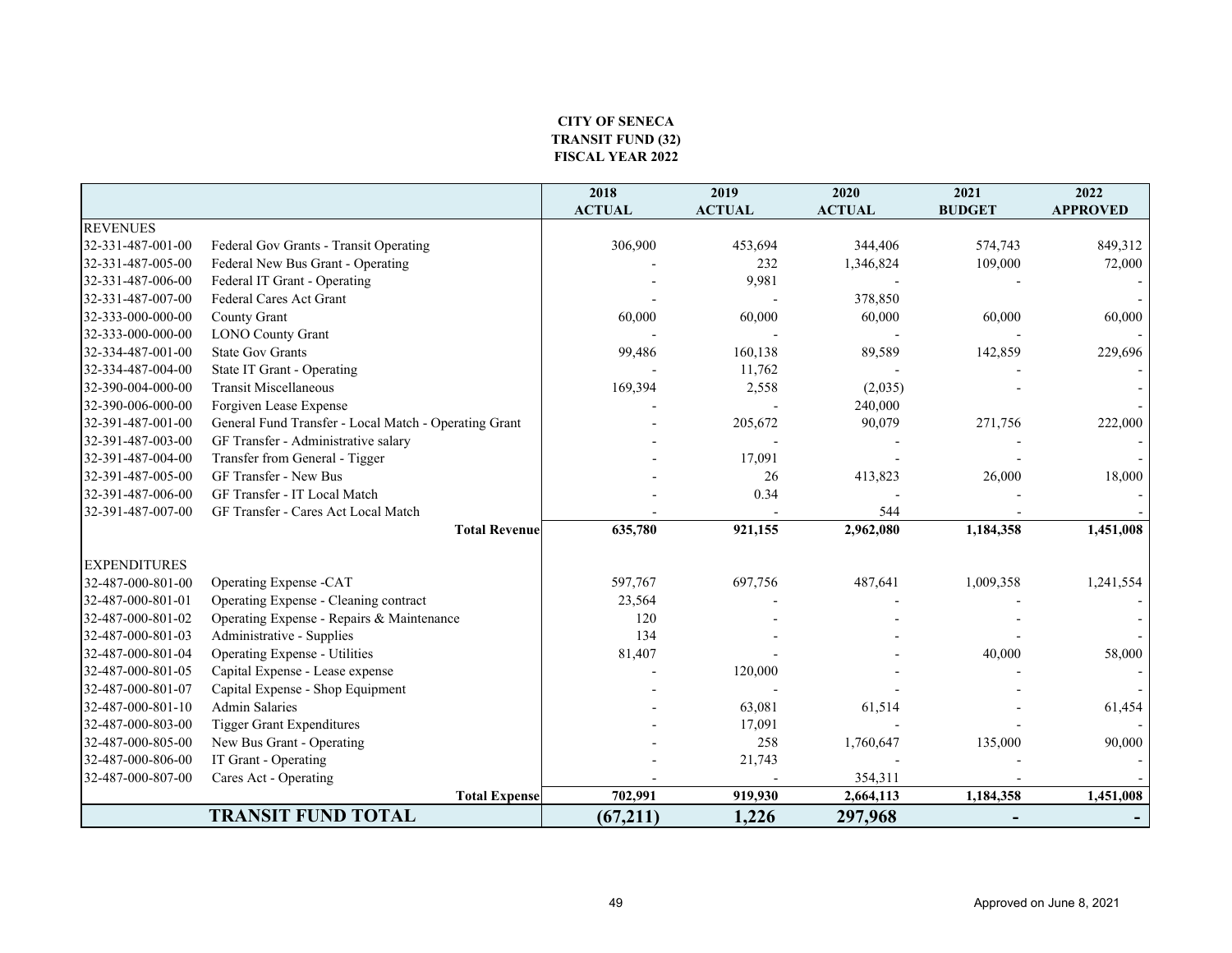## **CITY OF SENECA C FUNDS (34) FISCAL YEAR 2022**

<span id="page-50-0"></span>

|                                              | 2018<br><b>ACTUAL</b> | 2019<br><b>ACTUAL</b>          | 2020<br><b>ACTUAL</b> | 2021<br><b>BUDGET</b> | 2022<br><b>APPROVED</b> |
|----------------------------------------------|-----------------------|--------------------------------|-----------------------|-----------------------|-------------------------|
| <b>REVENUE</b>                               |                       |                                |                       |                       |                         |
| 34-334-481-000-00 C FUNDS                    | 795,106               | 689,825                        |                       | 1,000,000             | 500,000                 |
| <b>Total Revenue</b>                         | 795,106               | 689,825                        |                       | 1,000,000             | 500,000                 |
| <b>EXPENDITURES</b>                          |                       |                                |                       |                       |                         |
| 34-431-000-731-00 C FUNDS PROJECT EXPENSE    |                       | $\overline{\phantom{0}}$       |                       |                       |                         |
| 34-481-000-730-00 STREET IMPROVEMENT C FUNDS | 645,032               | 689,825                        |                       | 1,000,000             | 500,000                 |
| <b>Total Expense</b>                         | 645,032               | 689,825                        |                       | 1,000,000             | 500,000                 |
| <b>C FUNDS TOTAL</b>                         | 150,074               | $\qquad \qquad =\qquad \qquad$ | $\equiv$              |                       |                         |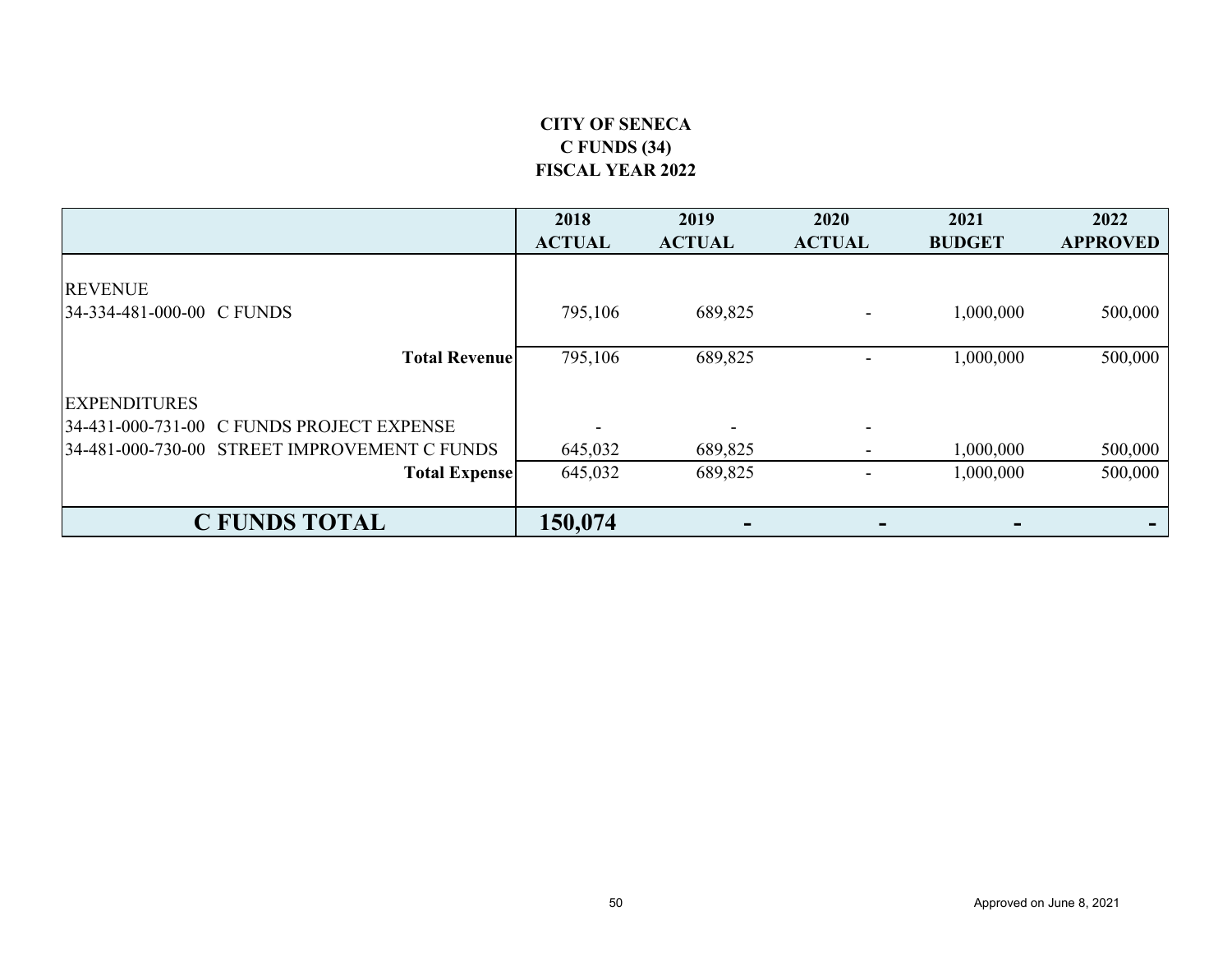#### **CITY OF SENECA SENECA FACILITIES CORP (81) FISCAL YEAR 2022**

<span id="page-51-0"></span>

|                     |                                             | 2018          | 2019          | 2020          | 2021          | 2022                     |
|---------------------|---------------------------------------------|---------------|---------------|---------------|---------------|--------------------------|
|                     |                                             | <b>ACTUAL</b> | <b>ACTUAL</b> | <b>ACTUAL</b> | <b>BUDGET</b> | <b>APPROVED</b>          |
| <b>REVENUE</b>      |                                             |               |               |               |               |                          |
| 81-361-000-000-00   | Interest Income                             | 4,284         | 2,724         | 3,148         |               |                          |
| 81-390-000-000-00   | 2019 IPRB                                   |               |               | 1,382,881     | 1,500,000     | 1,486,420                |
| 81-390-004-000-00   | Miscellaneous Income                        |               | 15,686        | 30,612        |               |                          |
| 81-390-005-000-00   | Other Financing Sources                     |               | ä,            | 1,265,916     |               |                          |
| 81-390-006-000-00   | Unreimbursed Lease Revenue                  |               | ä,            | (240,000)     |               |                          |
| 81-390-010-000-00   | Lease Income                                | 924,784       | 924,737       | 869,635       | 1,035,488     | 915,490                  |
| 81-390-014-000-00   | FEMA/Insurance                              |               |               |               | 50,000        |                          |
| 81-390-030-000-01   | Principal savings for loan payment          |               |               |               |               |                          |
| 81-391-001-000-00   | Transfer to General Fund                    |               |               | 535,965       | (111,667)     | (111, 667)               |
| 81-391-001-000-00   | Transfer from General Fund-PWB              |               |               |               | 127,323       | 150,003                  |
| 81-391-002-000-00   | Transfer to/from Light & Water              |               |               |               |               |                          |
|                     | Use of Fund Balance                         |               |               |               |               | 40,785                   |
|                     | <b>Total Revenue</b>                        | 929,068       | 943,147       | 3,848,157     | 2,601,144     | 2,481,031                |
| <b>EXPENDITURES</b> |                                             |               |               |               |               |                          |
| 81-415-000-300-13   | Professional Services                       | 7,205         | 1,473         | 3,325         | 5,000         | 1,500                    |
| 81-415-000-300-15   | <b>Bank Charges</b>                         | 24            | 54            | 12,102        | 500           | 100                      |
| 81-415-000-330-00   | Contract Labor (Ken Burgess)                | 13,650        | 23,457        | 15,960        | 15,000        | 15,000                   |
| 81-415-000-331-00   | Other Professional Services                 | ÷,            | ٠             | 4,792         | 1,000         |                          |
| 81-415-000-331-01   | 2019 IPRB Fees                              |               |               | 221,000       |               |                          |
| 81-415-000-335-00   | Management Fees                             | 50,000        | 50,000        | 50,000        | 50,000        | 50,000                   |
| 81-415-000-410-00   | Utilities                                   | 10,754        | 8,973         | 9,642         | 11,000        | 60,000                   |
| 81-415-000-430-xx   | Repairs & Maintenance *Multiple upfit lines | 234,017       | 508,068       | 239,530       | 400,000       | 100,000                  |
| 81-415-000-520-00   | Insurance                                   | 52,142        | 54,473        | 54,787        | 60,000        | 60,000                   |
| 81-415-000-525-00   | Property Taxes                              | 23,888        | 46,823        | 47,808        | 50,000        | 50,000                   |
| 81-415-000-530-00   | Communications & Telephone                  | 4,280         | 4.866         | 6,342         | 6,000         | 8,000                    |
| 81-415-000-610-00   | Tools & Supplies                            | 592           | 20            |               |               |                          |
| 81-415-000-700-00   | Depreciation                                | 129,498       | 133,152       | 133,552       | 130,000       | 150,000                  |
| 81-415-000-720-02   | 2019 IPRB Property Upgrades                 |               |               | 474,079       | 1,200,000     |                          |
| 81-415-000-720-03   | 2019 IPRB Public Works Building             |               |               | 1,500         |               | 1,486,420                |
| 81-415-000-730-00   | Improvements Other than buildings           |               | 4,709         | 67,762        |               |                          |
| 81-415-000-730-01   | Propex Conversion                           |               | 7,509         | 9,208         |               |                          |
| 81-415-000-741-00   | Machinery & Equipment                       |               |               | 6,675         |               |                          |
| 81-415-000-802-00   | <b>Interest Expense</b>                     | 188,370       | 188,370       | 64,330        |               |                          |
| 81-415-000-802-01   | NMTC Principal                              |               |               | 39,000        |               |                          |
| 81-415-000-803-00   | <b>Closing Costs</b>                        |               |               | 12,000        |               |                          |
| 81-415-000-807-00   | 2019 IPRB Interest                          |               |               | 27,903        | 424,410       | 500,011                  |
| 81-415-000-807-01   | 2019 IPRB Principal                         |               |               |               |               |                          |
| 81-415-004-000-00   | Misc. Expense                               |               |               | 157           |               |                          |
| 81-415-999-430-00   | FEMA 2020 - Maint. & Repairs                |               |               | 21,404        | 50,000        |                          |
|                     | <b>Total Expense</b>                        | 714,421       | 1,031,948     | 1,522,857     | 2,402,910     | 2,481,031                |
|                     |                                             |               |               |               |               |                          |
|                     | <b>SENECA FACILITIES CORP TOTAL</b>         | 214,647       | (88, 801)     | 2,325,300     | 198,234       | $\overline{\phantom{0}}$ |
|                     | <b>TOTAL FUND BALANCE</b>                   | 956,209       | 867,408       | 3,192,708     | 3,192,708     | 3,192,708                |